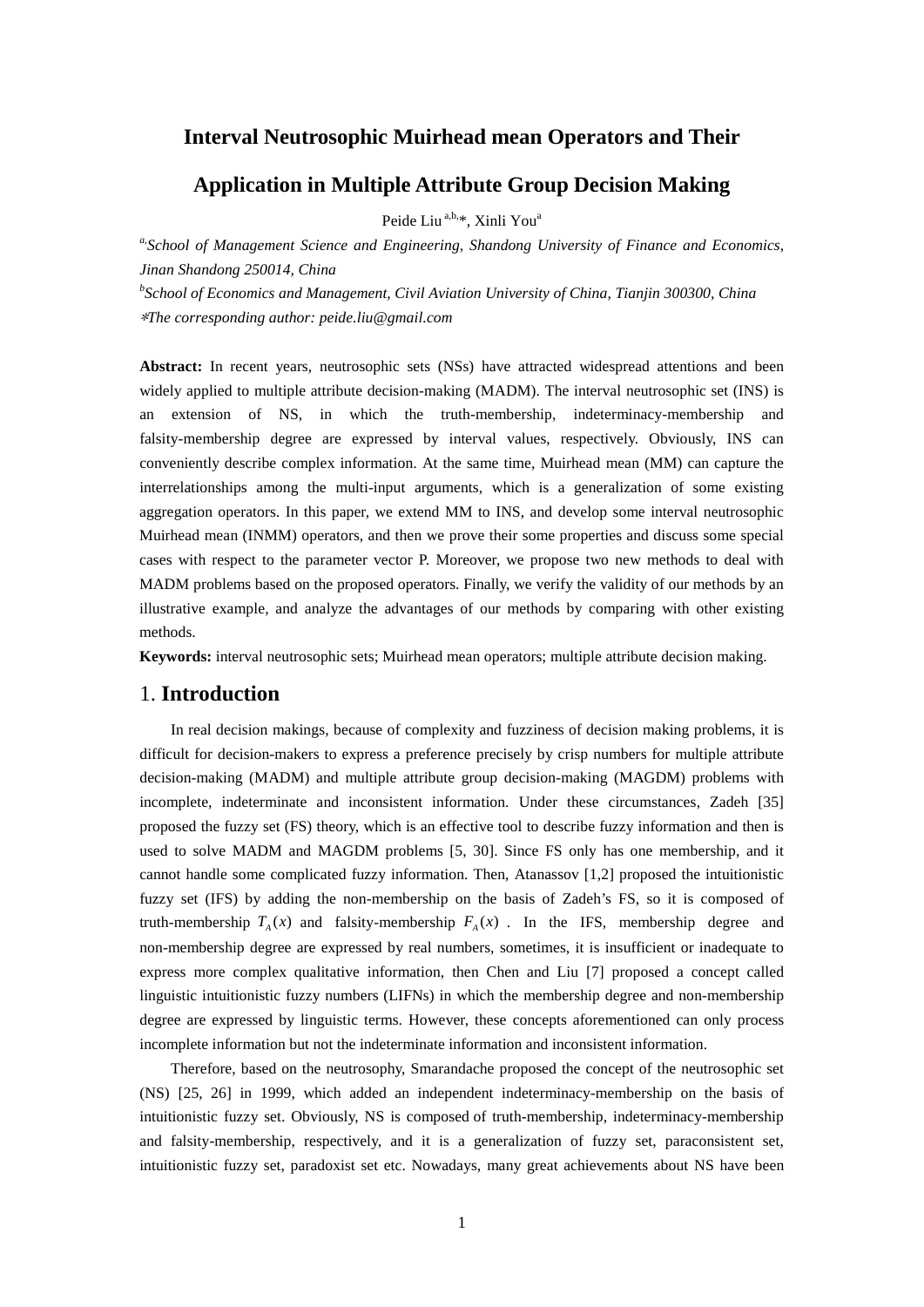made. For example, Wang et al. [28, 29] proposed a single valued neutrosophic set (SVNS) with extension of NS. Majumdar and Samant [19] proposed a measure of entropy of SVNSs. And that, Ye [32] proposed simplified neutrosophic sets (SNSs). Wang and Li [27] proposed multi-valued neutrosophic sets (MVNSs). In fact, sometimes it may be difficult to express the degrees of truth-membership, falsity-membership, and indeterminacy-membership by real values, similar to interval valued intuitionistic fuzzy set (IVIFS) introduced by Atanassov [3], Wang et al. [28] proposed the concept of interval neutrosophic set (INS) which is more convenient to deal with complex information.

In recent years, information aggregation operators [12, 14, 15, 17] have attracted wide attentions of researchers and have become an important research topic in MADM or MAGDM fields. Because they have more advantages than some traditional approaches such as TOPSIS [10], VIKOR [13], ELECTRE [16] and so on. For instance, aggregation operators can provide the comprehensive values of the alternatives and then do ranking on the basis of them while traditional approaches can only give the ranking results. Now many different operators were developed for some special functions, such as power average (PA) operator [31] which can aggregate the input data by assigning the weighted vector based on the support degree between the input arguments; Heronian mean [4] and Bonferroni mean [6] can consider the interrelationship of the input arguments. Yu and Wu [34] explained the advantages of HM over BM are that HM can consider the correlation between an attribute and itself, and can relieve the calculation redundancy. However, in real decision making, because of the complexity of decision making problems, there exist the interrelationships among more than two attributes, and BM or HM can only consider the interrelationship between any two input arguments. Obviously, they are difficult to deal with this situation. Muirhead mean (MM) [21] is a well-known aggregation operator which can consider interrelationships among any number of arguments assigned by a variable vector P, and some existing operators, such as arithmetic and geometric operators (not considering the interrelationships), BM operator and Maclaurin symmetric mean [22], are its special cases. Therefore, the MM can offer a flexible and robust mechanism to process the information fusion problem and make it more adequate to solve MADM problems. However, the original MM can only deal with the numeric arguments, in order to make the MM operator to process the fuzzy information, Qin and Liu [23] extended the MM operator to process the 2-tuple linguistic information, and proposed some 2-tuple linguistic MM operators, then applied them to solve the MAGDM problems.

Due to the increasing complexity of the decision-making environment, it is usually difficult for decision makers to give the evaluation information by crisp numbers. Because INSs can better deal with fuzzy, incomplete, indeterminate and inconsistent information, and the MM operator can consider interrelationships among any number of arguments, it is meaningful to extend the MM operator to process interval neutrosophic information. So, the aims of this paper are (1) to propose some new interval neutrosophic MM operators by combining MM operator and INS; (2) to explore some desirable properties and special cases of the proposed operators; (3) to propose a multiple-attribute group decision making (MAGDM) methods based on the proposed operators; (4) to show the effectiveness and advantages of the proposed methods.

So the rest of this paper is organized as follows. In the next Section, we briefly review some basic concepts, and operational rules, comparison method and distance of INNs, Muirhead mean (MM) operator. In Section 3, we propose the some interval neutrosophic MM operators, and study some properties and some special cases of these operators. In Section 4, we develop two MADM methods for INSs based on the proposed interval neutrosophic MM operators. In Section 5, an illustrative example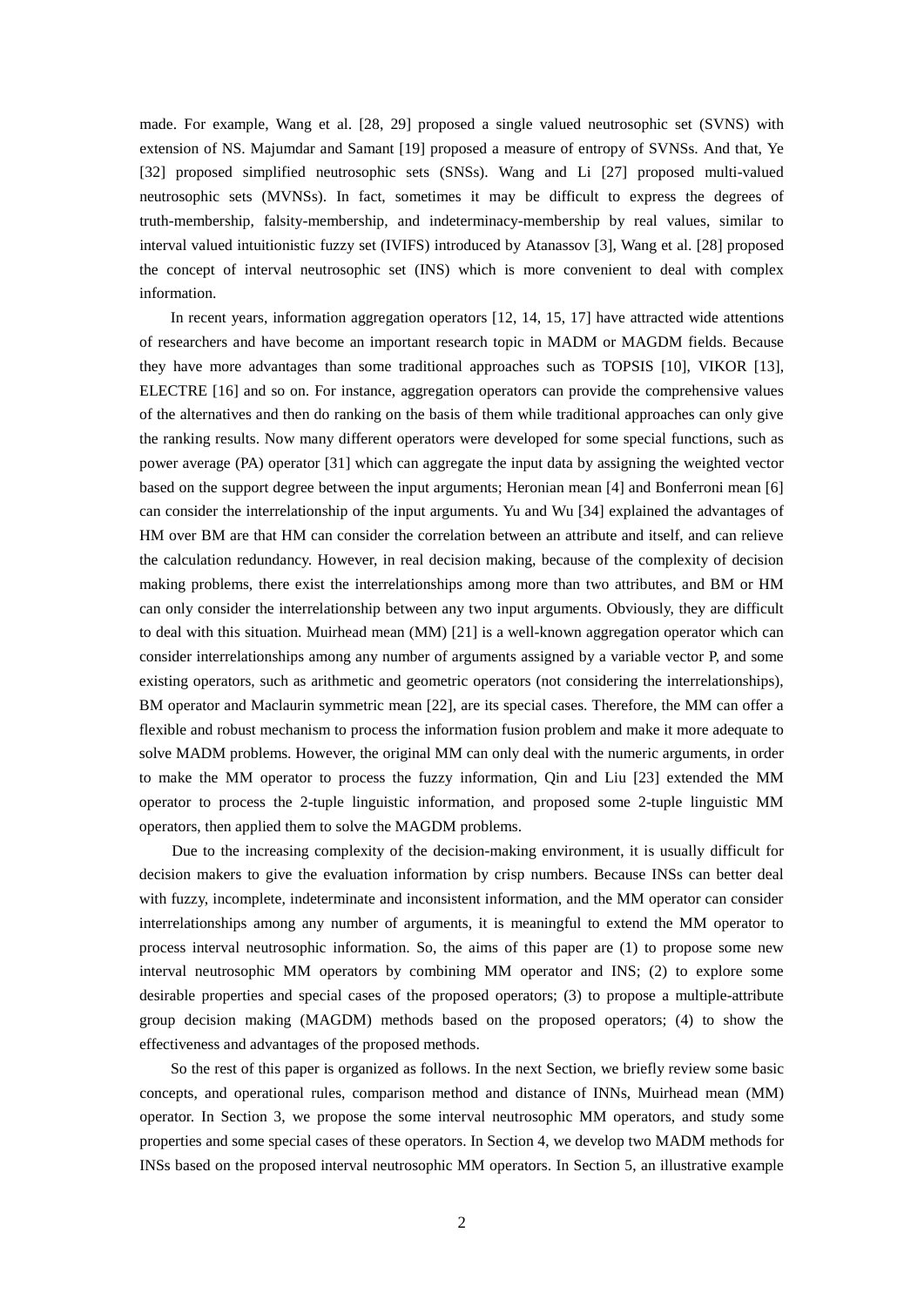is given to verify the validity of the proposed methods and to show their advantages. In Section 6, we give some conclusions of this study.

### **2. Preliminaries**

#### **2.1 The interval neutrosophic set**

**Definition 1 [25].** Let *X* be a space of points (objects), with a generic element in *X* denoted by *x*. A neutrosophic set *A* in *X* is denoted by:

$$
A = \left\{ x(T_A(x), I_A(x), F_A(x)) \middle| x \in X \right\}
$$

where  $T_A(x)$ ,  $I_A(x)$  and  $F_A(x)$  denotes the truth-membership function, the indeterminacy-membership function and the falsity-membership function of the element  $x \in X$  to the set *A* respectively. For each

point *x* in *X*, we have  $T_A(x)$ ,  $I_A(x)$ ,  $F_A(x) \in [0, 1]^+$ , and  $0^- \le T_A(x) + I_A(x) + F_A(x) \le 3^+$ .

The neutrosophic set was mainly proposed from the philosophical point of view, it is difficult to apply to the real application. To solve this problem, Wang et al. [28] further proposed a single-valued neutrosophic set from a scientific or engineering perspective, which is an extension of fuzzy set, intuitionistic fuzzy set, paraconsistent set, paradoxist set etc. The definition of a single-valued set is given as follows.

**Definition 2 [29].** Let *X* be a space of points (objects), with a generic element in *X* denoted by *x*. A single valued neutrosophic set (SVNS) *A* in *X* is denoted by:  $A = \{x(T_A(x), I_A(x), F_A(x)) | x \in X\}$ , where

 $T_A(x)$ ,  $I_A(x)$  and  $F_A(x)$  denotes the truth-membership function, the indeterminacy-membership function and the falsity-membership function of the element  $x \in X$  to the set *A* respectively. For each point *x* in *X*, we have  $T_A(x)$ ,  $I_A(x)$ ,  $F_A(x)$  ∈ [0,1], and  $0 ≤ T_A(x) + I_A(x) + F_A(x) ≤ 3$ .

For simplicity, we can use  $x = (T, I, F)$  to represent an element *x* in SVNS, and the element *x* is called a single valued neutrosophic number (SVNN).

In order to describe more complex information, Wang et al. [27] further define the concept of interval valued neutrosophic set shown as follows.

**Definition 3 [28].** Let *X* be a space of points (objects), with a generic element in *X* denoted by *x*. A interval neutrosophic set (INS) *A* in *X* is denoted by  $A = \{x(T_A(x), I_A(x), F_A(x)) | x \in X\}$ , where  $T_A(x)$ ,  $I_A(x)$  and  $F_A(x)$  denotes the truth-membership function, the indeterminacy-membership function and the falsity-membership function of the element  $x \in X$  to the set *A* respectively. For each point *x* in *X*, meets  $T_A(x)$ ,  $I_A(x)$ ,  $F_A(x)$  ⊂ [0,1], and 0 ≤ sup  $(T_A(x))$  + sup  $(T_A(x))$  + sup  $(F_A(x))$  ≤ 3.

For simplicity, we can use  $x = ((T^L, T^U], [I^L, I^U], [F^L, F^U])$  to represent an element *x* in INS, and it is called interval neutrosophic number (INN). where  $\left[T^L, T^U\right] \subseteq [0,1]$ ,  $\left[T^L, I^U\right] \subseteq [0,1]$ ,  $\left\lceil F^L, F^U \right\rceil \subseteq [0,1]$  and  $T^U + I^U + F^U \leq 3$ .

**Definition** 4 [33]. Let  $x = \left( \left[ T_1^L, T_1^U \right], \left[ I_1^L, I_1^U \right], \left[ F_1^L, F_1^U \right] \right)$  and  $y = \left( \left[ T_2^L, T_2^U \right], \left[ I_2^L, I_2^U \right], \left[ F_2^L, F_2^U \right] \right)$  be two INNs and  $k > 0$ . The operations of INNs can be defined as follows: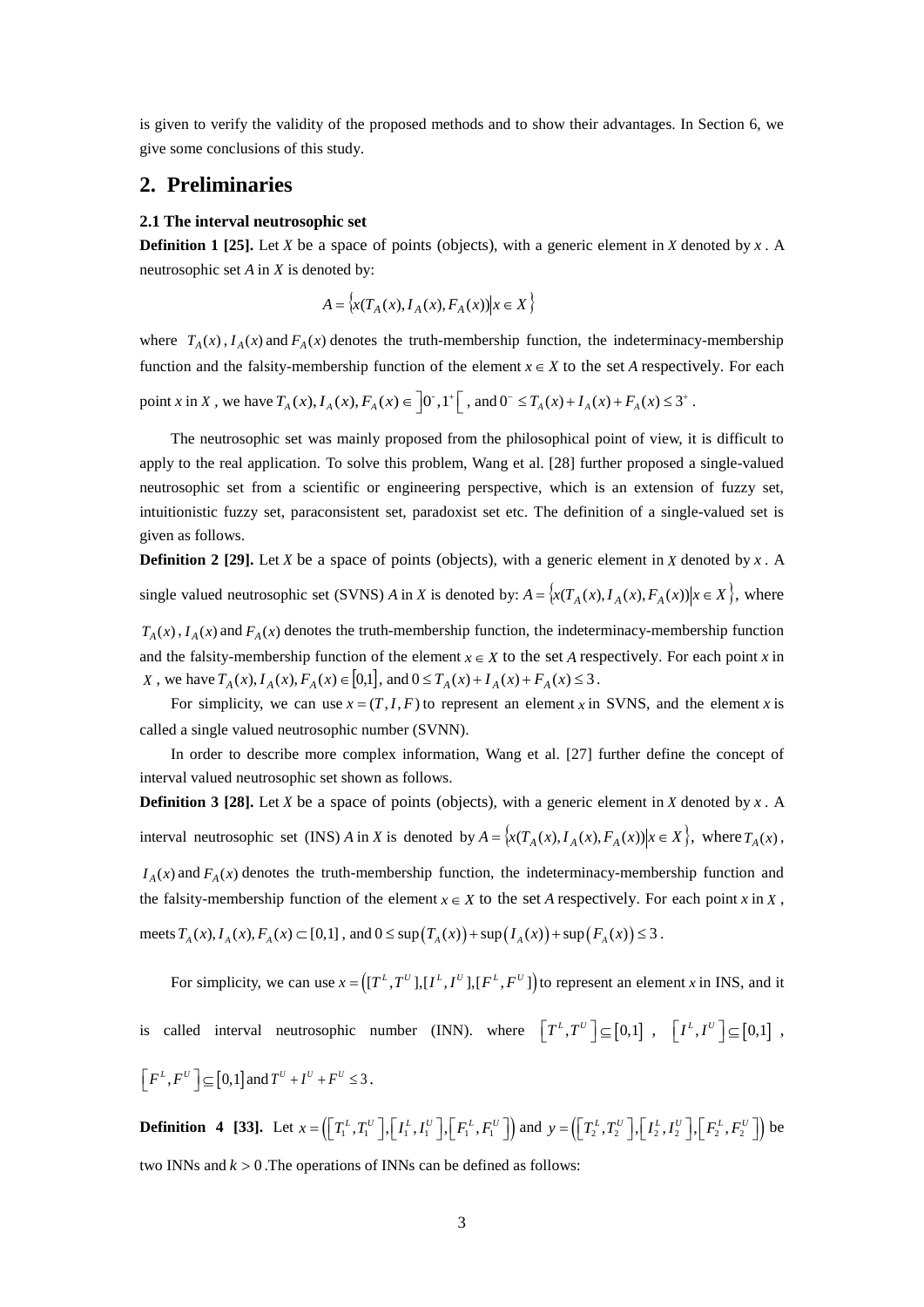$$
(1) \; x \oplus y = \left( \left[ T_1^L + T_2^L - T_1^L T_2^L, T_1^U + T_2^U - T_1^U T_2^U \right], \left[ I_1^L I_2^L, I_1^U I_2^U \right], \left[ F_1^L F_2^L, F_1^U F_2^U \right] \right) \tag{1}
$$

$$
(2) \; x \otimes y = \left( \left[ T_1^L T_2^L, T_1^U T_2^U \right], \left[ I_1^L + I_2^L - I_1^L I_2^L, I_1^U + I_2^U - I_1^U I_2^U \right], \left[ F_1^L + F_2^L - F_1^L F_2^L, F_1^U + F_2^U - F_1^U F_2^U \right] \right) (2)
$$

(3) 
$$
kx = \left(1 - \left(1 - T_1^L\right)^k, 1 - \left(1 - T_1^U\right)^k\right], \left[\left(I_1^L\right)^K, \left(I_1^U\right)^K\right], \left[\left(F_1^L\right)^K, \left(F_1^U\right)^K\right]
$$
 (3)

(4) 
$$
x^k = \left( \left( T_1^L \right)^k, \left( T_1^U \right)^k \right], \left[ 1 - \left( 1 - I_1^L \right)^k, 1 - \left( 1 - I_1^U \right)^k \right], \left[ 1 - \left( 1 - F_1^L \right)^k, 1 - \left( 1 - F_1^U \right)^k \right]
$$
 (4)

**Example 1.** Let  $A = ([0.7, 0.8], [0.0, 0.1], [0.1, 0.2])$  and  $B = ([0.4, 0.5], [0.2, 0.3], [0.3, 0.4])$  be two INNs, and  $k = 2$ , then we can get the following operational results.

- $(1)$  2 · A =  $([0.91, 0.96], [0.0.01], [0.01, 0.04])$ ,
- $(2) A<sup>2</sup> = ([0.49, 0.64], [0.0.19], [0.19, 0.36])$ ,
- $(3) A \oplus B = ([0.82, 0.90], [0.0.05], [0.03, 0.08]),$
- $(4) A \cdot B = ([0.28, 0.40], [0.20, 0.37], [0.37, 0.52]).$

**Theorem 1.** Let 
$$
A_1 = (\begin{bmatrix} T_1^L, T_1^U \end{bmatrix}, \begin{bmatrix} I_1^L, I_1^U \end{bmatrix}, \begin{bmatrix} F_1^L, F_1^U \end{bmatrix})
$$
,  $A_2 = (\begin{bmatrix} T_2^L, T_2^U \end{bmatrix}, \begin{bmatrix} I_2^L, I_2^U \end{bmatrix}, \begin{bmatrix} F_2^L, F_2^U \end{bmatrix})$ , and

 $A = (\int T^L, T^U, \int, \int I^L, I^U, \int, \int F^L, F^U)$  be three INNs, then operational rules of INNs have the following

properties.  
(1) 
$$
A_1 \oplus A_2 = A_2 \oplus A_1
$$
 ; (5)

$$
(2) A1 \otimes A2 = A2 \otimes A1 ; \t\t(6)
$$

$$
(3) \lambda(A_1 \oplus A_2) = \lambda A_1 \oplus \lambda A_2, \lambda > 0;
$$
\n<sup>(7)</sup>

$$
(4) (A1 \otimes A2)2 = A12 \otimes A22, \lambda > 0 ; \qquad (8)
$$

$$
(5) \lambda_1 A \oplus \lambda_2 A = (\lambda_1 + \lambda_2)A, \lambda_1 > 0, \lambda_2 > 0;
$$
\n
$$
(9)
$$

(6) 
$$
A^{\lambda_1} \otimes A^{\lambda_2} = A^{\lambda_1 + \lambda_2}, \quad \lambda_1 > 0, \lambda_2 > 0;
$$
 (10)

According to the score function and accuracy function of IFSs [8,9,24], the score function and accuracy function of an INN can be defined as follows.

**Definition 5.** Let  $x = (\left[ T^L, T^U \right], \left[ I^L, I^U \right], \left[ F^L, F^U \right] )$  be an INN, and then score function  $s(x)$  and accuracy function  $a(x)$  of an INN can be defined as follows:

(1) 
$$
s(x) = \frac{T^{L} + T^{U}}{2} + 1 - \frac{I^{L} + I^{U}}{2} + 1 - \frac{F^{L} + F^{U}}{2};
$$
 (11)

(12) 
$$
a(x) = \frac{T^{L} + T^{U}}{2} + 1 - \frac{I^{L} + I^{U}}{2} + \frac{F^{L} + F^{U}}{2}.
$$

Then according to score function  $s(x)$  and accuracy function  $a(x)$  of INNs, we can give the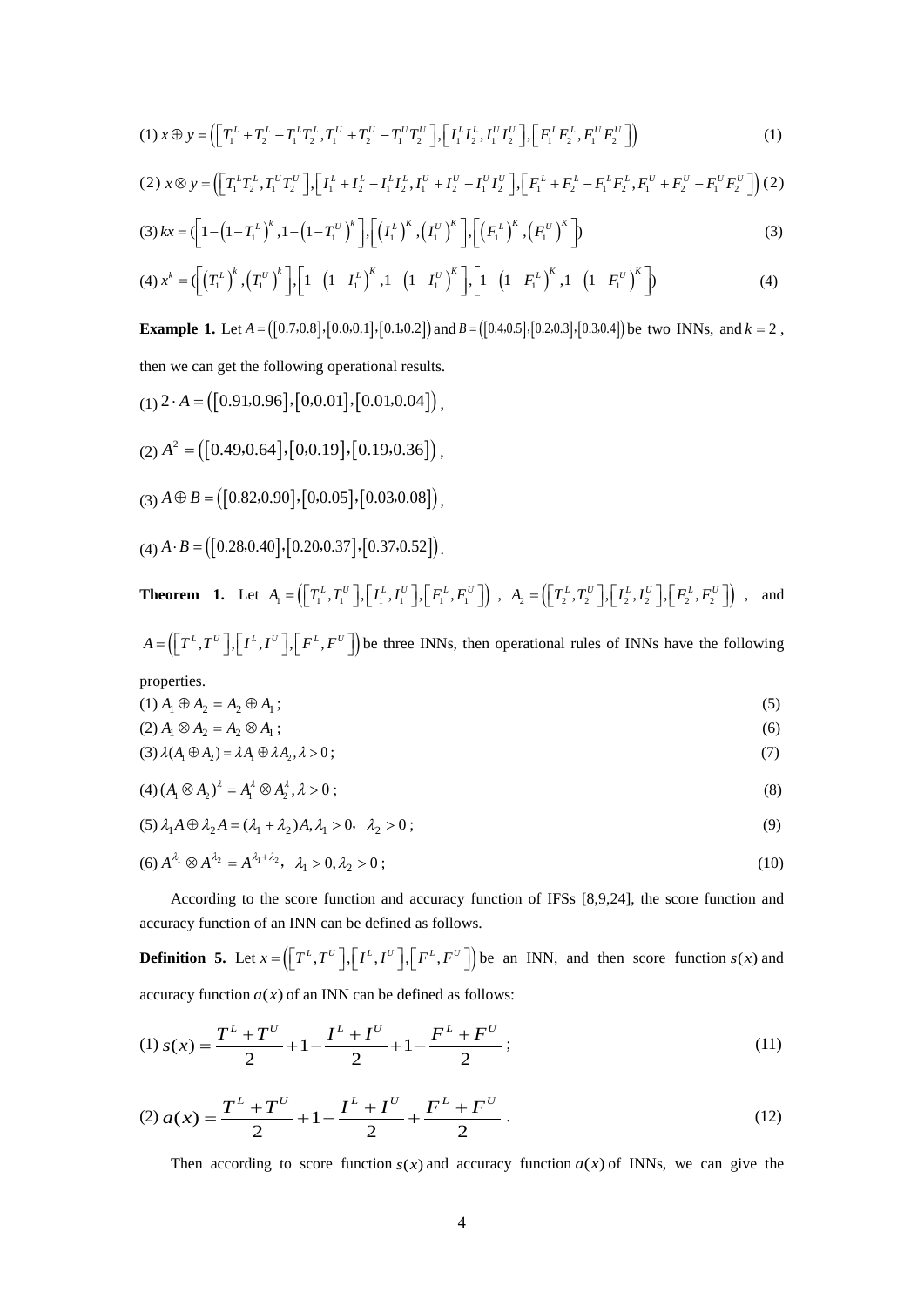comparison method for INNs as follows.

**Definition 6.** Let  $x = \left( \left[ T_1^L, T_1^U \right], \left[ I_1^L, I_1^U \right], \left[ F_1^L, F_1^U \right] \right)$  and  $y = \left( \left[ T_2^L, T_2^U \right], \left[ I_2^L, I_2^U \right], \left[ F_2^L, F_2^U \right] \right)$  be two

INNs, then we have

(1) If  $s(x) > s(y)$ , then *x* is superior to *y*, denoted by  $x \succ y$ ;

(2) If  $s(x) = s(y)$  and  $a(x) > a(y)$ , then  $x > y$ ;

(3) If  $s(x) = s(y)$  and  $a(x)=a(y)$ , then denoted by  $x=y$ .

#### **2.2 The Muirhead mean (MM) operator**

The MM was firstly introduced by Muirhead [21] in 1902, which was defined as follows:

**Definition 7** [21]. Let  $\alpha_i$  ( $i = 1, 2, ..., n$ ) be a collection of nonnegative real numbers, and  $P = (p_1, p_2, ..., p_n)$ 

 $R^n$  be a vector of parameters. If

$$
MM^{P}\left(\alpha_{1},\alpha_{2},...,\alpha_{n}\right) = \left(\frac{1}{n!}\sum_{\beta \in S_{n}}\prod_{j=1}^{n}\alpha_{\beta(j)}^{p_{j}}\right)^{\frac{1}{\sum_{j=1}^{n}p_{j}}}
$$
(13)

1

Then we call *MM*<sup>*P*</sup> the Muirhead mean (MM), where  $\mathcal{G}(j)(j=1,2,\dots,n)$  is any a permutation of

 $(1, 2, \dots, n)$ , and  $S_n$  is the collection of all permutations of  $(1, 2, \dots, n)$ .

In addition, From Eq. (13), we can know that

(1) When  $P = (1, 0, \dots, 0)$ , the MM reduces to  $MM^{(1,0,\dots,0)} (\alpha_1, \alpha_2, ..., \alpha_n) = \frac{1}{n} \sum_{j=1}^n$  $(\alpha_2,...,\alpha_n) = \frac{1}{2} \sum_{n=1}^{n}$  $MM^{(1,0,\dots,0)}(\alpha_1,\alpha_2,\dots,\alpha_n) = \frac{1}{n} \sum_{j=1}^n \alpha_j$  which is the arithmetic averaging operator.

(2) When  $P = (\gamma_n, \gamma_n, \dots, \gamma_n)$ , the MM reduces to  $MM^{(\gamma_n, \gamma_n, \dots, \gamma_n)}(\alpha_1, \alpha_2, \dots, \alpha_n) = \prod_{j=1}^n \alpha_j^{\nu_j}$  $\mathcal{L}_{n}^{(n)}\left(\mathcal{L}_{n}, \alpha_{1}, \alpha_{2}, ..., \alpha_{n}\right)=\prod_{j=1}^{n} \alpha_{j}^{1/n}$  $MM^{(\frac{1}{n}, \frac{1}{n}, \cdots, \frac{1}{n})} (\alpha_1, \alpha_2, ..., \alpha_n) = \prod_{j=1}^n \alpha_j^{1/n}$  which is the geometric averaging operator.

(3) When 
$$
P = (1,1,0,0,\dots,0)
$$
, the MM reduces to  $MM^{(1,1,0,0,\dots,0)}(\alpha_1, \alpha_2, ..., \alpha_n) = \left(\frac{1}{n(n-1)}\sum_{\substack{i,j=1 \ i \neq j}}^n \alpha_i \alpha_j\right)^2$ 

which is the BM operator [6].

(4) When  $P = (1, 1, \dots, 1, 0, 0, \dots, 0)$  $k \t n-k$ *P* − =  $\begin{array}{ccc} k & n-k \end{array}$  $..., 1, 0, 0, \dots, 0$ , the MM reduces to

$$
MM^{(\underbrace{\sum_{k=1,2,3,0,0,\cdots,0}^{k}}_{n=1,0,0,\cdots,0})}\left(\alpha_{1},\alpha_{2},\ldots,\alpha_{n}\right)=\left(\frac{\bigoplus_{1\leq i_{1}<\cdots which is the Maclaurin symmetric mean
$$

(MSM) operator [18].

From the definition 7 and the special cases of MM operator mentioned-above, we can know that the advantage of the MM operator is that it can capture the overall interrelationships among the multiple input arguments and it is a generalization of some existing aggregation operators.

## **3.Interval neutrosophic Muirheadmean(INMM) operators**

Because the traditional MM can only process the crisp number, and INNs can easily deal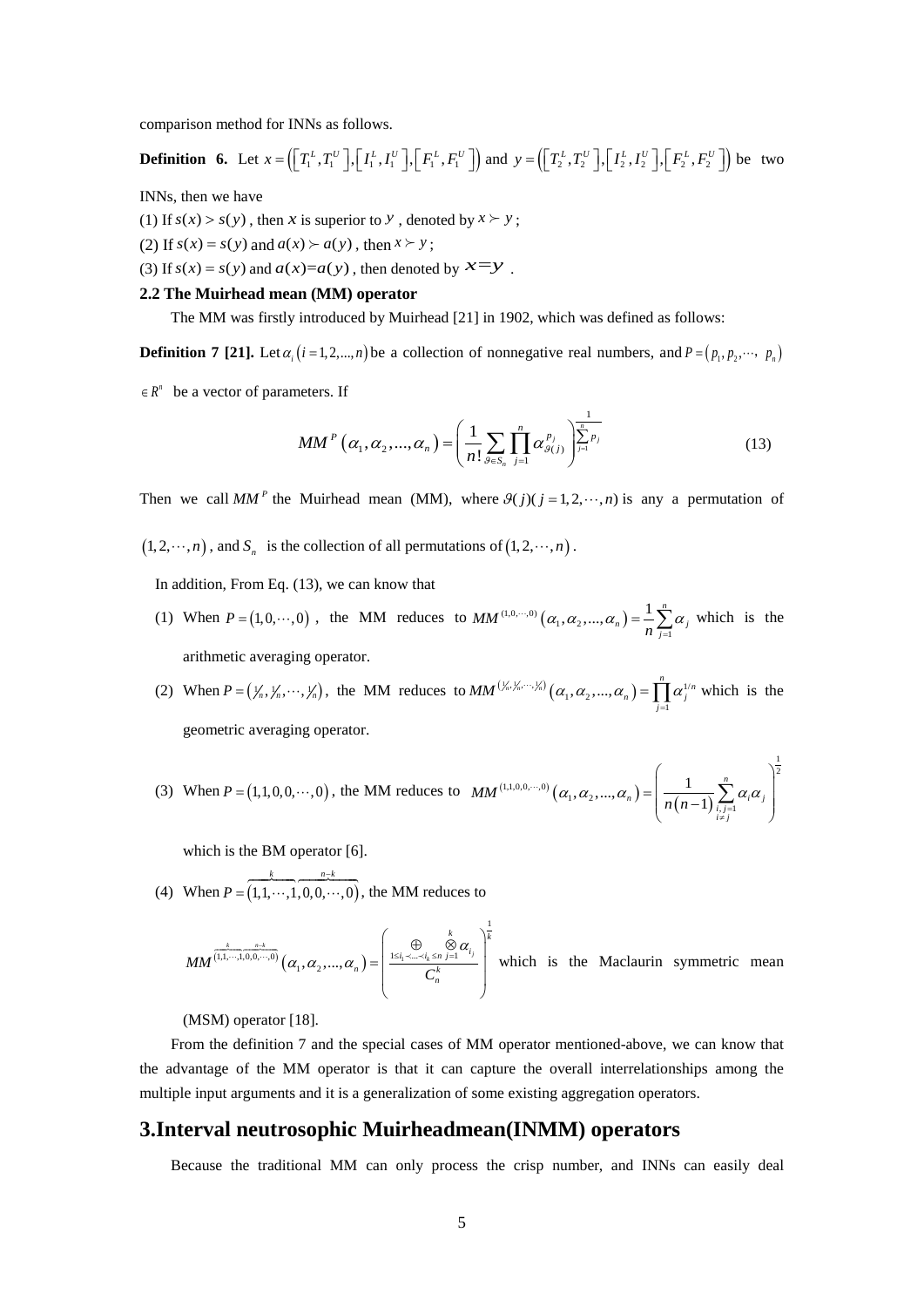indeterminate and inconsistent information, it is necessary to extend MM to process INNs. In this section, we will propose some INMM operators for the interval neutrosophic information, and discuss some properties of the new operators.

### **3.1Interval neutrosophic Muirhead mean (INMM) operator**

**Definition 8.** Let  $\alpha_i = (\prod_i^L T_i^U)$ ,  $[I_i^L, I_i^U]$ ,  $[F_i^L, F_i^U]$ ) $(i = 1, 2, ..., n)$  be a collection of INNs, and  $P = (p_1, p_2, ..., p_n)$ 

 $R^n$  be a vector of parameters. If

$$
INMM^{P}\left(\alpha_{1},\alpha_{2},...,\alpha_{n}\right) = \left(\frac{1}{n!}\sum_{\mathcal{G}\in S_{n}}\prod_{j=1}^{n}\alpha_{\mathcal{G}(j)}^{P_{j}}\right)^{\frac{1}{\sum_{j=1}^{n}P_{j}}}
$$
(14)

Then we call *INMM*<sup>*P*</sup> the interval neutrosophic MM (INMM) operator, where  $\theta(j)(j = 1, 2, \dots, n)$  is any

a permutation of  $(1, 2, \dots, n)$ , and  $S_n$  is the collection of all permutations of  $(1, 2, \dots, n)$ .

**Theorem 2.** Let  $\alpha_i = \left( \left[ T_i^L, T_i^U \right], \left[ I_i^L, I_i^U \right], \left[ F_i^L, F_i^U \right] \right) \left( i = 1, 2, ..., n \right)$  be a collection of the INNs, then the aggregation result from Definition 8 is still an INN, and has

$$
INMM^{P}(\alpha_{1}, \alpha_{2}, ..., \alpha_{n}) = \left[ \left[ \left( 1 - \left( \prod_{\beta \in S_{n}} \left( 1 - \prod_{j=1}^{n} \left( T^{L}_{\beta(j)} \right)^{p_{j}} \right) \right)^{\frac{1}{n!}} \right)^{\frac{1}{\sum_{j=1}^{n} p_{j}}}, \left( 1 - \left( \prod_{\beta \in S_{n}} \left( 1 - \prod_{j=1}^{n} \left( T^{U}_{\beta(j)} \right)^{p_{j}} \right) \right)^{\frac{1}{n!}} \right)^{\frac{1}{\sum_{j=1}^{n} p_{j}}}, \left( 1 - \left( \prod_{\beta \in S_{n}} \left( 1 - \prod_{j=1}^{n} \left( T^{U}_{\beta(j)} \right)^{p_{j}} \right) \right)^{\frac{1}{n!}} \right)^{\frac{1}{\sum_{j=1}^{n} p_{j}}}, \left( 1 - \left( \prod_{\beta \in S_{n}} \left( 1 - \prod_{j=1}^{n} \left( 1 - \prod_{j=1}^{n} \left( 1 - \prod_{j=1}^{n} \left( 1 - \prod_{j=1}^{n} \left( 1 - \prod_{j=1}^{n} \left( 1 - \prod_{j=1}^{n} \left( 1 - \prod_{j=1}^{n} \left( 1 - \prod_{j=1}^{n} \left( 1 - \prod_{j=1}^{n} \left( 1 - \prod_{j=1}^{n} \left( 1 - \prod_{j=1}^{n} \left( 1 - \prod_{j=1}^{n} \left( 1 - \prod_{j=1}^{n} \left( 1 - \prod_{j=1}^{n} \left( 1 - \prod_{j=1}^{n} \left( 1 - \prod_{j=1}^{n} \left( 1 - \prod_{j=1}^{n} \left( 1 - \prod_{j=1}^{n} \left( 1 - \prod_{j=1}^{n} \left( 1 - \prod_{j=1}^{n} \left( 1 - \prod_{j=1}^{n} \left( 1 - \prod_{j=1}^{n} \left( 1 - \prod_{j=1}^{n} \left( 1 - \prod_{j=1}^{n} \left( 1 - \prod_{j=1}^{n} \left( 1 - \prod_{j=1}^{n} \left( 1 - \prod_{j=1}^{n} \left
$$

**Proof.**

We need to prove  $(1)$  Eq.  $(15)$  is right;  $(2)$  Eq. $(15)$  is an INN.

(1) Firstly, we prove the Eq. (15) is kept.

According to the operational laws of INNs, we get

$$
\alpha_{g_{(j)}}^{p_j} = \left( \left[ \left( T^L_{g_{(j)}} \right)^{p_j}, \left( T^U_{g_{(j)}} \right)^{p_j} \right], \left[ 1 - \left( 1 - I^L_{g_{(j)}} \right)^{p_j}, 1 - \left( 1 - I^U_{g_{(j)}} \right)^{p_j} \right], \left[ 1 - \left( 1 - F^L_{g_{(j)}} \right)^{p_j}, 1 - \left( 1 - F^U_{g_{(j)}} \right)^{p_j} \right] \right),
$$

and

$$
\prod_{j=1}^{n} \alpha_{g(j)}^{p_j} = \left( \left[ \prod_{j=1}^{n} \left( T_{g(j)}^{L} \right)^{p_j}, \prod_{j=1}^{n} \left( T_{g(j)}^{U} \right)^{p_j} \right], \left[ 1 - \prod_{j=1}^{n} \left( 1 - I_{g(j)}^{L} \right)^{p_j}, 1 - \prod_{j=1}^{n} \left( 1 - I_{g(j)}^{U} \right)^{p_j} \right], \newline \left[ 1 - \prod_{j=1}^{n} \left( 1 - F_{g(j)}^{L} \right)^{p_j}, 1 - \prod_{j=1}^{n} \left( 1 - F_{g(j)}^{U} \right)^{p_j} \right] \right),
$$

then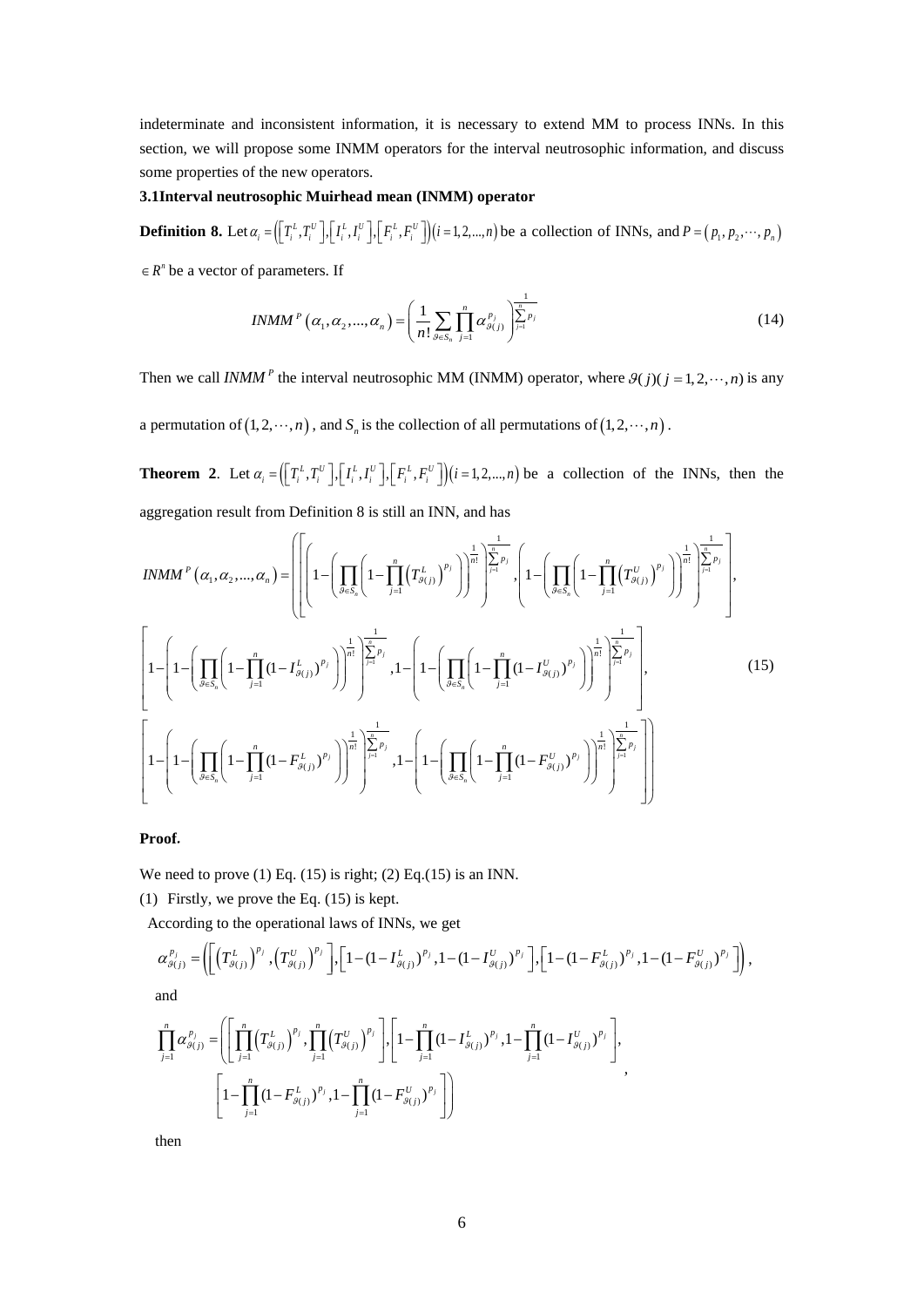$$
\sum_{\beta \in S_n} \prod_{j=1}^n \alpha_{\beta(j)}^{p_j} = \left( \left[ 1 - \prod_{j=1}^n \left( 1 - \prod_{j=1}^n (T_{\beta(j)}^{L})^{p_j} \right), 1 - \prod_{\beta \in S_n} \left( 1 - \prod_{j=1}^n (T_{\beta(j)}^{U})^{p_j} \right) \right],
$$
\n
$$
\left[ \prod_{\beta \in S_n} \left( 1 - \prod_{j=1}^n (1 - I_{\beta(j)}^{L})^{p_j} \right), \prod_{\beta \in S_n} \left( 1 - \prod_{j=1}^n (1 - I_{\beta(j)}^{U})^{p_j} \right) \right], \left[ \prod_{\beta \in S_n} \left( 1 - \prod_{j=1}^n (1 - F_{\beta(j)}^{L})^{p_j} \right), \prod_{\beta \in S_n} \left( 1 - \prod_{j=1}^n (1 - F_{\beta(j)}^{U})^{p_j} \right) \right]
$$
\nfurther,  
\n
$$
\frac{1}{n!} \sum_{\beta \in S_n} \prod_{j=1}^n \alpha_{\beta(j)}^{p_j} = \left( \left[ 1 - \left( \prod_{\beta \in S_n} \left( 1 - \prod_{j=1}^n (T_{\beta(j)}^{L})^{p_j} \right) \right)^{\frac{1}{n!}}, 1 - \left( \prod_{\beta \in S_n} \left( 1 - \prod_{j=1}^n (T_{\beta(j)}^{U})^{p_j} \right) \right)^{\frac{1}{n!}},
$$
\n
$$
\left[ \left( \prod_{\beta \in S_n} \left( 1 - \prod_{j=1}^n (1 - I_{\beta(j)}^{L})^{p_j} \right) \right)^{\frac{1}{n!}}, \left( \prod_{\beta \in S_n} \left( 1 - \prod_{j=1}^n (1 - I_{\beta(j)}^{U})^{p_j} \right) \right)^{\frac{1}{n!}}, \dots, \right]
$$
\n
$$
\left[ \left( \prod_{\beta \in S_n} \left( 1 - \prod_{j=1}^n (1 - F_{\beta(j)}^{L})^{p_j} \right) \right)^{\frac{1}{n!}}, \left( \prod_{\beta \in S_n} \left( 1 - \prod_{j=1}^n (1 - F_{\beta(j)}^{U})^{p_j} \right) \right)^{\frac{1
$$

,

so,

$$
\left(\frac{1}{n!}\sum_{g\in S_n}\prod_{j=1}^n\alpha^{p_j}_{g(j)}\right)^{\frac{1}{\sum_{j=1}^n p_j}}=\left[\left[\left(1-\left(\prod_{g\in S_n}\left(1-\prod_{j=1}^n\left(T_{g(j)}^{L}\right)^{p_j}\right)\right)^{\frac{1}{n!}}\right)^{\frac{1}{\sum_{j=1}^n p_j}}\right]\left(1-\left(\prod_{g\in S_n}\left(1-\prod_{j=1}^n\left(T_{g(j)}^{U}\right)^{p_j}\right)\right)^{\frac{1}{n!}}\right)^{\frac{1}{\sum_{j=1}^n p_j}}\right)\right]^{\frac{1}{n!}}\left(\frac{1}{n!}\sum_{j=1}^n\left(1-\prod_{j=1}^n\left(T_{g(j)}^{U}\right)^{p_j}\right)\right)^{\frac{1}{n!}}\right)^{\frac{1}{\sum_{j=1}^n p_j}}.
$$
\n
$$
\left[1-\left(1-\left(\prod_{g\in S_n}\left(1-\prod_{j=1}^n\left(1-\prod_{j=1}^n\left(1-F_{g(j)}^{L}\right)^{p_j}\right)\right)^{\frac{1}{n!}}\right)^{\frac{1}{\sum_{j=1}^n p_j}},1-\left(1-\left(\prod_{g\in S_n}\left(1-\prod_{j=1}^n\left(1-F_{g(j)}^{U}\right)^{p_j}\right)\right)^{\frac{1}{n!}}\right)^{\frac{1}{\sum_{j=1}^n p_j}},1-\left(1-\left(\prod_{g\in S_n}\left(1-\prod_{j=1}^n\left(1-F_{g(j)}^{U}\right)^{p_j}\right)\right)^{\frac{1}{n!}}\right)^{\frac{1}{\sum_{j=1}^n p_j}}\right]
$$

i.e., (15) is kept.

(2) Then we will prove that (15) is an INN.

$$
\begin{split} \text{Let } T^{L} &= \left(1-\left(\prod_{\theta \in S_{n}}\left(1-\prod_{j=1}^{n}\left(T_{\theta(j)}^{L}\right)^{p_{j}}\right)\right)^{\frac{1}{n!}}\right)^{\frac{1}{\sum_{j=1}^{n}p_{j}}}, T^{U} &= \left(1-\left(\prod_{\theta \in S_{n}}\left(1-\prod_{j=1}^{n}\left(T_{\theta(j)}^{U}\right)^{p_{j}}\right)\right)^{\frac{1}{n!}}\right)^{\frac{1}{\sum_{j=1}^{n}p_{j}}},\\ I^{L} &=1-\left(1-\left(\prod_{\theta \in S_{n}}\left(1-\prod_{j=1}^{n}\left(1-I_{\theta(j)}^{L}\right)^{p_{j}}\right)\right)^{\frac{1}{n!}}\right)^{\frac{1}{\sum_{j=1}^{n}p_{j}}}, I^{U} &=1-\left(1-\left(\prod_{\theta \in S_{n}}\left(1-\prod_{j=1}^{n}\left(1-I_{\theta(j)}^{U}\right)^{p_{j}}\right)\right)^{\frac{1}{n!}}\right)^{\frac{1}{\sum_{j=1}^{n}p_{j}}},\\ F^{L} &=1-\left(1-\left(\prod_{\theta \in S_{n}}\left(1-\prod_{j=1}^{n}\left(1-F_{\theta(j)}^{L}\right)^{p_{j}}\right)\right)^{\frac{1}{n!}}\right)^{\frac{1}{\sum_{j=1}^{n}p_{j}}}, F^{U} &=1-\left(1-\left(\prod_{\theta \in S_{n}}\left(1-\prod_{j=1}^{n}\left(1-F_{\theta(j)}^{U}\right)^{p_{j}}\right)\right)^{\frac{1}{n!}}\right)^{\frac{1}{\sum_{j=1}^{n}p_{j}}},\\ F^{U} &=1-\left(1-\left(\prod_{\theta \in S_{n}}\left(1-\prod_{j=1}^{n}\left(1-F_{\theta(j)}^{U}\right)^{p_{j}}\right)\right)^{\frac{1}{n!}}\right)^{\frac{1}{\sum_{j=1}^{n}p_{j}}}, F^{U} &=1-\left(1-\left(\prod_{\theta \in S_{n}}\left(1-\prod_{j=1}^{n}\left(1-F_{\theta(j)}^{U}\right)^{p_{j}}\right)\right)^{\frac{1}{n!}}\right)^{\frac{1}{\sum_{j=1}^{
$$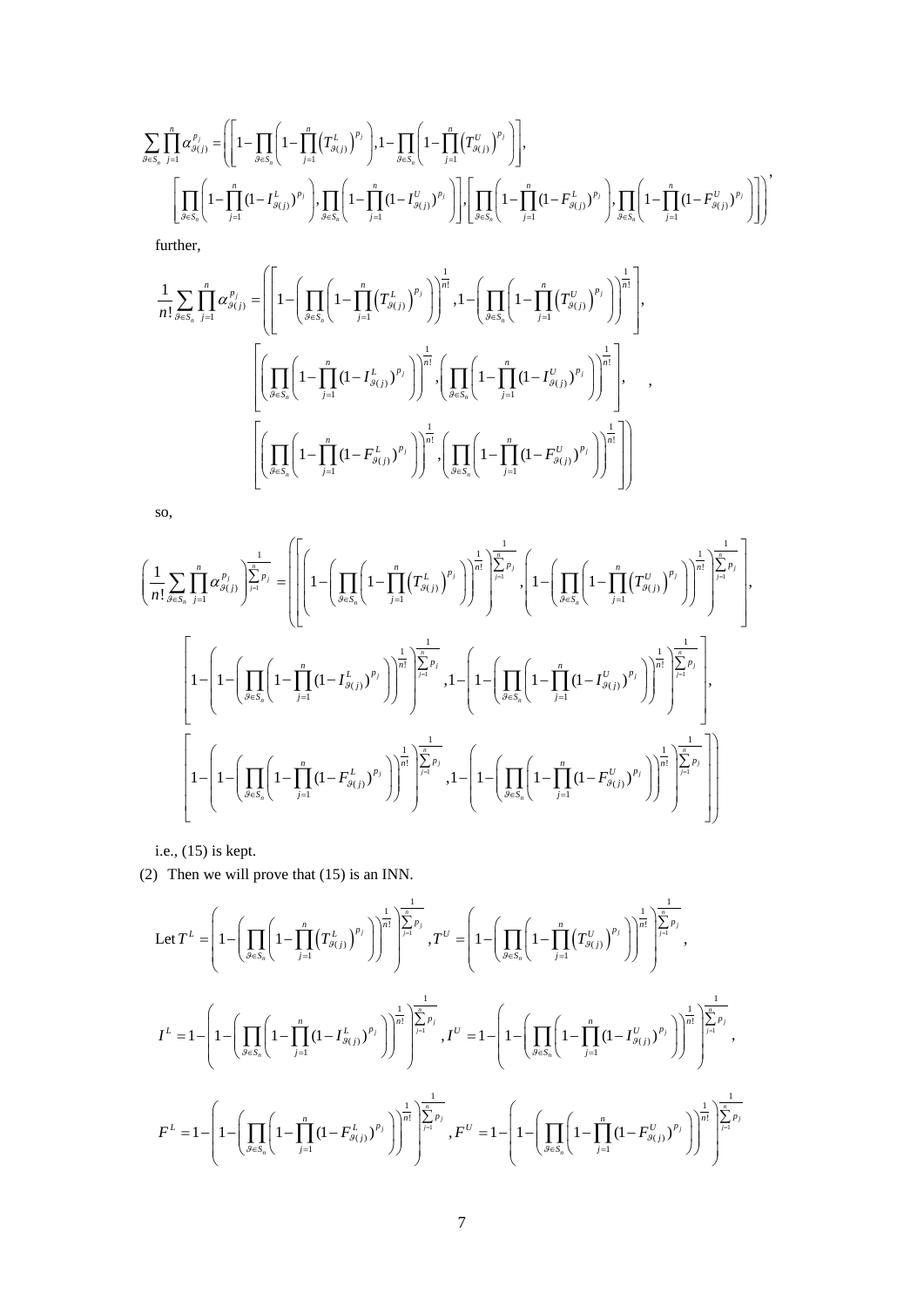Then we need prove the following two conditions.

(i) 
$$
\left[T^L, T^U\right] \subseteq [0,1], \left[I^L, I^U\right] \subseteq [0,1], \left[F^L, F^U\right] \subseteq [0,1]
$$
;

- (ii)  $0 \le T^U + I^U + F^U \le 3$ .
- (i) Since  $T_{g(j)}^L \in [0,1]$ , we can get

$$
\left(T^L_{\mathcal{G}(j)}\right)^{p_j} \in [0,1] \text{ and } \prod_{j=1}^n \left(T^L_{\mathcal{G}(j)}\right)^{p_j} \in [0,1],
$$

then 
$$
1 - \prod_{j=1}^{n} (T_{g(j)}^L)^{p_j} \in [0,1]
$$
,  $\prod_{g \in S_n} \left(1 - \prod_{j=1}^{n} (T_{g(j)}^L)^{p_j}\right) \in [0,1]$ , and  $\left(\prod_{g \in S_n} \left(1 - \prod_{j=1}^{n} (T_{g(j)}^L)^{p_j}\right)\right)^{\frac{1}{n!}} \in [0,1]$ ,

further,

$$
1 - \left(\prod_{\mathcal{S} \in S_n} \left(1 - \prod_{j=1}^n \left(T_{\mathcal{S}(j)}^L\right)^{p_j}\right)\right)^{\frac{1}{n!}} \in [0,1], \text{ and } \left(1 - \left(\prod_{\mathcal{S} \in S_n} \left(1 - \prod_{j=1}^n \left(T_{\mathcal{S}(j)}^L\right)^{p_j}\right)\right)^{\frac{1}{n!}}\right)^{\frac{1}{\left|\sum_{j=1}^n p_j\right|}} \in [0,1],
$$

i.e.,  $0 \le T^L \le 1$ .

Similarly, we can get  $0 \le T^U \le 1, 0 \le I^L \le 1, 0 \le I^U \le 1, 0 \le F^L \le 1, 0 \le F^U \le 1$ . So, condition (i) is met.

(ii) Since  $0 \le T^U \le 1$ ,  $0 \le I^U \le 1$ ,  $0 \le F^U \le 1$ , then we can get  $0 \le T^U + I^U + F^U \le 3$ . According to (i) and (ii), we can know the aggregation result from (15) is still an INN. Then according to (1) and (2), Theorem 2 is kept.

**Example 2.** Let  $x = ([0.3, 0.4], [0.1, 0.3], [0.4, 0.5])$ ,  $y = ([0.5, 0.6], [0.1, 0.4], [0.1, 0.3])$  and

 $z = ([0.4, 0.5], [0.1, 0.3], [0.3, 0.4])$  be three INNs, and  $P = (1.0, 0.5, 0.4)$ , then according to (15), we have

$$
INMM^{(1.0,0.5,0.4)}(x,y,z) = \left[ \left[ \left( 1 - \left( \prod_{g \in S_n} \left( 1 - \prod_{j=1}^n (T_{g(j)}^L)^{p_j} \right) \right)^{\frac{1}{n!}} \right) \sum_{j=1}^{\frac{1}{n}} \sum_{j=1}^{\frac{1}{n}} \int_{\gamma} \left( 1 - \left( \prod_{g \in S_n} \left( 1 - \prod_{j=1}^n (T_{g(j)}^U)^{p_j} \right) \right)^{\frac{1}{n!}} \right)^{\frac{1}{n!}} \right] \sum_{j=1}^{\frac{1}{n}} \int_{\gamma} \left( 1 - \left( \prod_{g \in S_n} \left( 1 - \prod_{j=1}^n (T_{g(j)}^U)^{p_j} \right) \right)^{\frac{1}{n!}} \right)^{\frac{1}{n!}} \left( \prod_{j=1}^{\frac{n}{n}} \left( 1 - \prod_{j=1}^n (1 - T_{g(j)}^U)^{p_j} \right) \right)^{\frac{1}{n!}} \right]^{\frac{1}{n!}} \left[ \prod_{j=1}^{\frac{n}{n}} \left( 1 - \prod_{j=1}^n (1 - T_{g(j)}^U)^{p_j} \right) \right]^{\frac{1}{n!}} \right]
$$
\n
$$
\left[ 1 - \left( \prod_{g \in S_n} \left( 1 - \prod_{j=1}^n (1 - F_{g(j)}^L)^{p_j} \right) \right)^{\frac{1}{n!}} \right]^{\frac{1}{n!}} \left[ \prod_{j=1}^{\frac{n}{n}} \left( 1 - \prod_{j=1}^n (1 - F_{g(j)}^U)^{p_j} \right) \right]^{\frac{1}{n!}} \right]^{\frac{1}{n!}} \left[ \prod_{j=1}^{\frac{n}{n}} \left( 1 - \prod_{j=1}^n (1 - F_{g(j)}^U)^{p_j} \right) \right]^{\frac{1}{n!}} \right]
$$

$$
=\left(\left[\left(1-\left((1-0.3^{1.0}\times0.5^{0.5}\times0.4^{0.4})\times(1-0.3^{1.0}\times0.4^{0.5}\times0.5^{0.4})\times(1-0.4^{1.0}\times0.5^{0.5}\times0.3^{0.4})\times\right)\frac{1}{1.0+0.5+0.4}}{1-\left((1-0.4^{1.0}\times0.3^{0.5}\times0.5^{0.4})\times(1-0.5^{1.0}\times0.3^{0.5}\times0.4^{0.4})\times(1-0.5^{1.0}\times0.4^{0.5}\times0.3^{0.4})\right)^{\frac{1}{3!}}}\right)^{\frac{1}{10+0.5+0.4}},\right]
$$
\n
$$
\left(\left(1-\left((1-0.4^{1.0}\times0.6^{0.5}\times0.5^{0.4})\times(1-0.4^{1.0}\times0.5^{0.5}\times0.6^{0.4})\times(1-0.5^{1.0}\times0.4^{0.5}\times0.4^{0.4})\times\right)\frac{1}{1.0+0.5+0.4}}{1-\left((1-0.5^{1.0}\times0.6^{0.5}\times0.4^{0.4})\times(1-0.6^{1.0}\times0.4^{0.5}\times0.6^{0.4})\times(1-0.6^{1.0}\times0.5^{0.5}\times0.4^{0.4})\right)^{\frac{1}{3!}}}\right)^{\frac{1}{10+0.5+0.4}}
$$

,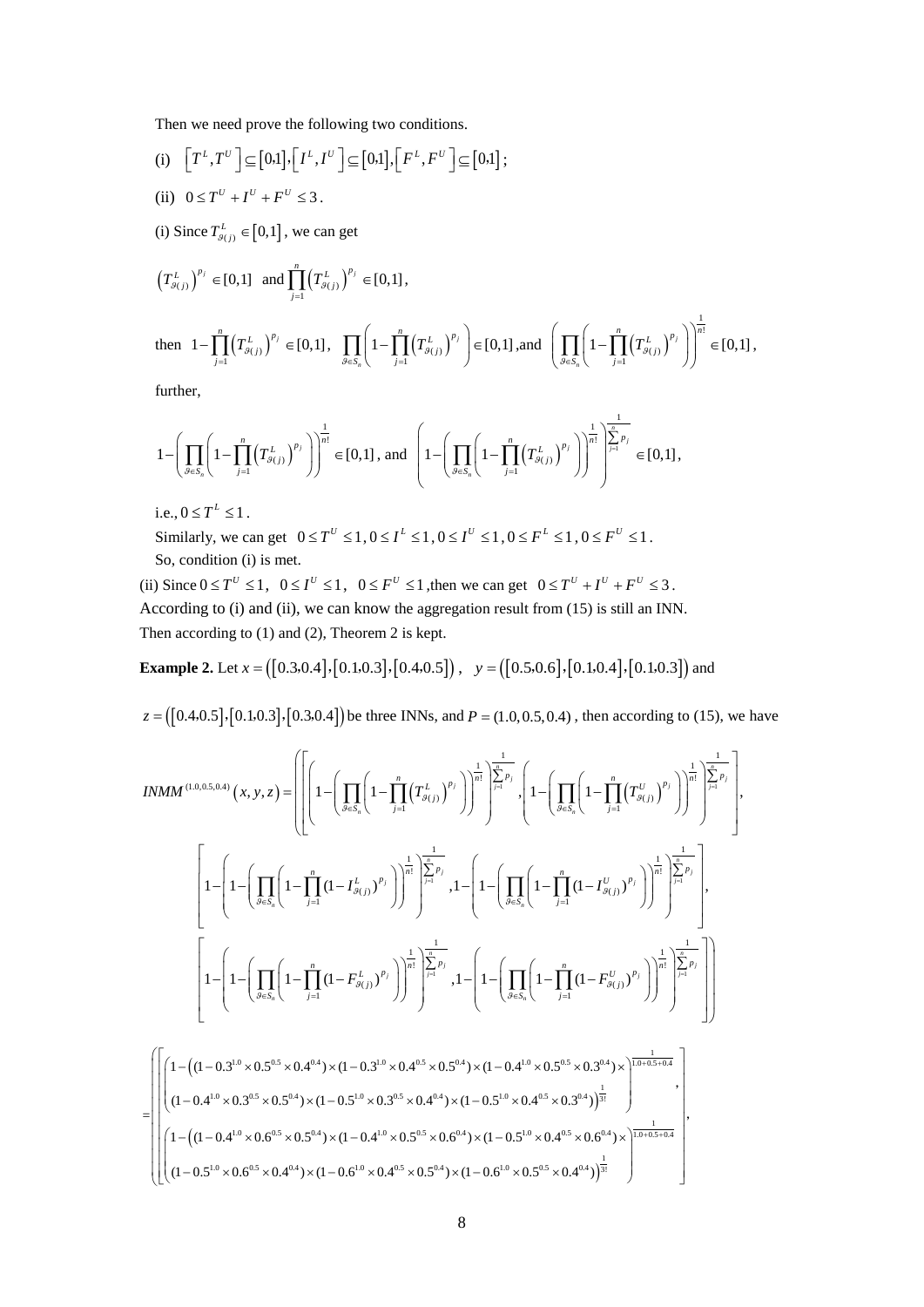$$
\begin{bmatrix}\n1-\left(1-\left(\left(1-(1-0.1)^{1.0}\times(1-0.1)^{0.5}\times(1-0.1)^{0.4}\right)\wedge 6\right)^{\frac{1}{3}}\right)^{\frac{1}{1.0+0.5+0.4}}, \\
1-\left(1-\left(\left(1-(1-0.3)^{1.0}\times(1-0.4)^{0.5}\times(1-0.3)^{0.4}\right)\wedge 2\times\left(1-(1-0.3)^{1.0}\times(1-0.3)^{0.5}\times(1-0.4)^{0.4}\right)\wedge 2\times\right)^{\frac{1}{3}}\right)^{\frac{1}{1.0+0.5+0.4}} \\
1-\left(1-\left(\left(1-(1-0.4)^{1.0}\times(1-0.1)^{0.5}\times(1-0.3)^{0.4}\right)\wedge 2\right)^{\frac{1}{3}}\right)^{\frac{1}{1.0+0.5+0.4}}\left[\left(1-(1-(1-0.4)^{1.0}\times(1-0.4)^{0.5}\times(1-0.3)^{0.4}\right)\times\left(1-(1-(1-0.4)^{1.0}\times(1-0.3)^{0.5}\times(1-0.1)^{0.4}\right)\times\right)^{\frac{1}{3}}\right]^{1.0+0.5+0.4} \\
1-\left(1-\left(\left(1-(1-0.1)^{1.0}\times(1-0.4)^{0.5}\times(1-0.3)^{0.4}\right)\times\left(1-(1-(1-0.1)^{1.0}\times(1-0.3)^{0.5}\times(1-0.4)^{0.4}\right)\times\right)^{\frac{1}{3}}\right)^{\frac{1}{10+0.5+0.4}} \\
1-\left(1-\left(\left(1-(1-0.5)^{1.0}\times(1-0.3)^{0.5}\times(1-0.4)^{0.4}\right)\times\left(1-(1-(1-0.5)^{1.0}\times(1-0.4)^{0.5}\times(1-0.3)^{0.4}\right)\times\right)^{\frac{1}{3}}\right)^{\frac{1}{10+0.5+0.4}}\left[\left(1-(1-(0.5)^{1.0}\times(1-0.3)^{0.5}\times(1-0.4)^{0.4}\right)\times\left(1-(1-(0.5)^{1.0}\times
$$

 $= ( \vert 0.393, 0.495 \vert, \vert 0.181, 0.335 \vert, \vert 0.273, 0.404 \vert )$ 

Next, we will discuss some properties of INMM operator.

**Property 1** (Idempotency). If all  $\alpha_i$   $(i = 1, 2, ..., n)$  are equal, i.e.,  $\alpha_i = \alpha = (\lfloor T^L, T^U \rfloor, \lfloor I^L, I^U \rfloor, \lfloor F^L, F^U \rfloor)$ , then

 $INMM^P(\alpha_1, \alpha_2, ..., \alpha_n) = \alpha$ . **Proof.**

Since  $\alpha_i = \alpha = (\lfloor T^L, T^U \rfloor, \lfloor T^L, I^U \rfloor, \lfloor F^L, F^U \rfloor)$ , based on Theorem 2, we get

$$
INMM^{P}(a, a, ..., a) = \left( \left[ \left( 1 - \left( \prod_{\beta \in S_{n}} \left( 1 - \prod_{j=1}^{n} (T^{L})^{p_{j}} \right) \right)^{\frac{1}{n!}} \right) \sum_{j=1}^{\frac{1}{n-p_{j}}} \left( 1 - \left( \prod_{\beta \in S_{n}} \left( 1 - \prod_{j=1}^{n} (T^{U})^{p_{j}} \right) \right)^{\frac{1}{n!}} \right) \sum_{j=1}^{\frac{1}{n-p_{j}}} \left( 1 - \left( \prod_{\beta \in S_{n}} \left( 1 - \prod_{j=1}^{n} (1 - T^{U})^{p_{j}} \right) \right)^{\frac{1}{n!}} \right) \sum_{j=1}^{\frac{1}{n-p_{j}}} \left( 1 - \left( \prod_{\beta \in S_{n}} \left( 1 - \prod_{j=1}^{n} (1 - T^{U})^{p_{j}} \right) \right)^{\frac{1}{n!}} \right) \sum_{j=1}^{\frac{1}{n-p_{j}}} \left( 1 - \left( \prod_{\beta \in S_{n}} \left( 1 - \prod_{j=1}^{n} (1 - T^{U})^{p_{j}} \right) \right)^{\frac{1}{n!}} \right) \sum_{j=1}^{\frac{1}{n-p_{j}}} \left( 1 - \left( \prod_{\beta \in S_{n}} \left( 1 - \prod_{j=1}^{n} (1 - T^{U})^{p_{j}} \right) \right)^{\frac{1}{n!}} \right) \sum_{j=1}^{\frac{1}{n-p_{j}}} \left( 1 - \left( \prod_{\beta \in S_{n}} \left( 1 - \prod_{j=1}^{n} (1 - T^{U})^{p_{j}} \right) \right)^{\frac{1}{n!}} \right) \sum_{j=1}^{\frac{1}{n-p_{j}}} \left( 1 - \left( \prod_{\beta \in S_{n}} \left( 1 - (T^{U})^{p_{j}} \right) \right)^{\frac{1}{n!}} \right) \sum_{j=1}^{\frac{1}{n-p_{j}}} \left( 1 - \left( \prod_{\beta \in S_{n}} \left( 1 - (T^{U})^{p_{j}} \right) \right)^{\frac{1}{n!}} \right) \sum_{j=1}^{\frac{1}{n-p_{j}}} \left( 1 - \left( \prod_{\beta \in S_{n}} \
$$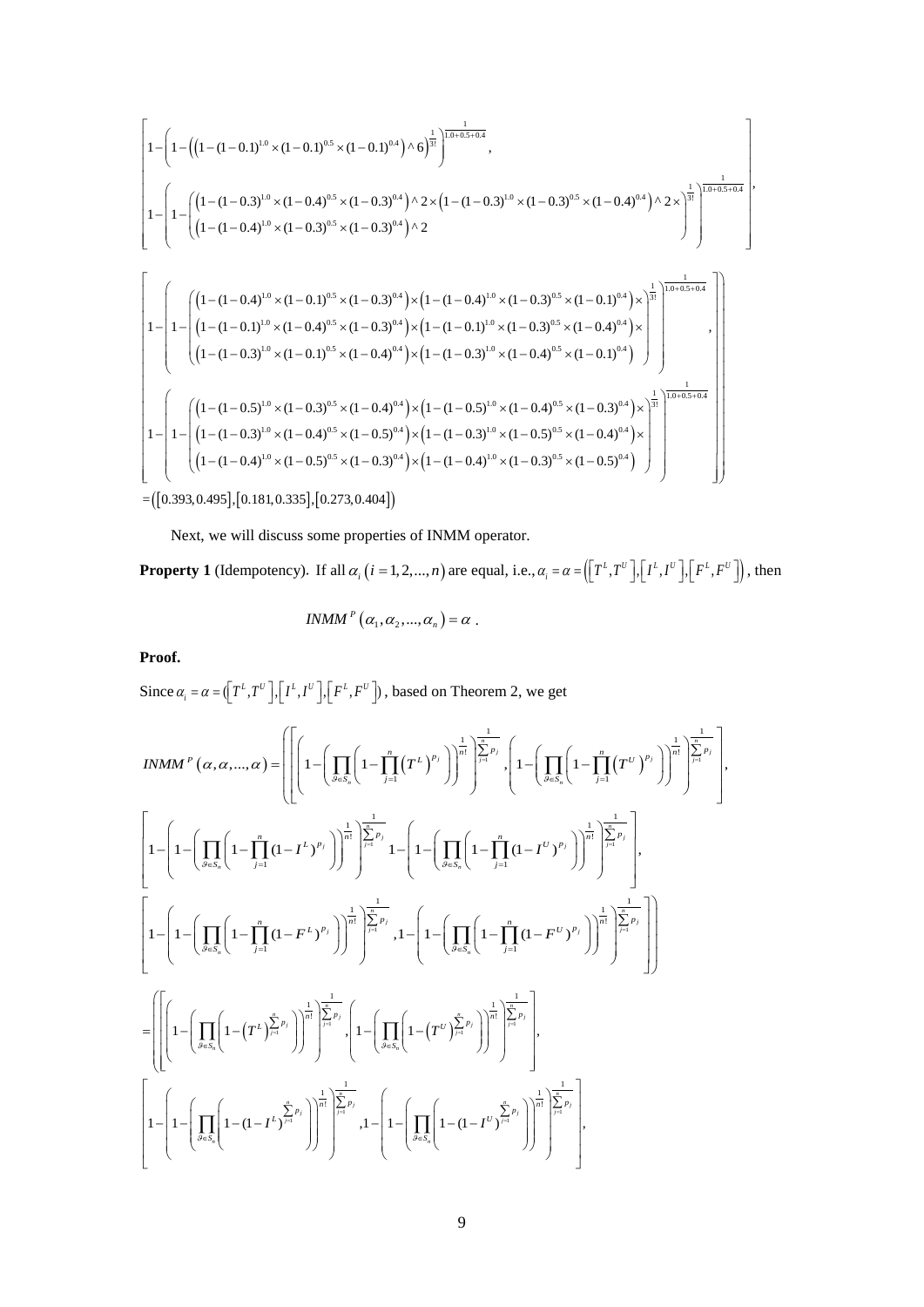$$
\begin{split}\n&\left[1-\left(1-\left(\prod_{\delta\in S_{i}}\left(1-(1-F^{L})^{\sum\limits_{j=1}^{k}p_{j}}\right)\right)^{\frac{1}{m}}\right)^{\sum\limits_{j=1}^{m}\sum\limits_{j=1}^{m}1},1-\left(1-\left(\prod_{\delta\in S_{i}}\left(1-(1-F^{U})^{\sum\limits_{j=1}^{k}p_{j}}\right)\right)^{\frac{1}{m}}\right)^{\sum\limits_{j=1}^{m}\sum\limits_{j=1}^{m}1}\right]\n\end{split}
$$
\n
$$
=\left[\left[\left(1-\left(\left(1-(T^{L})^{\sum\limits_{j=1}^{k}p_{j}}\right)^{m}\right)^{\frac{1}{m}}\right)^{\sum\limits_{j=1}^{m}\sum\limits_{j=1}^{m}1},1-\left(1-\left(\left(1-(T^{U})^{\sum\limits_{j=1}^{k}p_{j}}\right)^{m}\right)^{\frac{1}{m}}\right)^{\sum\limits_{j=1}^{m}\sum\limits_{j=1}^{m}1}\right].
$$
\n
$$
\left[1-\left(1-\left(1-(1-F^{L})^{\sum\limits_{j=1}^{k}p_{j}}\right)^{m}\right)^{\sum\limits_{j=1}^{m}\sum\limits_{j=1}^{m}1},1-\left(1-\left(\left(1-(1-F^{U})^{\sum\limits_{j=1}^{k}p_{j}}\right)^{m}\right)^{\sum\limits_{j=1}^{m}\sum\limits_{j=1}^{m}1}\right].
$$
\n
$$
\left[1-\left(1-(1-F^{L})^{\sum\limits_{j=1}^{k}p_{j}}\right)^{\sum\limits_{j=1}^{m}\sum\limits_{j=1}^{m}1},1-\left(1-\left(\left(1-(1-F^{U})^{\sum\limits_{j=1}^{k}p_{j}}\right)^{m}\right)^{\sum\limits_{j=1}^{m}\sum\limits_{j=1}^{m}1}\right.\right)\right]\n\end{split}
$$
\n
$$
=\left[\left[\left(\left(T^{L})^{\sum\limits_{j=1}^{k}p_{j}}\right)^{\sum\limits_{j=1}^{k}p_{j}}\cdot\left(\left(T^{U}\right)^{\sum\limits_{j=1}^{k}p_{j}}\right)^{\sum\limits_{j=1}^{k}p_{j}}\right)\right]\left[1-\
$$

 $(i=1,2,...,n)$  be two sets of INNs. If  $T_i^L \ge T_i'^L$ ,  $T_i^U \ge T_i'^U$ ,  $I_i^L \le I_i'^L$ ,  $I_i^U \le I_i'^U$ ,  $F_i^L \le F_i'^L$ ,  $F_i^U \le F_i'^U$  for all i, then

$$
INMM^{P}\left(\alpha_{1}, \alpha_{2}, ..., \alpha_{n}\right) \geq INMM^{P}\left(\alpha_{1}', \alpha_{2}', ..., \alpha_{n}'\right).
$$

**Proof**.

Let 
$$
INMM^P(\alpha_1, \alpha_2, ..., \alpha_n) = (\lfloor T^L, T^U \rfloor, \lfloor I^L, I^U \rfloor, \lfloor F^L, F^U \rfloor),
$$

$$
IFMM^P(\alpha'_1, \alpha'_2, ..., \alpha'_n) = (\lfloor T'^L, T'^U \rfloor, \lfloor I'^L, I'^U \rfloor, \lfloor F'^L, F'^U \rfloor)
$$

where

$$
T^{L} = \left(1 - \left(\prod_{\theta \in S_n} \left(1 - \prod_{j=1}^n \left(T_{\theta(j)}^L\right)^{p_j}\right)\right)^{\frac{1}{n!}}\right)^{\frac{1}{\sum_{j=1}^n p_j}}, T'^{L} = \left(1 - \left(\prod_{\theta \in S_n} \left(1 - \prod_{j=1}^n \left(T'^{L}_{\theta(j)}\right)^{p_j}\right)\right)^{\frac{1}{n!}}\right)^{\frac{1}{\sum_{j=1}^n p_j}},
$$
  

$$
T^{U} = \left(1 - \left(\prod_{\theta \in S_n} \left(1 - \prod_{j=1}^n \left(T''_{\theta(j)}\right)^{p_j}\right)\right)^{\frac{1}{n!}}\right)^{\frac{1}{\sum_{j=1}^n p_j}}, T'^{U} = \left(1 - \left(\prod_{\theta \in S_n} \left(1 - \prod_{j=1}^n \left(T''^{U}_{\theta(j)}\right)^{p_j}\right)\right)^{\frac{1}{n!}}\right)^{\frac{1}{\sum_{j=1}^n p_j}},
$$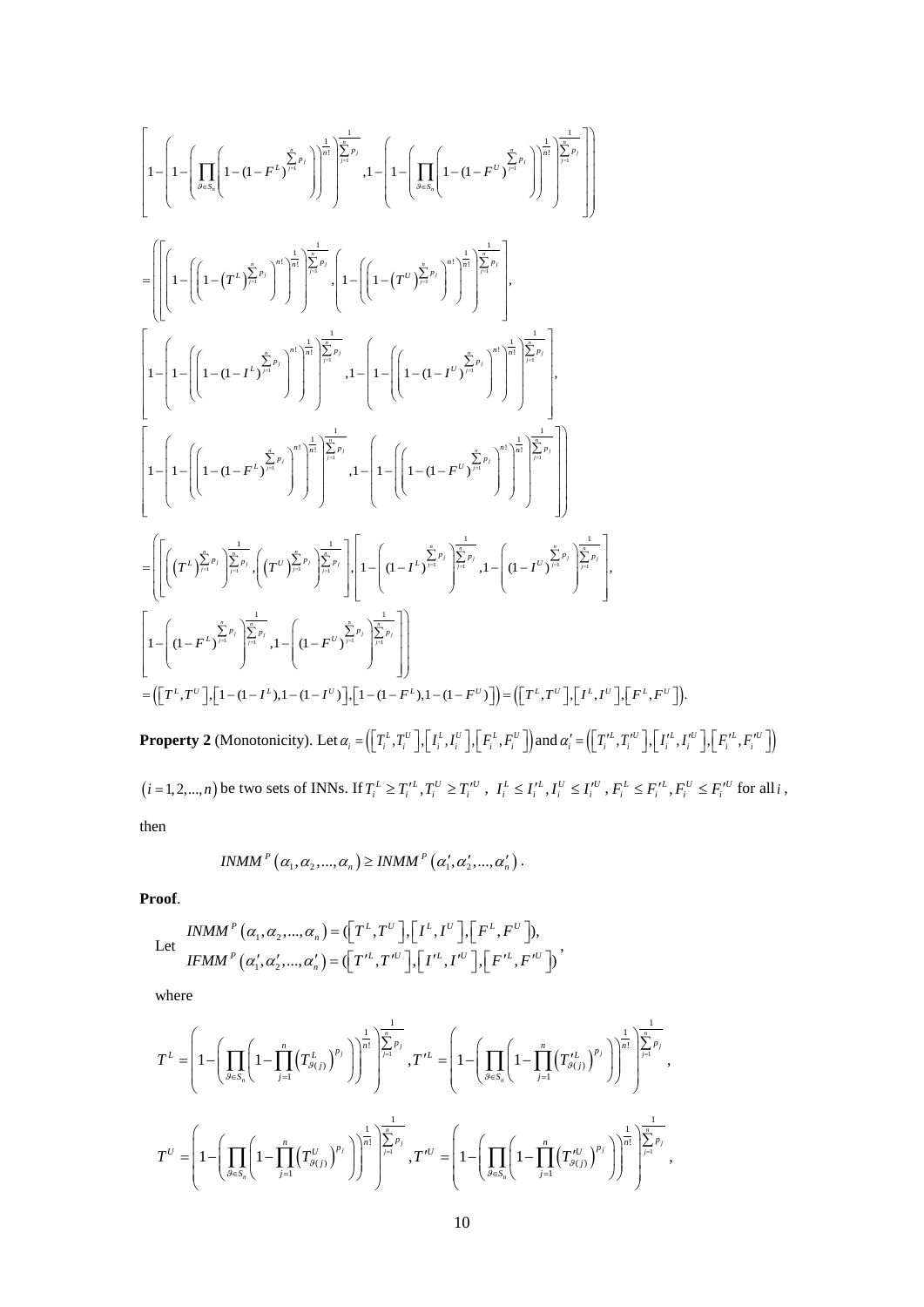$$
\text{and } I^{L} = 1 - \left( 1 - \left( \prod_{g \in S_{n}} \left( 1 - \prod_{j=1}^{n} (1 - I_{g(j)}^{L})^{p_{j}} \right) \right)^{\frac{1}{n!}} \right)^{\frac{1}{\sum_{j=1}^{n} p_{j}}}, I^{L} = 1 - \left( 1 - \left( \prod_{g \in S_{n}} \left( 1 - \prod_{j=1}^{n} (1 - I_{g(j)}^{L})^{p_{j}} \right) \right)^{\frac{1}{n!}} \right)^{\frac{1}{\sum_{j=1}^{n} p_{j}}}
$$
\n
$$
I^{U} = 1 - \left( 1 - \left( \prod_{g \in S_{n}} \left( 1 - \prod_{j=1}^{n} (1 - I_{g(j)}^{U})^{p_{j}} \right) \right)^{\frac{1}{n!}} \right)^{\frac{1}{\sum_{j=1}^{n} p_{j}}}, I^{U} = 1 - \left( 1 - \left( \prod_{g \in S_{n}} \left( 1 - \prod_{j=1}^{n} (1 - I_{g(j)}^{U})^{p_{j}} \right) \right)^{\frac{1}{n!}} \right)^{\frac{1}{\sum_{j=1}^{n} p_{j}}},
$$
\n
$$
F^{L} = 1 - \left( 1 - \left( \prod_{g \in S_{n}} \left( 1 - \prod_{j=1}^{n} (1 - F_{g(j)}^{L})^{p_{j}} \right) \right)^{\frac{1}{n!}} \right)^{\frac{1}{\sum_{j=1}^{n} p_{j}}}, F^{L} = 1 - \left( 1 - \left( \prod_{g \in S_{n}} \left( 1 - \prod_{j=1}^{n} (1 - F_{g(j)}^{L})^{p_{j}} \right) \right)^{\frac{1}{n!}} \right)^{\frac{1}{\sum_{j=1}^{n} p_{j}}}
$$
\n
$$
F^{U} = 1 - \left( 1 - \left( \prod_{g \in S_{n}} \left( 1 - \prod_{j=1}^{n} (1 - F_{g(j)}^{U})^{p_{j}} \right) \right)^{\frac{1}{n!}} \right)^{\frac{1}{\sum_{j=1}^{n} p_{j}}}, F^{L} = 1 - \left( 1 - \left( \prod_{g \in S_{n}} \left( 1 - \prod_{j=1}^{n} (1 - F_{g(j)}^{U})^{
$$

Since  $T_i^L \ge T_i^{\prime L}$ ,  $T_i^U \ge T_i^{\prime U}$  we can get

$$
\left(T_{g(j)}^{L}\right)^{p_{j}} \geq \left(T_{g(j)}^{rL}\right)^{p_{j}}, \left(T_{g(j)}^{U}\right)^{p_{j}} \geq \left(T_{g(j)}^{rU}\right)^{p_{j}} \text{ and } \prod_{j=1}^{n} \left(T_{g(j)}^{L}\right)^{p_{j}} \geq \prod_{j=1}^{n} \left(T_{g(j)}^{rL}\right)^{p_{j}}, \prod_{j=1}^{n} \left(T_{g(j)}^{U}\right)^{p_{j}} \geq \prod_{j=1}^{n} \left(T_{g(j)}^{rU}\right)^{p_{j}},
$$
\n
$$
\text{then } 1 - \prod_{j=1}^{n} \left(T_{g(j)}^{L}\right)^{p_{j}} \leq 1 - \prod_{j=1}^{n} \left(T_{g(j)}^{rL}\right)^{p_{j}}, 1 - \prod_{j=1}^{n} \left(T_{g(j)}^{U}\right)^{p_{j}} \leq 1 - \prod_{j=1}^{n} \left(T_{g(j)}^{rU}\right)^{p_{j}},
$$
\n
$$
\prod_{\beta \in S_{n}} \left(1 - \prod_{j=1}^{n} \left(T_{g(j)}^{L}\right)^{p_{j}}\right) \leq \prod_{\beta \in S_{n}} \left(1 - \prod_{j=1}^{n} \left(T_{g(j)}^{rL}\right)^{p_{j}}\right), \prod_{\beta \in S_{n}} \left(1 - \prod_{j=1}^{n} \left(T_{g(j)}^{U}\right)^{p_{j}}\right) \leq \prod_{\beta \in S_{n}} \left(1 - \prod_{j=1}^{n} \left(T_{g(j)}^{rU}\right)^{p_{j}}\right),
$$
\nand

and

$$
\left(\prod_{\mathcal{G}\in S_n}\left(1-\prod_{j=1}^n\left(T^L_{\mathcal{G}(j)}\right)^{p_j}\right)\right)^{\frac{1}{n!}}\leq\left(\prod_{\mathcal{G}\in S_n}\left(1-\prod_{j=1}^n\left(T'^L_{\mathcal{G}(j)}\right)^{p_j}\right)\right)^{\frac{1}{n!}},\left(\prod_{\mathcal{G}\in S_n}\left(1-\prod_{j=1}^n\left(T^U_{\mathcal{G}(j)}\right)^{p_j}\right)\right)^{\frac{1}{n!}}\leq\left(\prod_{\mathcal{G}\in S_n}\left(1-\prod_{j=1}^n\left(T'^U_{\mathcal{G}(j)}\right)^{p_j}\right)\right)^{\frac{1}{n!}},
$$
 further,

$$
1 - \left(\prod_{\beta \in S_n} \left(1 - \prod_{j=1}^n \left(T_{\beta(j)}^L\right)^{p_j}\right)\right)^{\frac{1}{n!}} \ge 1 - \left(\prod_{\beta \in S_n} \left(1 - \prod_{j=1}^n \left(T_{\beta(j)}^L\right)^{p_j}\right)\right)^{\frac{1}{n!}}, 1 - \left(\prod_{\beta \in S_n} \left(1 - \prod_{j=1}^n \left(T_{\beta(j)}^U\right)^{p_j}\right)\right)^{\frac{1}{n!}} \ge 1 - \left(\prod_{\beta \in S_n} \left(1 - \prod_{j=1}^n \left(T_{\beta(j)}^U\right)^{p_j}\right)\right)^{\frac{1}{n!}}
$$
  
and

$$
\left(1 - \left(\prod_{\mathcal{G}\in S_n} \left(1 - \prod_{j=1}^n (T_{\mathcal{G}(j)}^L)^{p_j}\right)\right)^{\frac{1}{n!}}\right)^{\frac{1}{n!}} \ge \left(1 - \left(\prod_{\mathcal{G}\in S_n} \left(1 - \prod_{j=1}^n (T_{\mathcal{G}(j)}^{\prime L})^{p_j}\right)\right)^{\frac{1}{n!}}\right)^{\frac{1}{n!}} \ge \left(1 - \left(\prod_{\mathcal{G}\in S_n} \left(1 - \prod_{j=1}^n (T_{\mathcal{G}(j)}^{\prime L})^{p_j}\right)\right)^{\frac{1}{n!}}\right)^{\frac{1}{n!}}.
$$

i.e.,  $T^L \ge T'^L, T^U \ge T'^U$ .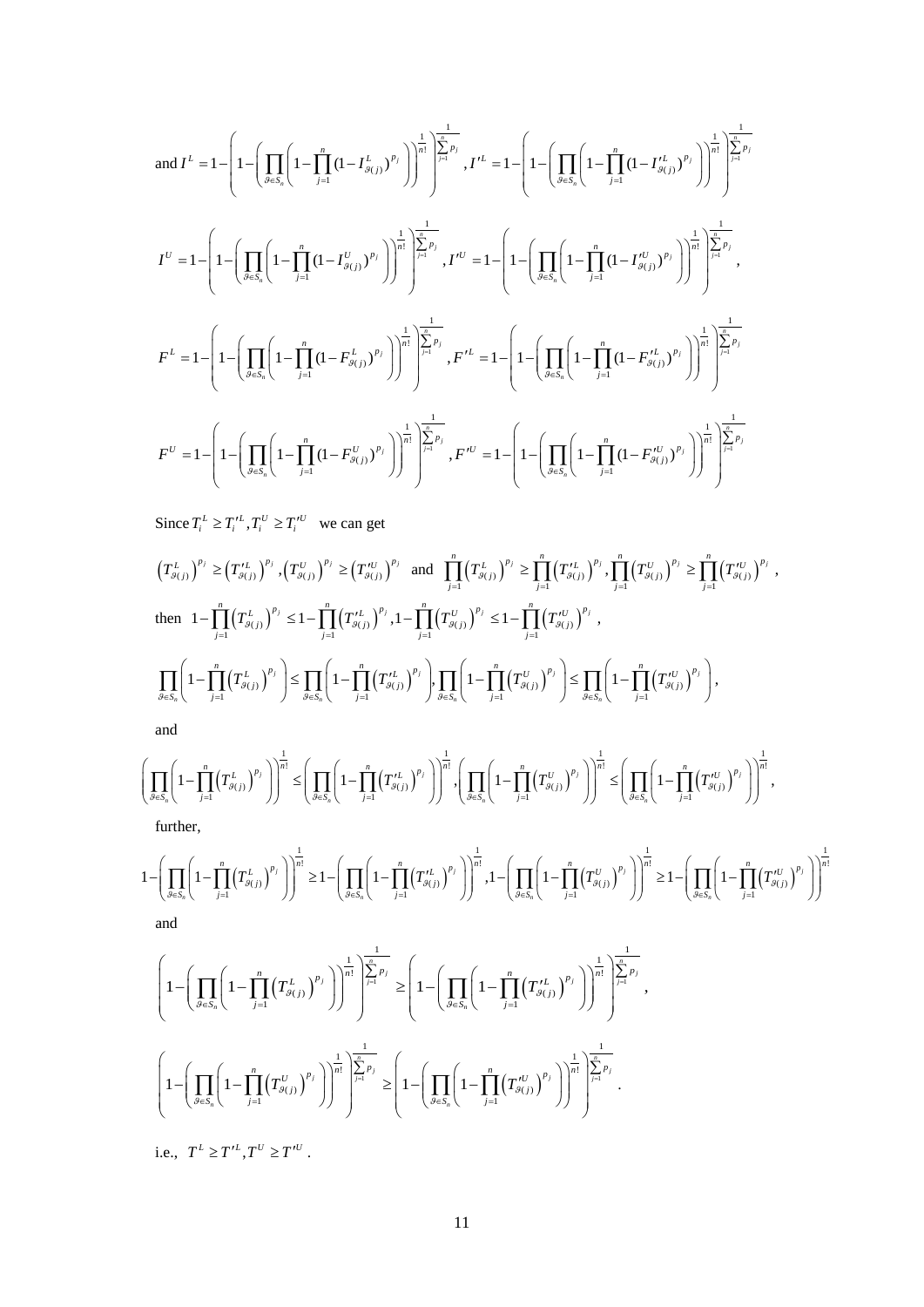Similarly, we also have  $I^L \leq I'^L$ ,  $I^U \leq I'^U$ ,  $F^L \leq F'^L$ ,  $F^U \leq F'^U$ .

In the following, we will discuss three situations as follows.

 $(1)$  If  $T^L \ge T'^L$ ,  $T^U \ge T'^U$ , and  $I^L \le I'^L$ ,  $I^U \le I'^U$ ,  $F^L \le F'^L$ ,  $F^U \le F'^U$ , then  $INMM^P\left( {\alpha _1 ,\alpha _2 ,...,\alpha _n } \right) > INMM^P\left( {\alpha '_1 ,\alpha '_2 ,...,\alpha '_n } \right);$ 

(2) If 
$$
T^L = T'^L
$$
,  $T^U = T'^U$ , and  $I^L \leq I'^L$ ,  $I^U \leq I'^U$ ,  $F^L \leq F'^L$ ,  $F^U \leq F'^U$ , then

 $\textit{INMM} \text{ }^{P}\left(\alpha_{_{1}}, \alpha_{_{2}}, ..., \alpha_{_{n}}\right)$  >  $\textit{INMM} \text{ }^{P}\left(\alpha_{_{1}}^{\prime}, \alpha_{_{2}}^{\prime}, ..., \alpha_{_{n}}^{\prime}\right);$ 

(3) If 
$$
T^L = T'^L
$$
,  $T^U = T'^U$  and  $I^L = I'^L$ ,  $I^U = I'^U$ ,  $F^L = F'^L$ ,  $F^U = F'^U$ , then

$$
INMMP (\alpha_1, \alpha_2, ..., \alpha_n) = INMMP (\alpha'_1, \alpha'_2, ..., \alpha'_n).
$$

So, Property 2 is right.

**Property 3** (Boundedness). Let  $\alpha_i = (\lfloor T_i^L, T_i^U \rfloor, \lfloor I_i^L, I_i^U \rfloor, \lfloor F_i^L, F_i^U \rfloor)$   $(i = 1, 2, ..., n)$  be a collections of INNs,

and  $\alpha^- = (\min(T_i), \max(I_i), \max(F_i))$ ,  $\alpha^+ = (\max(T_i), \min(I_i), \min(F_i))$ , then

$$
\alpha^{-} \leq INMM^{P}\left(\alpha_{1}, \alpha_{2}, ..., \alpha_{n}\right) \leq \alpha^{+}.
$$

**Proof.**

Based on Properties 1 and 2, we have

$$
INMM^{P}\left(\alpha_{1},\alpha_{2},...,\alpha_{n}\right) \geq INMM^{P}\left(\alpha^{-},\alpha^{-},...,\alpha^{-}\right) = \alpha^{-}
$$

and  $\textit{INMM}^P(\alpha_1, \alpha_2, ..., \alpha_n) \leq \textit{INMM}^P(\alpha^*, \alpha^*, ..., \alpha^*) = \alpha^*.$ 

So, we  $\alpha^- \leq INMM^P(\alpha_1, \alpha_2, ..., \alpha_n) \leq \alpha^+$ .

In the following, we will explore some special cases of INMM operator with respect to the parameter vector *P*.

(1)When  $P = (1, 0, \dots, 0)$ , the INMM reduces to the interval neutrosophic arithmetic averaging operator.

$$
INMM^{(1,0,\cdots,0)}(\alpha_1,\alpha_2,\ldots,\alpha_n) = \frac{1}{n} \sum_{i=1}^n \alpha_i
$$
  
=  $\left[ \left[ 1 - \prod_{j=1}^n (1 - T_i^L)^{1/n}, 1 - \prod_{j=1}^n (1 - T_i^U)^{1/n} \right], \left[ \prod_{j=1}^n (I_i^L)^{1/n}, \prod_{j=1}^n (I_i^U)^{1/n} \right], \left[ \prod_{j=1}^n (F_i^L)^{1/n}, \prod_{j=1}^n (F_i^U)^{1/n} \right] \right)^{(16)}$ 

(2)When  $P = (\lambda, 0, \dots, 0)$ , the INMM reduces to the interval neutrosophic generalized arithmetic averaging operator.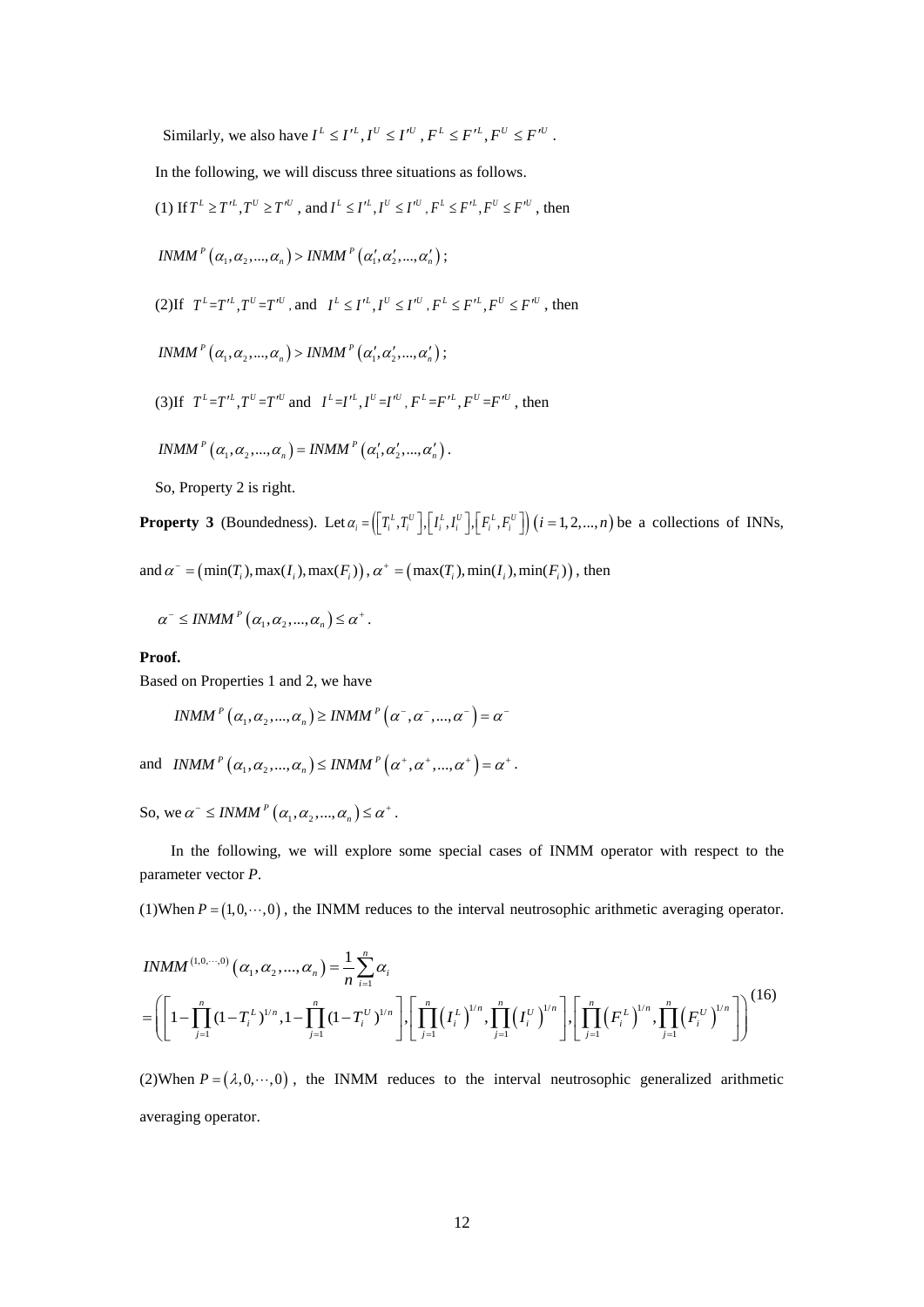$$
INMM^{(\lambda,0,\cdots,0)}(\alpha_1,\alpha_2,\ldots,\alpha_n) = \left(\frac{1}{n}\sum_{i=1}^n \alpha_i^{\lambda}\right)^{1/\lambda} = \left(\left[\left(1-\prod_{j=1}^n \left(1-\left(T_i^L\right)^{\lambda}\right)^{1/n}\right)^{1/\lambda}, \left(1-\prod_{j=1}^n \left(1-\left(T_i^U\right)^{\lambda}\right)^{1/n}\right)^{1/\lambda}\right],
$$
\n
$$
\left[1-\left(1-\prod_{j=1}^n \left(1-(1-I_i^L)^{\lambda}\right)^{1/n}\right)^{1/\lambda}, 1-\left(1-\prod_{j=1}^n \left(1-(1-I_i^U)^{\lambda}\right)^{1/n}\right)^{1/\lambda}\right],
$$
\n
$$
\left[1-\left(1-\prod_{j=1}^n \left(1-(1-F_i^L)^{\lambda}\right)^{1/n}\right)^{1/\lambda}, 1-\left(1-\prod_{j=1}^n \left(1-(1-F_i^U)^{\lambda}\right)^{1/n}\right)^{1/\lambda}\right]\right],
$$
\n(17)

(3)When  $P = (1,1,0,0,\dots,0)$ , the INMM reduces to the interval neutrosophic BM operator.

$$
INMM^{(1,1,0,0,\cdots,0)}(\alpha_1, \alpha_2, \ldots, \alpha_n) = \left(\frac{1}{n(n-1)} \sum_{\substack{i,j=1 \ i \neq j}}^n \alpha_i \alpha_j\right)^{\frac{1}{2}} = \left[\left[\left(1 - \prod_{\substack{i,j=1 \ i \neq j}}^n \left(1 - T_i^L T_j^L\right)^{\frac{1}{n(n-1)}}\right)^{1/2}, \left(1 - \prod_{\substack{i,j=1 \ i \neq j}}^n \left(1 - T_i^U T_j^U\right)^{\frac{1}{n(n-1)}}\right)^{1/2}\right],
$$
\n
$$
\left[1 - \left(1 - \prod_{\substack{i,j=1 \ i \neq j}}^n \left(I_i^L + I_j^L - I_i^L I_j^L\right)^{\frac{1}{n(n-1)}}\right)^{1/2}, 1 - \left(1 - \prod_{\substack{i,j=1 \ i \neq j}}^n \left(I_i^U + I_j^U - I_i^U I_j^U\right)^{\frac{1}{n(n-1)}}\right)^{1/2}\right],
$$
\n
$$
\left[1 - \left(1 - \prod_{\substack{i,j=1 \ i \neq j}}^n \left(F_i^L + F_j^L - F_i^L F_j^L\right)^{\frac{1}{n(n-1)}}\right)^{1/2}, 1 - \left(1 - \prod_{\substack{i,j=1 \ i \neq j}}^n \left(F_i^U + F_j^U - F_i^U F_j^U\right)^{\frac{1}{n(n-1)}}\right)^{1/2}\right]\right]
$$
\n(18)

(4)When  $P = (1,1, \dots,1,0,0, \dots,0)$ *k nk P* − =  $\begin{array}{ccc} k & n-k \end{array}$  $..., 1, 0, 0, ..., 0$ , the INMM reduces to the interval neutrosophic Maclaurin symmetric mean (MSM) operator.

$$
INMM^{\frac{k}{(1,1,\cdots,1,0,0,\cdots,0)}}(\alpha_1, \alpha_2, \ldots, \alpha_n) = \left(\frac{\bigoplus_{1 \le i_1 < \ldots < i_k \le n} \bigotimes_{j=1}^{k} \alpha_i}{C_n^k}\right)^{\frac{1}{k}}
$$
\n
$$
= \left(\left[\left(1 - \prod_{1 \le i_1 < \ldots < i_k \le n} \left(1 - \prod_{j=1}^k T_{i_j}^L\right)^{1/C_n^k}\right)^{1/k}, \left(1 - \prod_{1 \le i_1 < \ldots < i_k \le n} \left(1 - \prod_{j=1}^k T_{i_j}^U\right)^{1/C_n^k}\right)^{1/k}\right],
$$
\n
$$
\left[1 - \left(1 - \prod_{1 \le i_1 < \ldots < i_k \le n} \left(1 - \prod_{j=1}^k \left(1 - I_{i_j}^L\right)\right)^{1/C_n^k}\right)^{1/k}, 1 - \left(1 - \prod_{1 \le i_1 < \ldots < i_k \le n} \left(1 - \prod_{j=1}^k \left(1 - I_{i_j}^U\right)\right)^{1/C_n^k}\right)^{1/k}\right],
$$
\n
$$
\left[1 - \left(1 - \prod_{1 \le i_1 < \ldots < i_k \le n} \left(1 - \prod_{j=1}^k \left(1 - F_{i_j}^L\right)\right)^{1/C_n^k}\right)^{1/k}, 1 - \left(1 - \prod_{1 \le i_1 < \ldots < i_k \le n} \left(1 - \prod_{j=1}^k \left(1 - F_{i_j}^U\right)\right)^{1/C_n^k}\right)^{1/k}\right]
$$
\n
$$
\left[1 - \left(1 - \prod_{1 \le i_1 < \ldots < i_k \le n} \left(1 - \prod_{j=1}^k \left(1 - F_{i_j}^L\right)\right)^{1/C_n^k}\right)^{1/k}, 1 - \left(1 - \prod_{1 \le i_1 < \ldots < i_k \le n} \left(1 - \prod_{j=1}^k \left(1 - F_{i_j}^U\right)\right)^{1/C_n^k}\right)^{1/k}\right]
$$
\n
$$
\left[1
$$

(5)When  $P = (1,1,\dots,1)$ , the INMM reduces to the interval neutrosophic geometric averaging operator.

$$
INMM^{(1,1,\cdots,1)}(\alpha_1,\alpha_2,\ldots,\alpha_n) = \left(\prod_{j=1}^n \alpha_j\right)^{1/n}
$$
  
= 
$$
\left(\left[\prod_{j=1}^n (T_j^L)^{1/n}, \prod_{j=1}^n (T_j^U)^{1/n}\right], \left[1 - \left(\prod_{j=1}^n (1 - I_j^L)\right)^{1/n}, 1 - \left(\prod_{j=1}^n (1 - I_j^U)\right)^{1/n}\right], \left[1 - \left(\prod_{j=1}^n (1 - F_j^L)\right)^{1/n}, 1 - \left(\prod_{j=1}^n (1 - F_j^U)\right)^{1/n}\right]\right)
$$
(20)

(6)When  $P = (\frac{1}{n}, \frac{1}{n}, \dots, \frac{1}{n})$ , the INMM reduces to the interval neutrosophic geometric averaging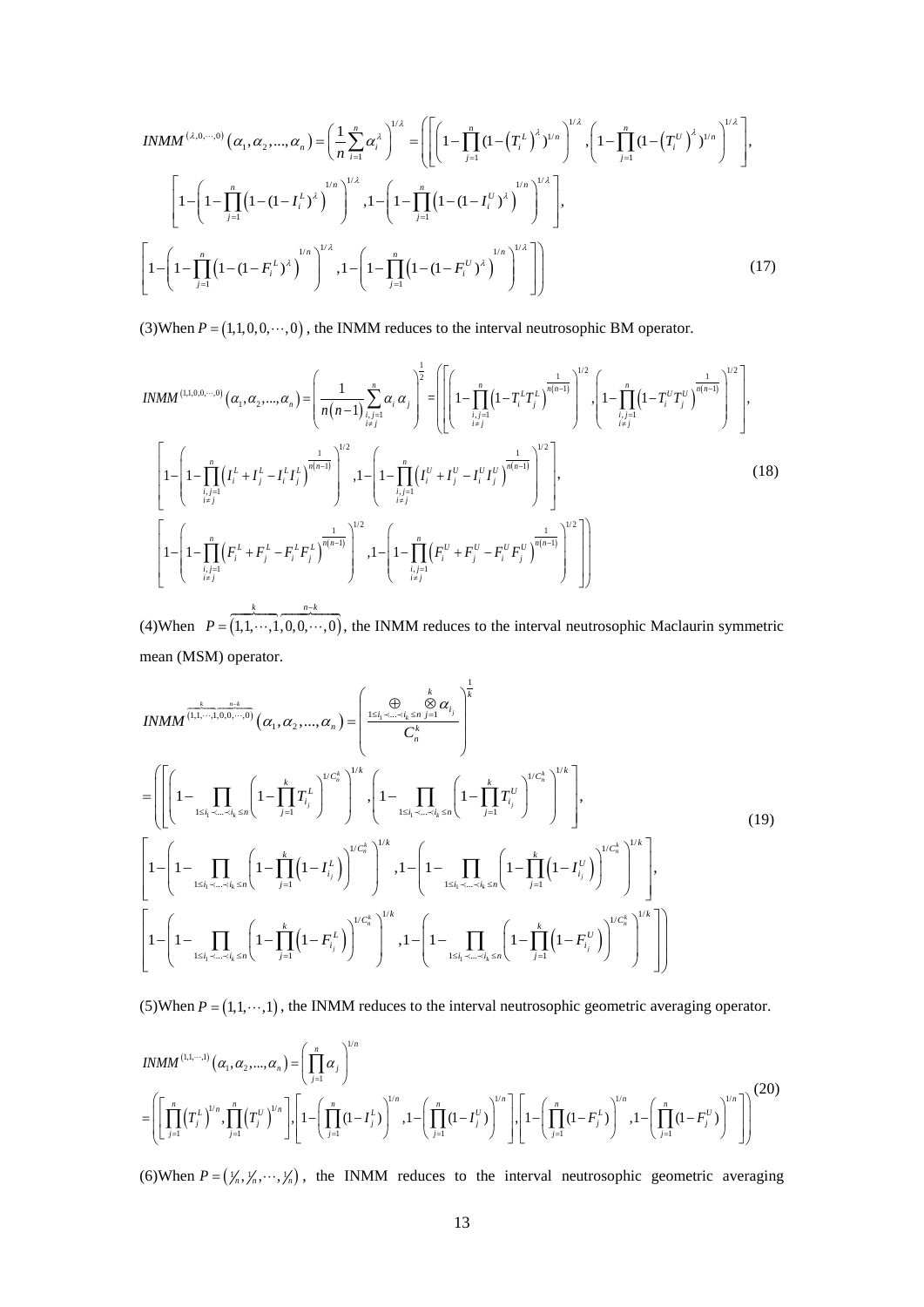operator.

$$
INMM^{(\frac{V_n}{N_n},\cdots,\frac{V_n}{N})}(\alpha_1,\alpha_2,\ldots,\alpha_n) = \prod_{j=1}^n \alpha_j^{1/n}
$$
\n
$$
= \left[ \prod_{j=1}^n (T_j^L)^{1/n}, \prod_{j=1}^n (T_j^U)^{1/n} \right] \left[ 1 - \left( \prod_{j=1}^n (1 - I_j^L) \right)^{1/n}, 1 - \left( \prod_{j=1}^n (1 - I_j^U) \right)^{1/n} \right] \left[ 1 - \left( \prod_{j=1}^n (1 - F_j^L) \right)^{1/n}, 1 - \left( \prod_{j=1}^n (1 - F_j^U) \right)^{1/n} \right] \right]^{(21)}
$$

Further, in order to discuss the monotonic of INMM operator about the parameter vector  $P \in R^n$ , we firstly cited a lemma.

**Lemma 1. [20]** Let  $P = (p_1, p_2, \dots, p_n)$  and  $Q = (q_1, q_2, \dots, q_n)$  be two the parameter vectors, if

$$
\sum_{j=1}^{k} p_{[j]} \le \sum_{j=1}^{k} q_{[j]} \quad (j = 1, 2, \cdots, n-1)
$$
\n
$$
\sum_{j=1}^{n} p_j = \sum_{j=1}^{n} q_j \tag{22}
$$

where  $([1], [2], \dots, [n])$  is a permutation of  $(i = 1, 2, ..., n)$  and meets  $p_{[j]} \ge p_{[j+1]}, q_{[j]} \ge q_{[j+1]}$  for all  $(i = 1, 2, ..., n)$ . Then we can call that *P* is controlled by vector *Q*, expressed by  $P \prec Q$ .

**Theorem 3**. Let  $\alpha_i = (\binom{T_i^L, T_i^U}{I_i^L, I_i^U}, \binom{I^L, I^U_i}{I_i^L, I_i^U}, \binom{I^L, I^U_i}{I_i^L, I_i^U}, \binom{I^L, I^U_i}{I_i^L, I_i^U}, \binom{I^L, I^U_i}{I_i^L, I_i^U}, \binom{I^L, I^U_i}{I_i^L, I_i^U}, \binom{I^L, I^U_i}{I_i^L, I_i^U}, \binom{I^L, I^U_i}{I_i^L, I_i^U}, \binom{I^L, I^U_i}{I_i$  $Q = (q_1, q_2, \dots, q_n)$  be two the parameter vectors, if  $P \prec Q$ , then

$$
INMMp (\alpha_1, \alpha_2, ..., \alpha_n) \leq INMMQ (\alpha_1, \alpha_2, ..., \alpha_n)
$$
\n(23)

The proof this theorem is omitted, please refer to [23].

#### **3.2. The interval neutrosophic weighted MM operator**

In actual decision making, the weights of attributes will directly influence the decision-making results. However, INMM operator cannot consider the attribute weights, so it is very important to take into account the weights of attributes for information aggregation. In this subsection, we will propose a weighted INMM operator as follows.

**Definition 9.** Let 
$$
\alpha_i = (\left[T_i^L, T_i^U\right], \left[T_i^L, I_i^U\right], \left[F_i^L, F_i^U\right]) (i = 1, 2, ..., n)
$$
 be a collection of INNs,  

$$
w = (w_1, w_2, ..., w_n)^T
$$
 be the weight vector of  $\alpha_i$  ( $i = 1, 2, ..., n$ ), which satisfies  $w_i \in [0, 1]$  and  $\sum_{i=1}^n w_i = 1$ , and

let  $P = ( p_1, p_2, \dots, p_n ) \in R^n$  be a vector of parameters. If

*INWMM*<sup>*P*</sup> (
$$
\alpha_1, \alpha_2, ..., \alpha_n
$$
) =  $\left(\frac{1}{n!} \sum_{\beta \in S_n} \prod_{j=1}^n \left(nw_{\beta(j)}\alpha_{\beta(j)}\right)^{p_j} \right)^{\frac{1}{\sum_{j=1}^n p_j}}$  (24)

Then we call *INWMM*<sup>*P*</sup> the interval neutrosophic weighted MM (INWMM), where  $\mathcal{G}(j)(j = 1, 2, \dots, n)$  is any a permutation of  $(1, 2, \dots, n)$ , and  $S_n$  is the collection of all permutations of  $(1, 2, \dots, n)$ .

**Theorem 4.** Let  $\alpha_i = (\lfloor T_i^L, T_i^U \rfloor, \lfloor I_i^L, I_i^U \rfloor, \lfloor F_i^L, F_i^U \rfloor)(i=1, 2, ..., n)$  be a collection of INNs, then, the result from Definition 9 is an INN, even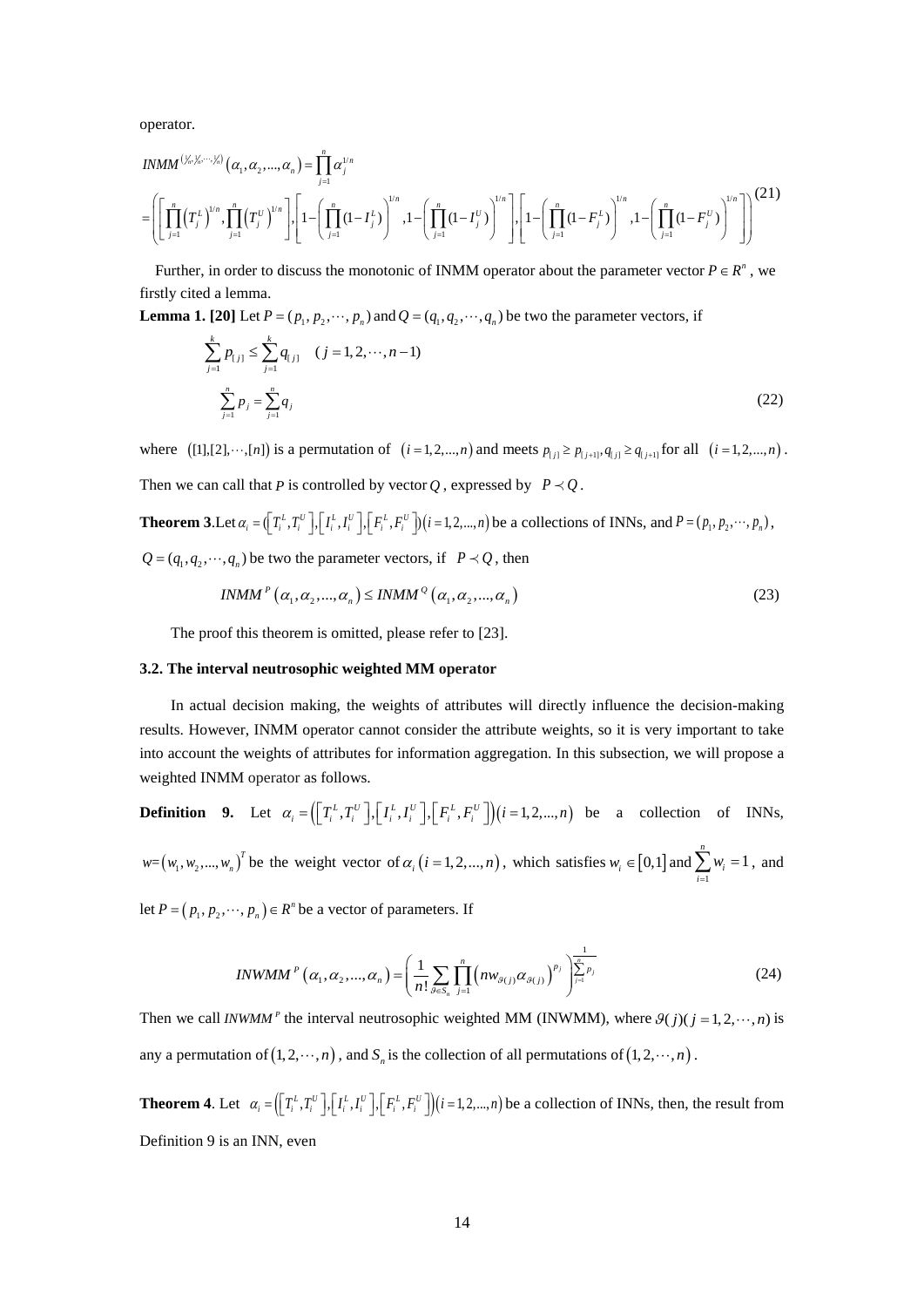$$
INWMM^{P}(\alpha_{1}, \alpha_{2}, ..., \alpha_{n}) = \left[ \left[ \left( 1 - \prod_{j=1}^{n} \left( 1 - \prod_{j=1}^{n} \left( 1 - (1 - T_{g(j)}^{L})^{m_{g(j)}} \right)^{p_{j}} \right) \right)^{\frac{1}{n!}} \right] \sum_{j=1}^{\frac{1}{n}} p_{j}, \left( 1 - \left( \prod_{j\in S_{n}} \left( 1 - \prod_{j=1}^{n} \left( 1 - (1 - T_{g(j)}^{U})^{m_{g(j)}} \right)^{p_{j}} \right) \right)^{\frac{1}{n!}} \right)^{\frac{1}{n!}} \sum_{j=1}^{\frac{1}{n}} p_{j}, \left( 1 - \left( \prod_{j\in S_{n}} \left( 1 - \prod_{j=1}^{n} \left( 1 - (1 - T_{g(j)}^{U})^{m_{g(j)}} \right)^{p_{j}} \right) \right)^{\frac{1}{n!}} \right)^{\frac{1}{n!}} \right]
$$
\n
$$
\left[ 1 - \left( 1 - \left( \prod_{g \in S_{n}} \left( 1 - \prod_{j=1}^{n} \left( 1 - \left( T_{g(j)}^{L} \right)^{m_{g(j)}} \right)^{p_{j}} \right) \right)^{\frac{1}{n!}} \right)^{\frac{1}{n!}} \right] \sum_{j=1}^{\frac{1}{n}} p_{j}, \left( 1 - \left( \prod_{g \in S_{n}} \left( 1 - \prod_{j=1}^{n} \left( 1 - \left( T_{g(j)}^{U} \right)^{m_{g(j)}} \right)^{p_{j}} \right) \right)^{\frac{1}{n!}} \right)^{\frac{1}{n!}} \right]
$$
\n
$$
\left[ 1 - \left( 1 - \left( \prod_{g \in S_{n}} \left( 1 - \prod_{j=1}^{n} \left( 1 - \left( F_{g(j)}^{L} \right)^{m_{g(j)}} \right)^{p_{j}} \right) \right)^{\frac{1}{n!}} \right)^{\frac{1}{n!}} \right] \sum_{j=1}^{\frac{1}{n}} p_{j}, \left( 1 - \left( \prod_{g \in S_{n}} \left( 1 - \prod_{j=1}^{n} \left( 1 - \left( F_{g(j)}^{U} \right)^{m_{g(j)}} \right)^{p_{j}} \
$$

**Proof.**

Because

$$
nw_{g(j)}\alpha_{g(j)} = \left( \left[ 1 - (1 - T_{g(j)}^L)^{nw_{g(j)}} , 1 - (1 - T_{g(j)}^U)^{nw_{g(j)}} \right], \left[ \left( T_{g(j)}^L \right)^{nw_{g(j)}} , \left( T_{g(j)}^U \right)^{nw_{g(j)}} \right], \left[ \left( F_{g(j)}^L \right)^{nw_{g(j)}} , \left( F_{g(j)}^U \right)^{nw_{g(j)}} \right],
$$
  
\nwe can replace  $T_{g(j)}^L$  in Eq. (15) with  $1 - (1 - T_{g(j)}^L)^{nw_{g(j)}}$ ,  $T_{g(j)}^L$  with  $1 - (1 - T_{g(j)}^L)^{nw_{g(j)}}$  and  $F_{g(j)}^L$  with  $1 - (1 - F_{g(j)}^L)^{nw_{g(j)}}$ , then we can get Eq.(25).

Because  $\alpha_{\beta(j)}$  is an INN,  $nw_{\beta(j)}\alpha_{\beta(j)}$  is also an INN. By Eq.(15), we know *INWMM*<sup>*P*</sup> ( $\alpha_1, \alpha_2, ..., \alpha_n$ ) is an INN.

In the following, we shall explore some desirable properties of INWMM operator.

**Property 4** (Monotonicity). Let  $\alpha_i = (\lfloor T_i^L, T_i^U \rfloor, \lfloor I_i^L, I_i^U \rfloor, \lfloor F_i^L, F_i^U \rfloor)$  and  $\alpha'_i = (\lfloor T_i^L, T_i^U \rfloor, \lfloor I_i^L, I_i^U \rfloor, \lfloor F_i^L, F_i^U \rfloor)$  $(i=1,2,...,n)$  be two sets of INNs. If  $T_i^L \ge T_i'^L, T_i^U \ge T_i'^U$ ,  $I_i^L \le I_i'^L, I_i^U \le I_i'^U, F_i^L \le F_i'^L, F_i^U \le F_i'^U$  for all i, then

$$
INWMM^{P}\left(\alpha_{1},\alpha_{2},...,\alpha_{n}\right) \geq INWMM^{P}\left(\alpha_{1}',\alpha_{2}',...,\alpha_{n}'\right).
$$

The Proof is similar to that of INMM operator, it is omitted here.

**Property 5** (Boundedness). Let  $\alpha_i = (\lfloor T_i^L, T_i^U \rfloor, \lfloor I_i^L, I_i^U \rfloor, \lfloor F_i^L, F_i^U \rfloor)$   $(i = 1, 2, ..., n)$  be a collections of INNs, and  $\alpha^{\dagger} = (\min(T) \cdot \max(L) \cdot \max(F)) \cdot \alpha^{\dagger} = (\max(T) \cdot \min(L) \cdot \min(F))$ , then

and 
$$
\alpha = (\min(\mathbf{r}_i), \max(\mathbf{r}_i), \max(\mathbf{r}_i))
$$
,  $\alpha = (\max(\mathbf{r}_i), \min(\mathbf{r}_i), \min(\mathbf{r}_i))$ , then

$$
\left(\left[T_{\alpha}^{\perp},T_{\alpha}^{\perp}\right],\left[I_{\alpha}^{\perp},I_{\alpha}^{\perp}\right],\left[F_{\alpha}^{\perp},F_{\alpha}^{\perp}\right]\right)\leq INWMM^{p}\left(\alpha_{1},\alpha_{2},...,\alpha_{n}\right)\leq\left(\left[T_{\alpha^{+}}^{\perp},T_{\alpha^{+}}^{\perp}\right],\left[T_{\alpha^{+}}^{\perp},I_{\alpha^{+}}^{\perp}\right],\left[F_{\alpha^{+}}^{\perp},F_{\alpha^{+}}^{\perp}\right]\right),
$$

where,

$$
T_{a^-}^L = \left(1 - \left(\prod_{\theta \in S_n} \left(1 - \prod_{j=1}^n \left(1 - (1 - \min(T_i^L))^{m_{\theta(j)}}\right)^{p_j}\right)\right)^{\frac{1}{n!}}\right)^{\frac{1}{n!}} \sum_{j=1}^{\frac{1}{n-p}} I_{\theta(j)}^T \left(1 - \left(\prod_{\theta \in S_n} \left(1 - \prod_{j=1}^n \left(1 - (1 - \min(T_i^U))^{m_{\theta(j)}}\right)^{p_j}\right)\right)^{\frac{1}{n!}}\right)^{\frac{1}{n!}} \sum_{j=1}^{\frac{1}{n-p}} I_{\theta(j)}^T \left(1 - (1 - \min(T_i^U))^{m_{\theta(j)}}\right)^{\frac{1}{n!}} \sum_{j=1}^{\frac{1}{n-p}} I_{\theta(j)}^T \left(1 - (1 - \min(T_i^U))^{m_{\theta(j)}}\right)^{\frac{1}{n!}} \sum_{j=1}^{\frac{1}{n-p}} I_{\theta(j)}^T \left(1 - (1 - \min(T_i^U))^{m_{\theta(j)}}\right)^{\frac{1}{n!}} \sum_{j=1}^{\frac{1}{n-p}} I_{\theta(j)}^T \left(1 - (1 - \min(T_i^U))^{m_{\theta(j)}}\right)^{\frac{1}{n!}} \sum_{j=1}^{\frac{1}{n-p}} I_{\theta(j)}^T \left(1 - (1 - \min(T_i^U))^{m_{\theta(j)}}\right)^{\frac{1}{n!}} \sum_{j=1}^{\frac{1}{n-p}} I_{\theta(j)}^T \left(1 - (1 - \min(T_i^U))^{m_{\theta(j)}}\right)^{\frac{1}{n!}} \sum_{j=1}^{\frac{1}{n-p}} I_{\theta(j)}^T \left(1 - (1 - \min(T_i^U))^{m_{\theta(j)}}\right)^{\frac{1}{n!}} \sum_{j=1}^{\frac{1}{n-p}} I_{\theta(j)}^T \left(1 - (1 - \min(T_i^U))^{m_{\theta(j)}}\right)^{\frac{1}{n!}} \sum_{j=1}^{\frac{1}{n-p}} I_{\theta(j)}^T \left(1 - (1 - \min(T_i^U))^{m_{\theta(j)}}\right)^{\frac{1}{n!}} \sum_{j=1}^{\frac{1}{n-p}} I_{\theta(j)}^T \left(1 - (1 - \min(T_i^U))^{m_{\theta(j)}}\right
$$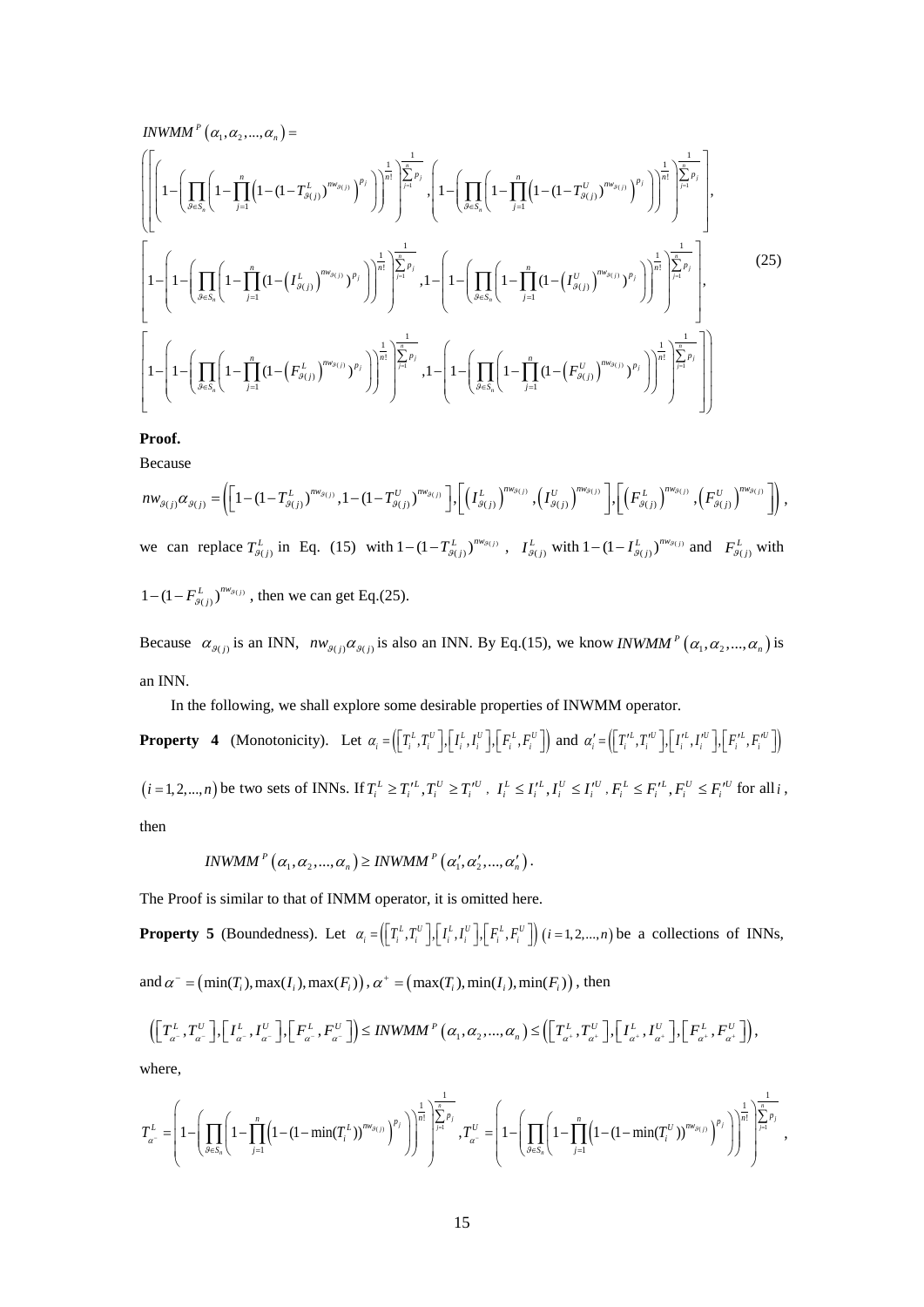$$
\begin{split} I_{\alpha^-}^L=&1-\Bigg[1-\Bigg(\prod_{\beta\in S_e}\Bigg(1-\prod_{j=1}^n\big(1-\max(I_j^{L})^{m_{g_{(j)}}})^{p_j}\Bigg)\Bigg)^{\frac{1}{n!}}\Bigg)^{\sum\limits_{j=1}^n p_j},\\ I_{\alpha^-}^L=&1-\Bigg(1-\Bigg(\prod_{\beta\in S_e}\Bigg(1-\prod_{j=1}^n\big(1-\max(I_j^{L})^{m_{g_{(j)}}})^{p_j}\Bigg)\Bigg)^{\frac{1}{n!}}\Bigg)^{\sum\limits_{j=1}^n p_j},\\ I_{\alpha^-}^L=&1-\Bigg(1-\Bigg(\prod_{\beta\in S_e}\Bigg(1-\prod_{j=1}^n\big(1-\max(I_j^{L})^{m_{g_{(j)}}})^{p_j}\Bigg)\Bigg)^{\frac{1}{n!}}\Bigg)^{\sum\limits_{j=1}^n p_j},\\ I_{\alpha^+}^L=&\Bigg(1-\Bigg(\prod_{\beta\in S_e}\Bigg(1-\prod_{j=1}^n\big(1-\max(I_j^{L})^{m_{g_{(j)}}})^{p_j}\Bigg)\Bigg)^{\frac{1}{n!}}\Bigg)^{\sum\limits_{j=1}^n p_j},\\ I_{\alpha^+}^L=&\Bigg(1-\Bigg(\prod_{\beta\in S_e}\Bigg(1-\prod_{j=1}^n\big(1-\big(1-\max(I_j^{L})^{m_{g_{(j)}}})^{p_j}\big)\Bigg)^{\sum\limits_{j=1}^n}\Bigg)^{\sum\limits_{j=1}^n p_j},\\ I_{\alpha^+}^L=&1-\Bigg(1-\Bigg(\prod_{\beta\in S_e}\Bigg(1-\prod_{j=1}^n\big(1-\min(I_j^{L})^{m_{g_{(j)}}})^{p_j}\Bigg)\Bigg)^{\sum\limits_{j=1}^n}\Bigg)^{\sum\limits_{j=1}^n p_j},\\ I_{\alpha^+}^L=&1-\Bigg(1-\Bigg(\prod_{\beta\in S_e}\Bigg(1-\prod_{j=1}^n\big(1-\min(I_j^{L})^{m_{g_{(j)}}})^{p_j}\Bigg)\Bigg)^{\sum\limits_{j=1}^n}\Bigg)^{\sum\limits_{j=1}^n p_j},\\ I_{\alpha^+}^L=&1-\Bigg(1-\Bigg(\prod_{\beta\in S_e}\Bigg(1-\prod_{j=1}^n\big(1-\min(I_j^{L})^{m
$$

**Proof.**

According to Property 4, we have

$$
INWMM^{P}\left(\alpha^{-},\alpha^{-},...,\alpha^{-}\right)\leq INWMM^{P}\left(\alpha_{1},\alpha_{2},...,\alpha_{n}\right)\leq INWMM^{P}\left(\alpha^{+},\alpha^{+},...,\alpha^{+}\right),
$$

According to Eq. (27), we have

$$
INWMM^{P}(\alpha^{-},\alpha^{-},...,\alpha^{-}) = \left( \left[ \left( 1 - \left( \prod_{g \in S_{n}} \left( 1 - \prod_{j=1}^{n} \left( 1 - (1 - \min(T_{i}^{L})^{m_{g(j)}})^{p_{j}} \right) \right)^{\frac{1}{n!}} \right) \right]_{j=1}^{\frac{1}{n!}} \right]_{j=1}^{\frac{1}{n!}} \cdot \left( 1 - \left( \prod_{g \in S_{n}} \left( 1 - \prod_{j=1}^{n} \left( 1 - (1 - \min(T_{i}^{U}))^{m_{g(j)}} \right)^{p_{j}} \right) \right)^{\frac{1}{n!}} \right) \left[ \sum_{j=1}^{\frac{1}{n}} \sum_{j=1}^{n} \left( 1 - \left( \prod_{g \in S_{n}} \left( 1 - \prod_{j=1}^{n} \left( 1 - \min(T_{i}^{U})^{m_{g(j)}} \right)^{p_{j}} \right) \right)^{\frac{1}{n!}} \right) \right]_{j=1}^{\frac{1}{n!}} \cdot \left[ \left( 1 - \left( \prod_{g \in S_{n}} \left( 1 - \prod_{j=1}^{n} \left( 1 - \max(T_{i}^{L})^{m_{g(j)}} \right)^{p_{j}} \right) \right)^{\frac{1}{n!}} \right) \left[ \sum_{g \in S_{n}} \left( 1 - \prod_{j=1}^{n} \left( 1 - \max(T_{i}^{U})^{m_{g(j)}} \right)^{p_{j}} \right) \right)^{\frac{1}{n!}} \right] \left[ \sum_{g \in S_{n}} \left( 1 - \prod_{j=1}^{n} \left( 1 - \max(T_{i}^{U})^{m_{g(j)}} \right)^{p_{j}} \right) \right)^{\frac{1}{n!}} \cdot \left[ \left( 1 - \left( \prod_{g \in S_{n}} \left( 1 - \prod_{j=1}^{n} \left( 1 - \max(T_{i}^{U})^{m_{g(j)}} \right)^{p_{j}} \right) \right) \right)^{\frac{1}{n!}} \right] \left[ \sum_{g \in S_{n}} \left( 1 - \prod_{j=1}^{n} \left( 1 - \max(T_{i}^{U})^{m_{g(j)}} \right)^{p_{j}} \right) \right] \right] \right] \right)
$$

and

$$
INWMM^{P}(\alpha^{+}, \alpha^{+}, ..., \alpha^{+}) = \left( \left[ \left( 1 - \left( \prod_{j=1}^{n} \left( 1 - (1 - \max(T_{i}^{L}))^{m \nu_{g(j)}} \right)^{p_{j}} \right) \right)^{\frac{1}{n!}} \right]_{j=1}^{\frac{1}{n}} \right) \right) \left( \left[ 1 - \left( \prod_{j=1}^{n} \left( 1 - \prod_{j=1}^{n} \left( 1 - (1 - \max(T_{i}^{U}))^{m \nu_{g(j)}} \right)^{p_{j}} \right) \right)^{\frac{1}{n!}} \right)^{\frac{1}{n!}} \right]_{j=1}^{\frac{1}{n}} \right)
$$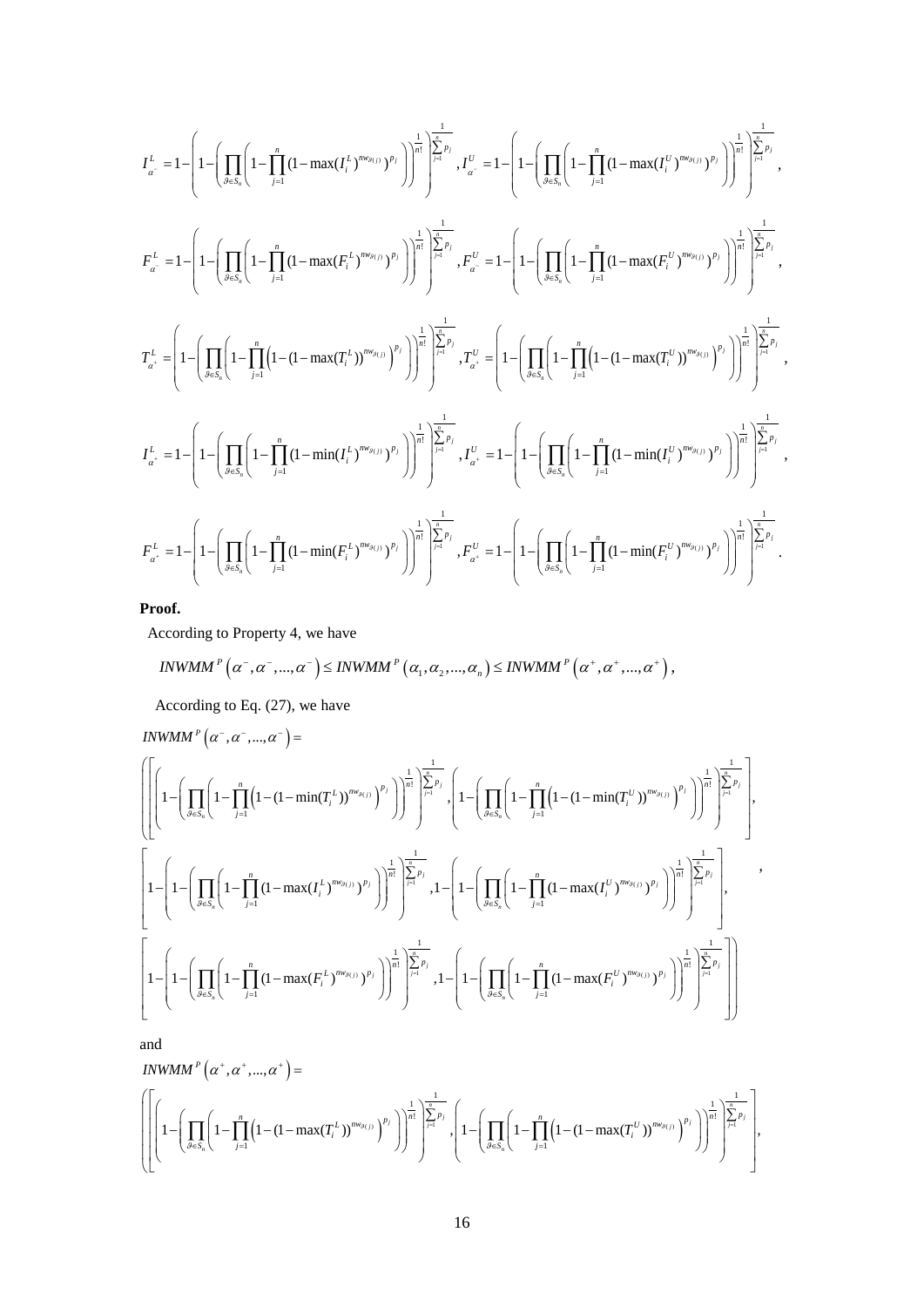$$
\left[1-\left(1-\left(\prod_{g\in S_n}\left(1-\prod_{j=1}^n\left(1-\min(I_i^L)^{m\vee_{g(j)}})^{p_j}\right)\right)^{\frac{1}{n!}}\right)^{\frac{1}{\left[\sum_{j=1}^n p_j\right]}},1-\left(1-\left(\prod_{g\in S_n}\left(1-\prod_{j=1}^n\left(1-\min(I_i^U)^{m\vee_{g(j)}})^{p_j}\right)\right)^{\frac{1}{n!}}\right)^{\frac{1}{\left[\sum_{j=1}^n p_j\right]}},1-\left(1-\left(\prod_{g\in S_n}\left(1-\prod_{j=1}^n\left(1-\min(I_i^U)^{m\vee_{g(j)}})^{p_j}\right)\right)^{\frac{1}{n!}}\right)^{\frac{1}{\left[\sum_{j=1}^n p_j\right]}},1-\left(1-\left(\prod_{g\in S_n}\left(1-\prod_{j=1}^n\left(1-\min(I_i^U)^{m\vee_{g(j)}})^{p_j}\right)\right)^{\frac{1}{n!}}\right)^{\frac{1}{\left[\sum_{j=1}^n p_j\right]}},1-\left(1-\left(\prod_{g\in S_n}\left(1-\prod_{j=1}^n\left(1-\min(I_i^U)^{m\vee_{g(j)}})^{p_j}\right)\right)^{\frac{1}{n!}}\right)^{\frac{1}{\left[\sum_{j=1}^n p_j\right]}},1-\left(1-\left(\prod_{g\in S_n}\left(1-\prod_{j=1}^n\left(1-\min(I_i^U)^{m\vee_{g(j)}})^{p_j}\right)\right)^{\frac{1}{n!}}\right)^{\frac{1}{\left[\sum_{j=1}^n p_j\right]}},1-\left(1-\left(\prod_{g\in S_n}\left(1-\prod_{j=1}^n\left(1-\min(I_i^U)^{m\vee_{g(j)}})^{p_j}\right)\right)^{\frac{1}{n!}}\right)^{\frac{1}{\left[\sum_{j=1}^n p_j\right]}},1-\left(1-\left(\prod_{g\in S_n}\left(1-\prod_{j=1}^n\left(1-\min(I_i^U)^{m\vee_{g(j)}})^{p_j}\right)\right)^{\frac{1}{n!}}\right)^{\frac{1}{\left[\sum_{j=1}^n p_j\right]}},1-\left(1-\left(\prod_{g\in S_n}\left(1-\prod_{j=1}^n\left(1-\min(I_i^
$$

**Theorem 5**.The INMM operator is a special case of the INWMM operator. **Proof.**

When 
$$
w = \left(\frac{1}{n}, \frac{1}{n}, \ldots, \frac{1}{n}\right)
$$
  
\n
$$
INWMM^{n}(a_{i}, a_{1}, \ldots, a_{n}) = \left[\left[\left(1 - \left(\prod_{k=1}^{n} \left(1 - \prod_{j=1}^{n} \left(1 - \left(1 - T_{a_{i},j}^{k}\right)^{w_{i},j_{i}}\right)^{n}\right)\right)^{\frac{1}{n}}\right] \sum_{j=1}^{n} \cdots \left(1 - \left(\prod_{k=1}^{n} \left(1 - \prod_{j=1}^{n} \left(1 - \prod_{j=1}^{n} \left(1 - \prod_{j=1}^{n} \left(1 - \prod_{j=1}^{n} \left(1 - \prod_{j=1}^{n} \left(1 - \prod_{j=1}^{n} \left(1 - \prod_{j=1}^{n} \left(1 - \prod_{j=1}^{n} \left(1 - \prod_{j=1}^{n} \left(1 - \prod_{j=1}^{n} \left(1 - \prod_{j=1}^{n} \left(1 - \prod_{j=1}^{n} \left(1 - \prod_{j=1}^{n} \left(1 - \prod_{j=1}^{n} \left(1 - \prod_{j=1}^{n} \left(1 - \prod_{j=1}^{n} \left(1 - \prod_{j=1}^{n} \left(1 - \prod_{j=1}^{n} \left(1 - \prod_{j=1}^{n} \left(1 - \prod_{j=1}^{n} \left(1 - \prod_{j=1}^{n} \left(1 - \prod_{j=1}^{n} \left(1 - \prod_{j=1}^{n} \left(1 - \prod_{j=1}^{n} \left(1 - \prod_{j=1}^{n} \left(1 - \prod_{j=1}^{n} \left(1 - \prod_{j=1}^{n} \left(1 - \prod_{j=1}^{n} \left(1 - \prod_{j=1}^{n} \left(1 - \prod_{j=1}^{n} \left(1 - \prod_{j=1}^{n} \left(1 - \prod_{j=1}^{n} \left(1 - \prod_{j=1}^{n} \left(1 - \prod_{j=1}^{n} \left(1 - \prod_{j=1}^{n} \left(1 - \prod_{j=1}^{n} \left(1 - \prod_{j=1}^{n} \left(1 - \prod_{j=1}^{n} \left(1 - \prod_{j
$$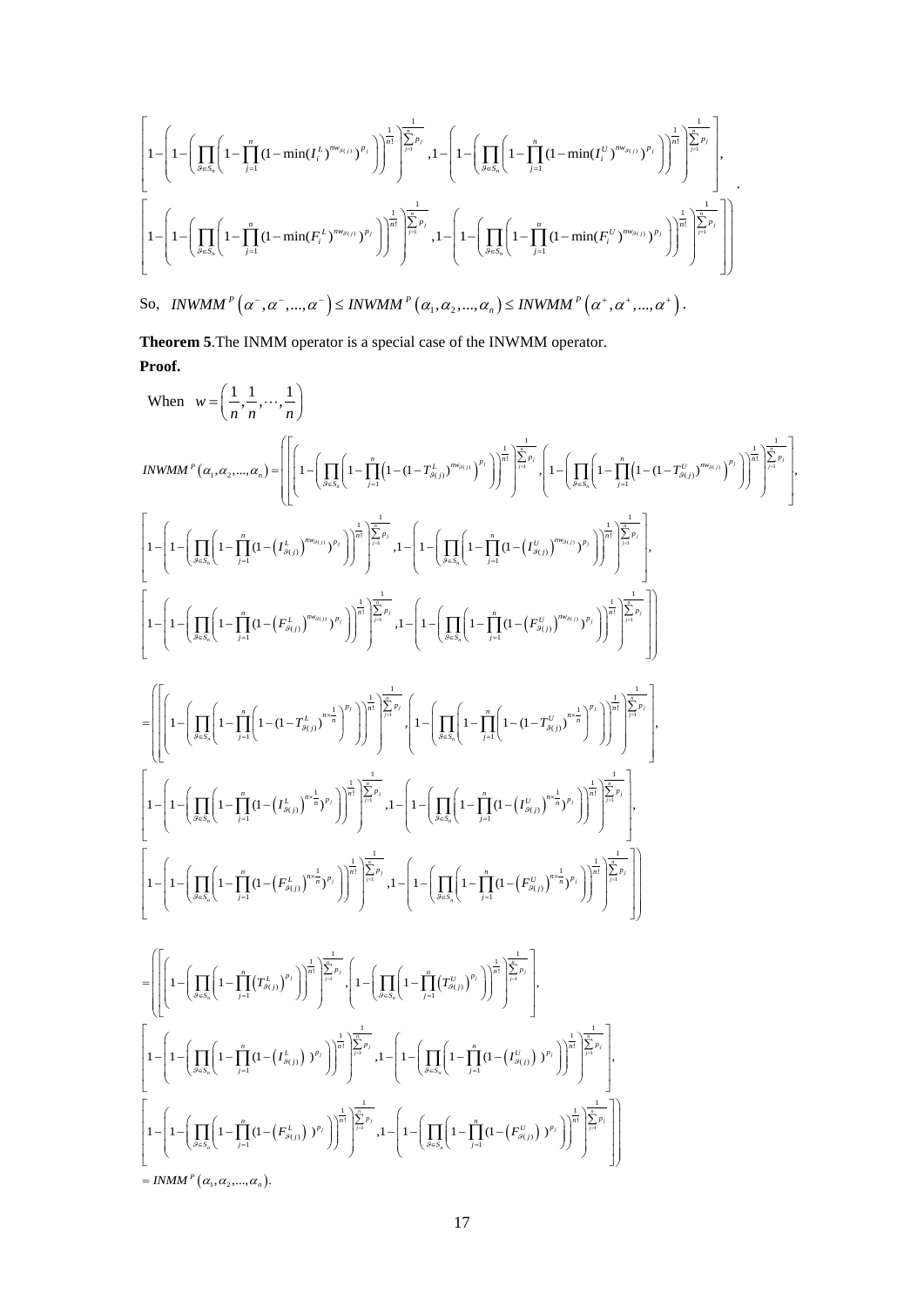#### **3.3. The interval neutrosophic weighted dual MM operator**

In the theory of aggregation operator, there exist two types, i.e., original operator and its dual operator, for example, arithmetic average operator and geometric average operator. In this section, we will propose the dual MM operator for interval neutrosophic numbers based on the INMM operator as follows.

**Definition 10.** Let  $\alpha_i = (\lfloor T_i^L, T_i^U \rfloor, \lfloor I_i^L, I_i^U \rfloor, \lfloor F_i^L, F_i^U \rfloor) (i = 1, 2, ..., n)$  be a collection of INNs, and  $P = (p_1, p_2, ..., p_n)$ 

 $P \in R^n$  be a vector of parameters. If

$$
INDMM^{P}(\alpha_{1}, \alpha_{2}, ..., \alpha_{n}) = \frac{1}{\sum_{j=1}^{n} p_{j}} \left( \prod_{\mathcal{S} \in S_{n}} \sum_{j=1}^{n} \left( p_{j} \alpha_{\mathcal{S}(j)} \right) \right)^{\frac{1}{n!}}.
$$
 (26)

Then we call *INDMM*<sup>*P*</sup> the interval neutrosophic dual MM (INDMM), where  $\theta(j)(j = 1, 2, \dots, n)$  is any a permutation of  $(1, 2, \dots, n)$ , and  $S_n$  is the collection of all permutations of  $(1, 2, \dots, n)$ .

**Theorem 6**. Let  $\alpha_i = (\prod_i^L T_i^L, T_i^U], [\prod_i^L, I_i^U], [\prod_i^L, F_i^U]]$  *i* = 1,2,...,*n*) be a collection of INNs, then, the result from Definition 10 is an INN, too, even

$$
INDMM^{P}(a_{1}, a_{2},..., a_{n}) = \left( \left[ 1 - \left( \prod_{\beta \in S_{n}} \left( 1 - \prod_{j=1}^{n} (1 - T^{L}_{\beta(j)})^{p_{j}} \right) \right)^{\frac{1}{n!}} \right]_{j=1}^{\frac{1}{n-p_{j}}} , 1 - \left( 1 - \left( \prod_{\beta \in S_{n}} \left( 1 - \prod_{j=1}^{n} (1 - T^{U}_{\beta(j)})^{p_{j}} \right) \right)^{\frac{1}{n!}} \right)^{\frac{1}{n-p_{j}}} \right) \right) \right) \left( \sum_{j=1}^{n-p_{j}} \left( 1 - \left( \prod_{\beta \in S_{n}} \left( 1 - \prod_{j=1}^{n} (T^{U}_{\beta(j)})^{p_{j}} \right) \right)^{\frac{1}{n!}} \right)^{\frac{1}{n-p_{j}}} \right) \right)
$$
\n
$$
\left[ \left( 1 - \left( \prod_{\beta \in S_{n}} \left( 1 - \prod_{j=1}^{n} (T^{L}_{\beta(j)})^{p_{j}} \right) \right)^{\frac{1}{n!}} \right)^{\frac{1}{n-p_{j}}} , 1 - \left( \prod_{\beta \in S_{n}} \left( 1 - \prod_{j=1}^{n} (T^{U}_{\beta(j)})^{p_{j}} \right) \right)^{\frac{1}{n!}} \right)^{\frac{1}{n-p_{j}}} \right], \tag{27}
$$

**Proof.**

We need to prove  $(1)$  Eq.  $(27)$  is kept;  $(2)$  Eq.  $(27)$  is an INN.

(1) Firstly, we prove the Eq. (27) is kept.

According to the operational laws of INNs, we get

$$
p_{j}\alpha_{g(j)} = \left( \left[ 1 - (1 - T_{g(j)}^{L})^{p_{j}}, 1 - (1 - T_{g(j)}^{U})^{p_{j}} \right], \left[ \left( I_{g(j)}^{L} \right)^{p_{j}}, \left( I_{g(j)}^{U} \right)^{p_{j}} \right], \left[ \left( F_{g(j)}^{L} \right)^{p_{j}}, \left( F_{g(j)}^{U} \right)^{p_{j}} \right] \right) \text{and}
$$
  

$$
\sum_{j=1}^{n} \left( p_{j}\alpha_{g(j)} \right) = \left( \left[ 1 - \prod_{j=1}^{n} \left( 1 - T_{g(j)}^{L} \right)^{p_{j}}, 1 - \prod_{j=1}^{n} \left( 1 - T_{g(j)}^{U} \right)^{p_{j}} \right], \left[ \prod_{j=1}^{n} \left( I_{g(j)}^{L} \right)^{p_{j}}, \prod_{j=1}^{n} \left( I_{g(j)}^{U} \right)^{p_{j}} \right],
$$
  

$$
\left[ \prod_{j=1}^{n} \left( F_{g(j)}^{L} \right)^{p_{j}}, \prod_{j=1}^{n} \left( F_{g(j)}^{U} \right)^{p_{j}} \right] \right)
$$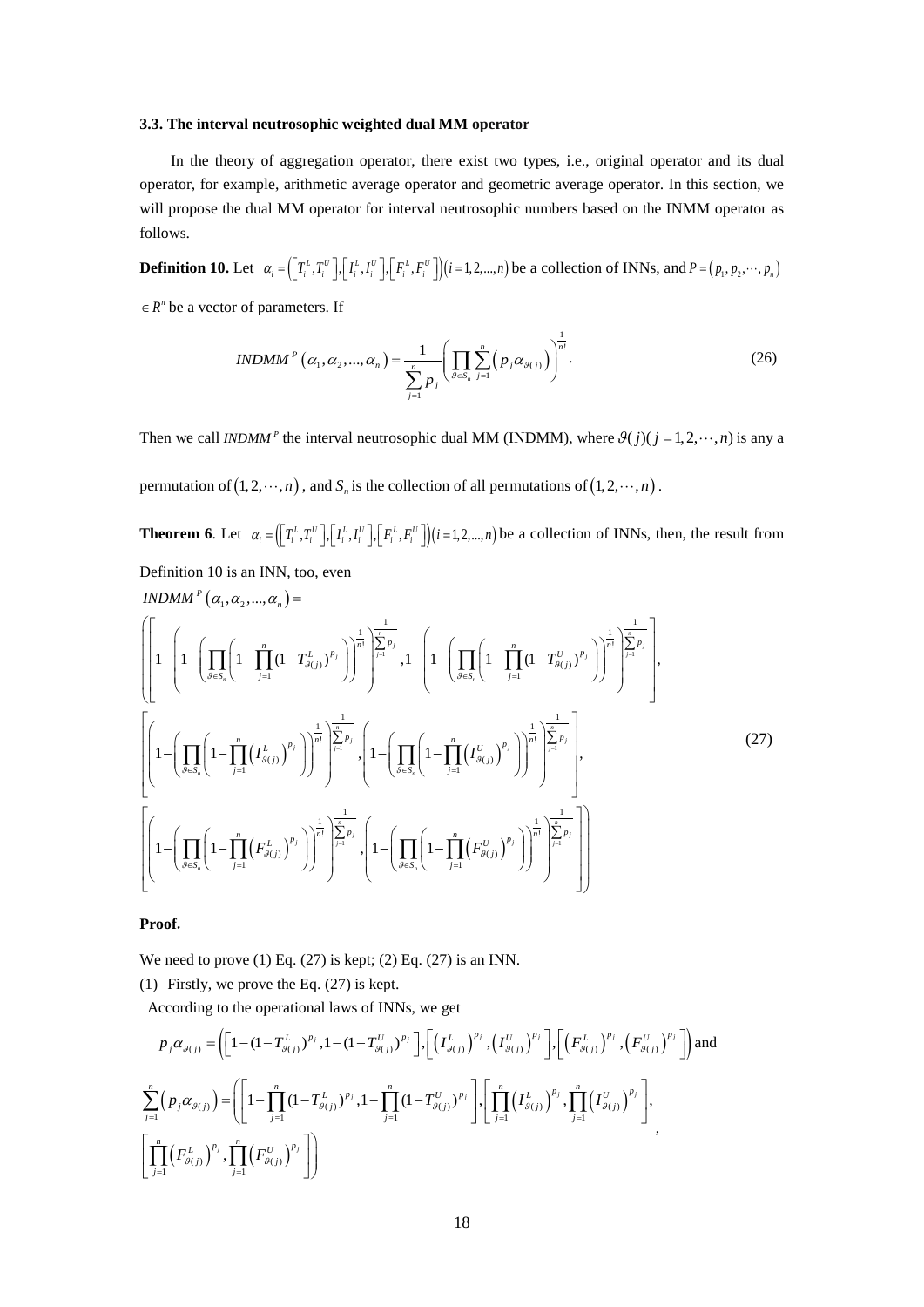then

$$
\prod_{\beta \in S_n} \sum_{j=1}^n (p_j \alpha_{g(j)}) =
$$
\n
$$
\left( \left[ \prod_{\beta \in S_n} \left( 1 - \prod_{j=1}^n (1 - T_{g(j)}^{L})^{p_j} \right), \prod_{\beta \in S_n} \left( 1 - \prod_{j=1}^n (1 - T_{g(j)}^{U})^{p_j} \right) \right], \left[ 1 - \prod_{\beta \in S_n} \left( 1 - \prod_{j=1}^n (T_{g(j)}^{L})^{p_j} \right), 1 - \prod_{\beta \in S_n} \left( 1 - \prod_{j=1}^n (F_{g(j)}^{U})^{p_j} \right) \right],
$$
\n
$$
\left[ 1 - \prod_{\beta \in S_n} \left( 1 - \prod_{j=1}^n (F_{g(j)}^{L})^{p_j} \right), 1 - \prod_{\beta \in S_n} \left( 1 - \prod_{j=1}^n (F_{g(j)}^{U})^{p_j} \right) \right] \right)
$$
\n
$$
\left( \prod_{\beta \in S_n} \sum_{j=1}^n (p_j \alpha_{g(j)}) \right)^{\frac{1}{n!}} = \left( \left[ \prod_{\beta \in S_n} \left( 1 - \prod_{j=1}^n (1 - T_{g(j)}^{L})^{p_j} \right)^{\frac{1}{n!}}, \prod_{\beta \in S_n} \left( 1 - \prod_{j=1}^n (1 - T_{g(j)}^{U})^{p_j} \right)^{\frac{1}{n!}} \right],
$$
\n
$$
\text{further, } \left[ 1 - \left( \prod_{\beta \in S_n} \left( 1 - \prod_{j=1}^n (T_{g(j)}^{L})^{p_j} \right) \right)^{\frac{1}{n!}}, 1 - \left( \prod_{\beta \in S_n} \left( 1 - \prod_{j=1}^n (T_{g(j)}^{U})^{p_j} \right) \right)^{\frac{1}{n!}} \right],
$$
\n
$$
\left[ 1 - \left( \prod_{\beta \in S_n} \left( 1 - \prod_{j=1}^n (F_{g(j)}^{L})^{p_j} \right) \right)^{\frac{1}{n!}}, 1 - \left( \prod_{\beta \in S_n} \left( 1 - \prod_{j=1}^n (F_{g(j)}^{U})^{p_j} \right) \right)^{\frac{1}{n!
$$

so,

$$
\label{eqn:20} \begin{split} &\frac{1}{\sum_{j=1}^{n}p_{j}}\Bigg(\prod_{\beta\in S_{n}}\sum_{j=1}^{n}\Big(P_{j}\alpha_{g(j)}\Big)\Bigg)^{\frac{1}{n!}}=\\ &\left(\left[1-\left(1-\prod_{\beta\in S_{n}}\left(1-\prod_{j=1}^{n}\Big(I-\textstyle\prod_{j=1}^{n}\big(I-\textstyle\prod_{j=1}^{n}\big(I-\textstyle\prod_{j=1}^{n}\big(I-\prod_{j=1}^{n}\big(I-\textstyle\prod_{j=1}^{n}\big(I-\textstyle\prod_{j=1}^{n}\big(I-\textstyle\prod_{j=1}^{n}\big(I-\textstyle\prod_{j=1}^{n}\big(I-\textstyle\prod_{j=1}^{n}\big(I-\textstyle\prod_{j=1}^{n}\big(I-\textstyle\prod_{j=1}^{n}\big(I-\textstyle\prod_{j=1}^{n}\big(I-\textstyle\prod_{j=1}^{n}\big(I-\textstyle\prod_{j=1}^{n}\big(I-\textstyle\prod_{j=1}^{n}\big(I-\textstyle\prod_{j=1}^{n}\big(I-\textstyle\prod_{j=1}^{n}\big(I-\textstyle\prod_{j=1}^{n}\big(I-\textstyle\prod_{j=1}^{n}\big(I-\textstyle\prod_{j=1}^{n}\big(I-\textstyle\prod_{j=1}^{n}\big(I-\textstyle\prod_{j=1}^{n}\big(I-\textstyle\prod_{j=1}^{n}\big(I-\textstyle\prod_{j=1}^{n}\big(I-\textstyle\prod_{j=1}^{n}\big(I-\textstyle\prod_{j=1}^{n}\big(I-\textstyle\prod_{j=1}^{n}\big(I-\textstyle\prod_{j=1}^{n}\big(I-\textstyle\prod_{j=1}^{n}\big(I-\textstyle\prod_{j=1}^{n}\big(I-\textstyle\prod_{j=1}^{n}\big(I-\textstyle\prod_{j=1}^{n}\big(I-\textstyle\prod_{j=1}^{n}\big(I-\textstyle\prod_{j=1}^{n}\big(I-\textstyle\prod_{j=1}^{n}\big(I-\textstyle\prod_{j=1}^{n}\big(I-\textstyle\prod_{j=1}^{n}\big(I-\textstyle\prod_{j=1}^{n}\big(I-\textstyle\prod_{j=1}^{n}\big(I-\textstyle\prod_{j=1}^{n}\big(I-\textstyle\prod_{j=1}^{n}\big(I-\textstyle\prod_{j=1}^{n}\big(I-\textstyle\prod_{j=1}^{
$$

i.e., (27) is kept.

(2) Then we will prove that (27) is an INN.

Let

$$
\label{eq:2} T^L = 1 - \left(1 - \prod_{\theta \in S_n} \left(1 - \prod_{j=1}^n \left(1 - T^L_{\theta(j)}\right)^{p_j}\right)^{\frac{1}{n!}}\right)^{\frac{1}{\sum_{j=1}^n p_j}}, \\ T^U = 1 - \left(1 - \prod_{\theta \in S_n} \left(1 - \prod_{j=1}^n \left(1 - T^L_{\theta(j)}\right)^{p_j}\right)^{\frac{1}{n!}}\right)^{\frac{1}{\sum_{j=1}^n p_j}}, \\ I^L = \left(1 - \left(\prod_{\theta \in S_n} \left(1 - \prod_{j=1}^n \left(I^L_{\theta(j)}\right)^{p_j}\right)^{\frac{1}{n!}}\right)^{\frac{1}{\sum_{j=1}^n p_j}}, \\ I^U = \left(1 - \left(\prod_{\theta \in S_n} \left(1 - \prod_{j=1}^n \left(I^U_{\theta(j)}\right)^{p_j}\right)^{\frac{1}{n!}}\right)^{\frac{1}{\sum_{j=1}^n p_j}}, \\ \end{array}
$$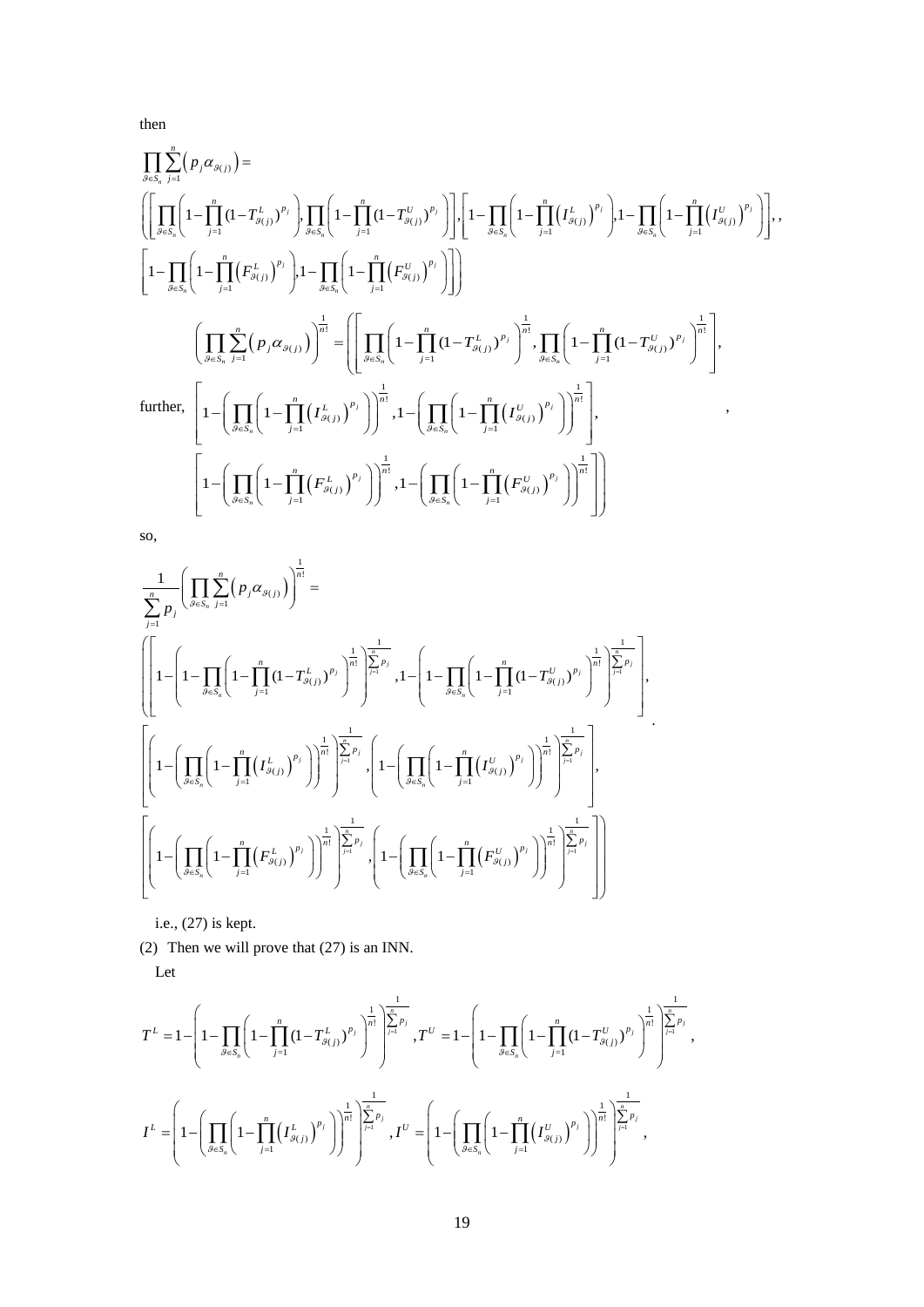$$
F^{L} = \left(1 - \left(\prod_{\vartheta \in S_{n}}\left(1 - \prod_{j=1}^{n}\left(F_{\vartheta(j)}^{L}\right)^{p_{j}}\right)\right)^{\frac{1}{n!}}\right)^{\frac{1}{n!}}\right)^{\frac{1}{n!}} , F^{U} = \left(1 - \left(\prod_{\vartheta \in S_{n}}\left(1 - \prod_{j=1}^{n}\left(F_{\vartheta(j)}^{U}\right)^{p_{j}}\right)\right)^{\frac{1}{n!}}\right)^{\frac{1}{n!}}.
$$

Then we need prove the following two conditions.

(i) 
$$
\left[T^L, T^U\right] \subseteq [0,1], \left[I^L, I^U\right] \subseteq [0,1], \left[F^L, F^U\right] \subseteq [0,1]
$$
;

(ii) 
$$
0 \leq T^U + I^U + F^U \leq 3.
$$

(i) Since  $T_{g(j)}^L \in [0,1]$ , we can get

$$
\left(1 - T_{g_{(j)}}^L\right) \in [0,1], \left(1 - T_{g_{(j)}}^L\right)^{p_j} \in [0,1] \text{ and } \prod_{j}^{n} \left(1 - T_{g_{(j)}}^L\right)^{p_j} \in [0,1],
$$

then

$$
\left(1-\prod_{j=1}^{n}\left(1-T_{g(j)}^{L}\right)^{p_{j}}\right)\in[0,1],\ \left(1-\prod_{j=1}^{n}\left(1-T_{g(j)}^{L}\right)^{p_{j}}\right)^{\frac{1}{n!}}\in[0,1],\text{ and }\prod_{g\in S_{n}}\left(1-\prod_{j=1}^{n}\left(1-T_{g(j)}^{L}\right)^{p_{j}}\right)^{\frac{1}{n!}}\in[0,1],
$$

further,

$$
\left(1 - \prod_{\beta \in S_n} \left(1 - \prod_{j=1}^n (1 - T_{\beta(j)}^L)^{p_j}\right)^{\frac{1}{n!}}\right) \in [0, 1], \left(1 - \prod_{\beta \in S_n} \left(1 - \prod_{j=1}^n (1 - T_{\beta(j)}^L)^{p_j}\right)^{\frac{1}{n!}}\right)^{\frac{1}{\sum_{j=1}^n p_j}} \in [0, 1],
$$
  
and 
$$
1 - \left(1 - \prod_{\beta \in S_n} \left(1 - \prod_{j=1}^n (1 - T_{\beta(j)}^L)^{p_j}\right)^{\frac{1}{n!}}\right)^{\frac{1}{\sum_{j=1}^n p_j}} \in [0, 1].
$$

i.e.,  $0 \le T^L \le 1$ .

Similarly, we can get  $0 \le T^U \le 1, 0 \le I^L \le 1, 0 \le I^U \le 1, 0 \le F^L \le 1, 0 \le F^U \le 1$ .

So, condition (i) is met.

(ii) Since  $0 \le T^U \le 1$ ,  $0 \le I^U \le 1$ ,  $0 \le F^U \le 1$ , then we can get  $0 \le T^U + I^U + F^U \le 3$ . According to (i) and (ii), we can know the aggregation result from (27) is still an INN. Then According to (1) and (2), theorem 6 is kept.

**Example 3.Let**  $x = ([0.30.4], [0.1, 0.3], [0.4, 0.5])$ ,  $y = ([0.5, 0.6], [0.1, 0.4], [0.1, 0.3])$  and

$$
z = ([0.4, 0.5], [0.1, 0.3], [0.3, 0.4])
$$
 be three INNs, and  $P = (1.0, 0.5, 0.4)$ , then according to (27), we have  
*INDMM*<sup>(1.0, 0.5, 0.4)</sup> (*x*, *y*, *z*) =

$$
\left[\left[1-\left(1-\left(\prod_{\mathcal{G}\in S_n}\left(1-\prod_{j=1}^n\left(1-T^L_{\mathcal{G}(j)}\right)^{p_j}\right)\right)^{\frac{1}{n!}}\right]^{\frac{1}{n!}}\right]^{\frac{1}{p}}_{\mathcal{F}} , 1-\left(1-\left(\prod_{\mathcal{G}\in S_n}\left(1-\prod_{j=1}^n\left(1-T^U_{\mathcal{G}(j)}\right)^{p_j}\right)\right)^{\frac{1}{n!}}\right]^{\frac{1}{n!}}_{\mathcal{F}}\right]^{\frac{1}{n!}} ,
$$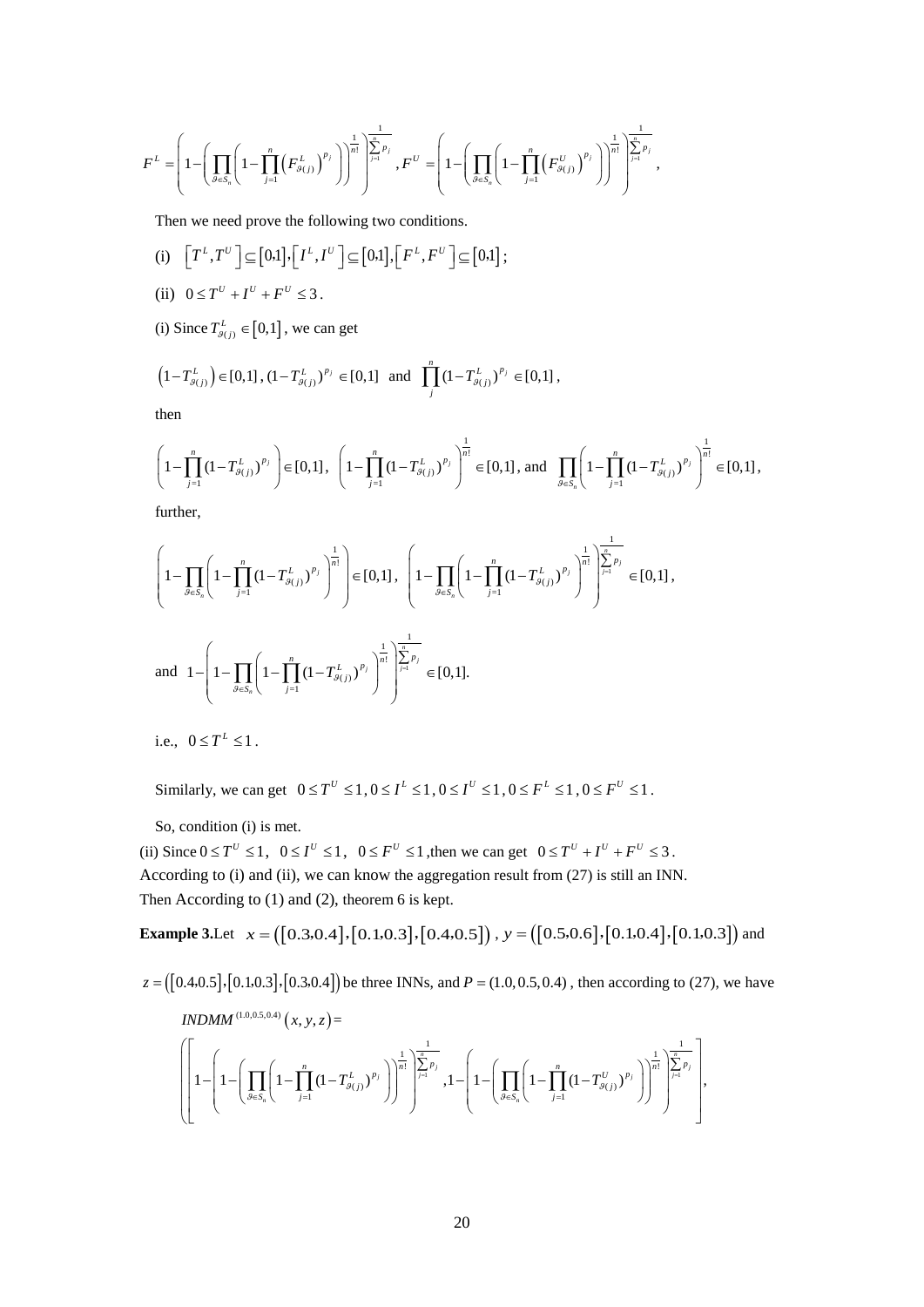$$
\left[\left(1-\left(\prod_{\beta=5}^{n}\left(1-\prod_{j=1}^{n}(I_{\beta_{(j)}}^{L})^{p_{j}}\right)\right)^{\frac{1}{n!}}\right)^{\frac{1}{n!}}\right]_{\beta=0}^{\frac{1}{n!}}\cdot\left(1-\left(\prod_{\beta\in S_{\alpha}}\left(1-\prod_{j=1}^{n}(I_{\beta_{(j)}}^{L})^{p_{j}}\right)\right)^{\frac{1}{n!}}\right)^{\frac{1}{n!}}\cdot\left(1-\left(\prod_{\beta\in S_{\alpha}}\left(1-\prod_{j=1}^{n}(I_{\beta_{(j)}}^{U})^{p_{j}}\right)\right)^{\frac{1}{n!}}\right)^{\frac{1}{n!}}\cdot\left(1-\left(\prod_{\beta\in S_{\alpha}}\left(1-\prod_{j=1}^{n}(I_{\beta_{(j)}}^{U})^{p_{j}}\right)\right)^{\frac{1}{n!}}\right)^{\frac{1}{n!}}\cdot\left(1-\left(\prod_{\beta\in S_{\alpha}}\left(1-\prod_{j=1}^{n}(I_{\beta_{(j)}}^{U})^{p_{j}}\right)\right)^{\frac{1}{n!}}\cdot\left(\sum_{\beta=0}^{n}\left(1-\prod_{j=1}^{n}(I_{\beta_{(j)}}^{U})^{p_{j}}\right)\right)^{\frac{1}{n!}}\cdot\left(\sum_{\beta=0}^{n}\left(1-\left(\frac{1}{n}(I_{\beta_{(j)}}^{U_{\beta_{(j)}}^{U_{\beta}})(I_{\beta_{(j)}}^{U_{\beta_{(j)}}^{U_{\beta_{(j)}}^{U_{\beta_{(j)}}^{U_{\beta_{(j)}}^{U_{\beta_{(j)}}^{U_{\beta_{(j)}}^{U_{\beta_{(j)}}^{U_{\beta_{(j)}}^{U_{\beta_{(j)}}^{U_{\beta_{(j)}}^{U_{\beta_{(j)}}^{U_{\beta_{(j)}}^{U_{\beta_{(j)}}^{U_{\beta_{(j)}}^{U_{\beta_{(j)}}^{U_{\beta_{(j)}}^{U_{\beta_{(j)}}^{U_{\beta_{(j)}}^{U_{\beta_{(j)}}^{U_{\beta_{(j)}}^{U_{\beta_{(j)}}^{U_{\beta_{(j)}}^{U_{\beta_{(j)}}^{U_{\beta_{(j)}}^{U_{\beta_{(j)}}^{U_{\beta_{(j)}}^{U_{\beta_{(j)}}^{U_{\beta_{(j)}}^{U_{\beta_{(j)}}^{U_{\beta_{(j
$$

 $=[ [ 0.404, 0.505 ], [ 0.1, 0.343 ], [ 0.236, 0.393 ] ]$ 

Next, we will discuss some properties of INDMM operator.

**Property 7** (Idempotency). If all  $\alpha_i$  (*i* = 1, 2, ..., *n*) are equal, i.e.,  $\alpha_i = \alpha = (T, I, F)$ , then

$$
INDMM^P(\alpha_1, \alpha_2, ..., \alpha_n) = \alpha.
$$

**Property 8** (Monotonicity). Let  $\alpha_i = (\lfloor T_i^L, T_i^U \rfloor, \lfloor I_i^L, I_i^U \rfloor, \lfloor F_i^L, F_i^U \rfloor)$  and  $\alpha'_i = (\lfloor T_i^L, T_i^U \rfloor, \lfloor I_i^L, I_i^U \rfloor, \lfloor F_i^L, F_i^U \rfloor)$  $(i=1,2,...,n)$  be two sets of INNs. If  $T_i^L \ge T_i'^L, T_i^U \ge T_i'^U$ ,  $I_i^L \le I_i'^L, I_i^U \le I_i'^U, F_i^L \le F_i'^L, F_i^U \le F_i'^U$  for all i, then

$$
INDMMP (\alpha_1, \alpha_2, ..., \alpha_n) \geq INDMMP (\alpha'_1, \alpha'_2, ..., \alpha'_n).
$$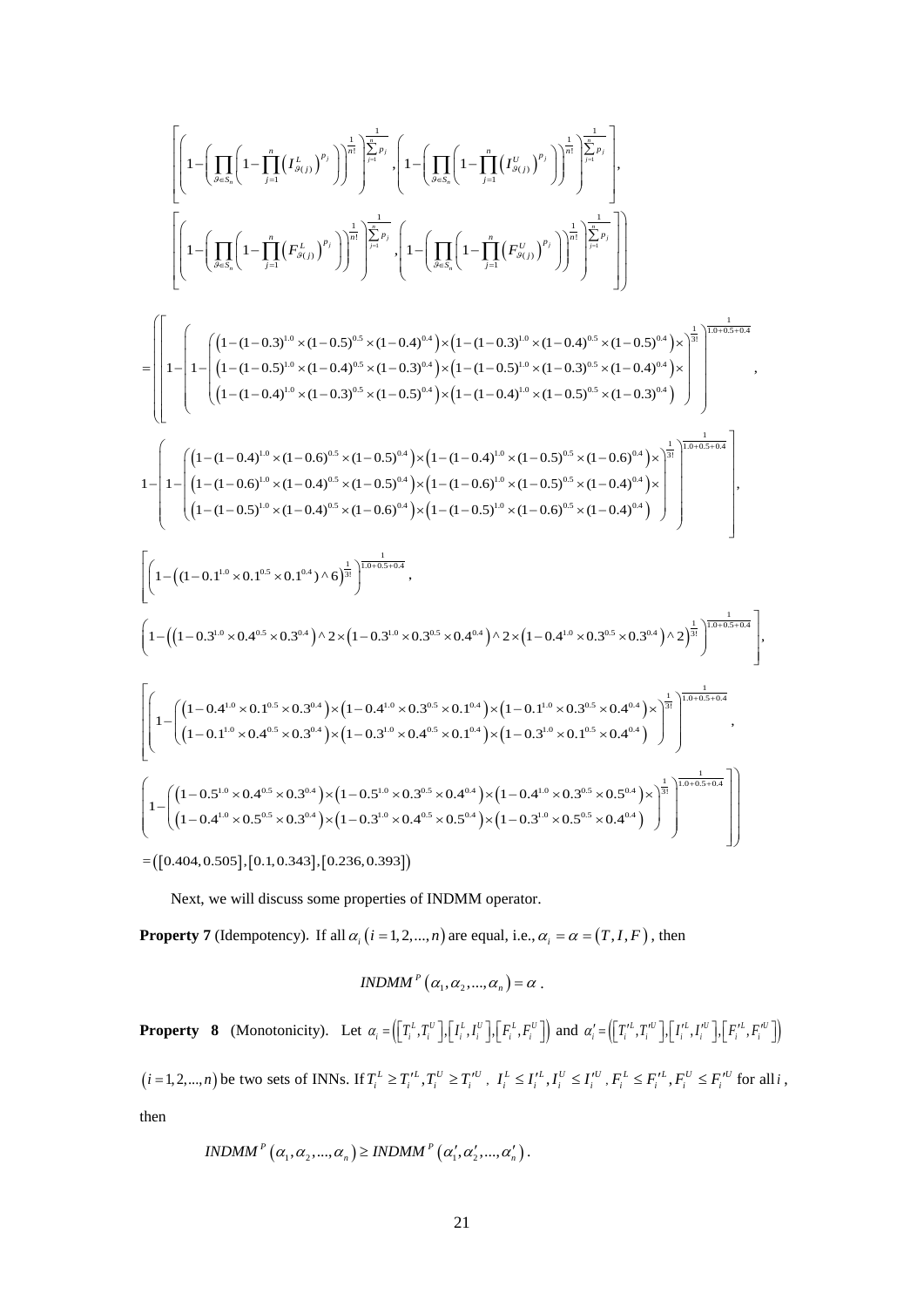**Property 9** (Boundedness). Let  $\alpha_i = (\lfloor T_i^L, T_i^U \rfloor, \lfloor I_i^L, I_i^U \rfloor, \lfloor F_i^L, F_i^U \rfloor)$   $(i = 1, 2, ..., n)$  be a collections of INNs,

and  $\alpha^{\text{-}} = (\min(T_i), \max(I_i), \max(F_i))$ ,  $\alpha^+ = (\max(T_i), \min(I_i), \min(F_i))$ , then

$$
\alpha^{-} \leq INDMM^{P}\left(\alpha_{1}, \alpha_{2}, ..., \alpha_{n}\right) \leq \alpha^{+}.
$$

In the following, we will explore some special cases of INDMM operator with respect to the parameter vector.

(1)When  $P = (1, 0, \dots, 0)$ , the INDMM reduces to the interval neutrosophic geometric averaging operator.

$$
INDMM^{(1,0,\cdots,0)}(\alpha_1,\alpha_2,\ldots,\alpha_n) = \left( \left[ \prod_{j=1}^n (T_i^L)^{1/n}, \prod_{j=1}^n (T_j^U)^{1/n} \right], \left[ 1 - \prod_{j=1}^n (1 - I_i^L)^{1/n}, 1 - \prod_{j=1}^n (1 - I_i^U)^{1/n} \right], \left[ 1 - \prod_{j=1}^n (1 - T_i^L)^{1/n}, 1 - \prod_{j=1}^n (1 - T_i^U)^{1/n} \right] \right)^{(28)}
$$

(2)When  $P = (\lambda, 0, \dots, 0)$ , the INDMM reduces to the interval neutrosophic generalized geometric averaging operator.

$$
INDMM^{(\lambda,0,\cdots,0)}(\alpha_1,\alpha_2,\ldots,\alpha_n) = \left( \left[ 1 - \left( 1 - \prod_{j=1}^n \left( 1 - (1 - T_i^L)^{\lambda} \right)^{1/n} \right)^{1/\lambda}, 1 - \left( 1 - \prod_{j=1}^n \left( 1 - (1 - T_i^U)^{\lambda} \right)^{1/n} \right)^{1/\lambda} \right],
$$
\n
$$
\left[ \left( 1 - \prod_{j=1}^n \left( 1 - \left( I_i^L \right)^{\lambda} \right)^{1/n} \right)^{1/\lambda}, \left( 1 - \prod_{j=1}^n \left( 1 - \left( I_i^U \right)^{\lambda} \right)^{1/n} \right)^{1/\lambda} \right] \right] \left[ \left( 1 - \prod_{j=1}^n \left( 1 - \left( F_i^L \right)^{\lambda} \right)^{1/n} \right)^{1/\lambda}, \left( 1 - \prod_{j=1}^n \left( 1 - \left( F_i^U \right)^{\lambda} \right)^{1/n} \right)^{1/\lambda} \right] \right]
$$
\n
$$
(29)
$$

(3)When  $P = (1,1,0,0,\dots,0)$ , the INDMM reduces to the interval neutrosophic geometric BM operator.

$$
INDMM^{(1,1,0,0,\cdots,0)}(\alpha_1, \alpha_2, \ldots, \alpha_n) = \left[ \left[ 1 - \left( 1 - \prod_{\substack{i,j=1 \\ i \neq j}}^n \left( T_i^L + T_j^L - T_i^L T_j^L \right)^{\frac{1}{n(n-1)}} \right)^{1/2} , 1 - \left( 1 - \prod_{\substack{i,j=1 \\ i \neq j}}^n \left( T_i^U + T_j^U - T_i^U T_j^U \right)^{\frac{1}{n(n-1)}} \right)^{1/2} \right],
$$
\n
$$
\left[ \left( 1 - \prod_{\substack{i,j=1 \\ i \neq j}}^n \left( 1 - I_i^L I_j^L \right)^{\frac{1}{n(n-1)}} \right)^{1/2} , \left( 1 - \prod_{\substack{i,j=1 \\ i \neq j}}^n \left( 1 - I_i^L I_j^L \right)^{\frac{1}{n(n-1)}} \right)^{1/2} \right],
$$
\n
$$
\left[ \left( 1 - \prod_{\substack{i,j=1 \\ i \neq j}}^n \left( 1 - F_i^L F_j^L \right)^{\frac{1}{n(n-1)}} \right)^{1/2} , \left( 1 - \prod_{\substack{i,j=1 \\ i \neq j}}^n \left( 1 - F_i^L I F_j^L \right)^{\frac{1}{n(n-1)}} \right)^{1/2} \right] \right]
$$
\n(30)

(4)When  $P = (1, 1, \dots, 1, 0, 0, \dots, 0)$  $k \t n-k$ *P* − =  $\begin{array}{ccc} k & n-k \end{array}$  $..., 1, 0, 0, ..., 0)$ , the INDMM reduces to the interval neutrosophic geometric Maclaurin symmetric mean (MSM) operator.

$$
INDMM^{\frac{k}{(1,1,\cdots,1,0,0,\cdots,0)}}(\alpha_1,\alpha_2,...,\alpha_n) = \left[1 - \prod_{1 \leq i_1 < ... < i_k \leq n} \left(1 - \prod_{j=1}^k \left(1 - T_{i_j}^L\right)\right)^{1/C_n^k}\right)^{1/k}, 1 - \left(1 - \prod_{1 \leq i_1 < ... < i_k \leq n} \left(1 - \prod_{j=1}^k \left(1 - T_{i_j}^U\right)\right)^{1/C_n^k}\right)^{1/k}\right],
$$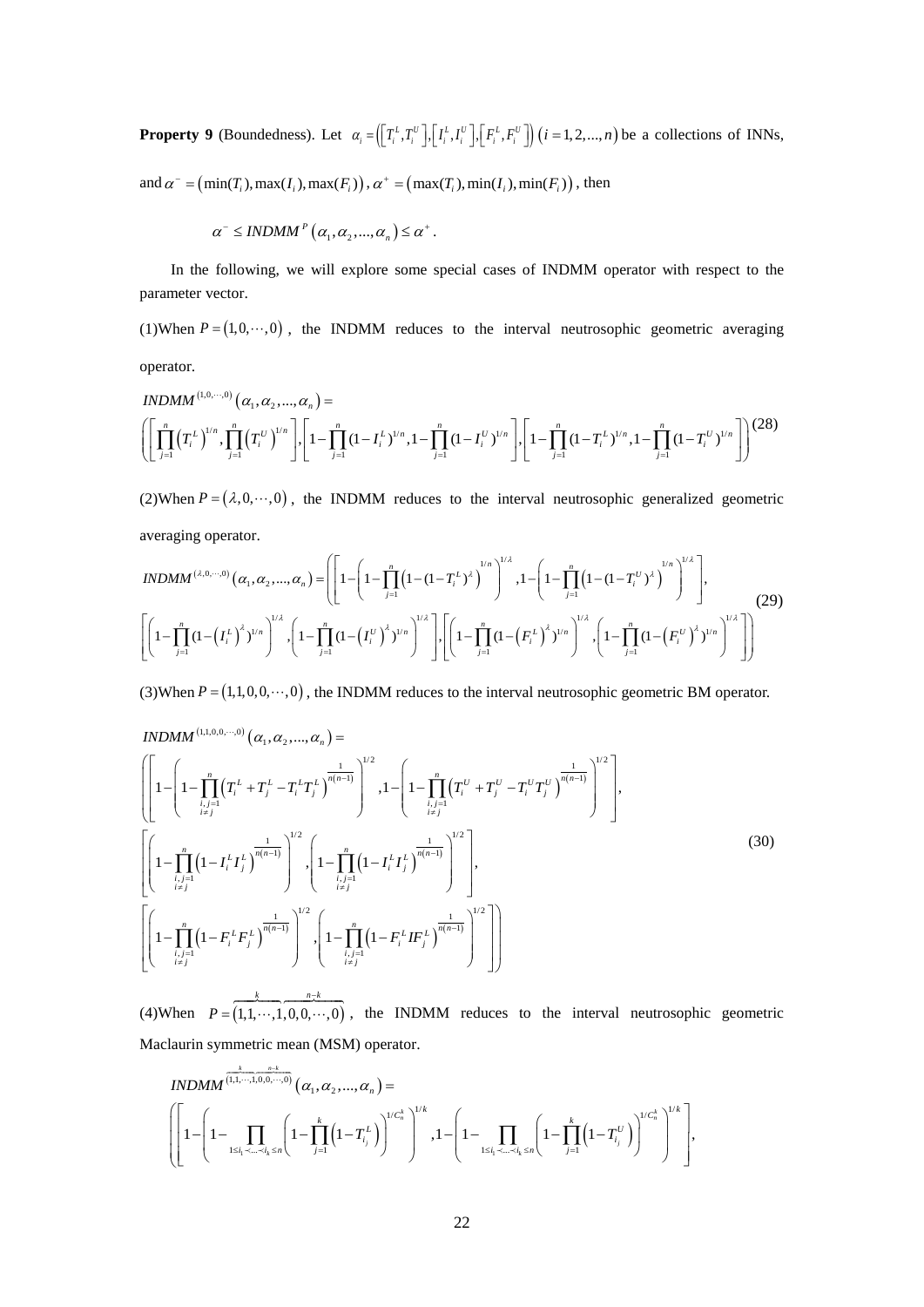$$
\left[ \left( 1 - \prod_{1 \le i_1 < \ldots < i_k \le n} \left( 1 - \prod_{j=1}^k I_{i_j}^L \right)^{1/C_n^k} \right)^{1/k}, \left( 1 - \prod_{1 \le i_1 < \ldots < i_k \le n} \left( 1 - \prod_{j=1}^k I_{i_j}^U \right)^{1/k} \right)^{1/k}, \left( 1 - \prod_{1 \le i_1 < \ldots < i_k \le n} \left( 1 - \prod_{j=1}^k I_{i_j}^U \right)^{1/k} \right)^{1/k}, \left( 1 - \prod_{1 \le i_1 < \ldots < i_k \le n} \left( 1 - \prod_{j=1}^k F_{i_j}^U \right)^{1/k} \right)^{1/k} \right] \right)
$$
\n(31)

(5)When  $P = (1, 1, \dots, 1)$ , the IFDMM reduces to the interval neutrosophic arithmetic averaging operator.

$$
INDMM^{(1,1,\cdots,1)}(\alpha_1,\alpha_2,...,\alpha_n) = \left[1-\left(\prod_{j=1}^n(1-T_j^L)\right)^{1/n},1-\left(\prod_{j=1}^n(1-T_j^U)\right)^{1/n}\right],\left[\prod_{j=1}^n\left(I_j^L\right)^{1/n},\prod_{j=1}^n\left(I_j^U\right)^{1/n}\right],\left[\prod_{j=1}^n\left(F_j^L\right)^{1/n},\prod_{j=1}^n\left(F_j^U\right)^{1/n}\right]\right] (32)
$$

(6)When  $P = (\frac{1}{n}, \frac{1}{n}, \dots, \frac{1}{n})$ , the IFMM reduces to the interval neutrosophic the arithmetic averaging operator.

$$
INDMM^{(\frac{V_n, V_n, \dots, V_n)}{2}}(\alpha_1, \alpha_2, \dots, \alpha_n) = \left[1 - \left(\prod_{j=1}^n (1 - T_j^U)\right)^{1/n}, 1 - \left(\prod_{j=1}^n (1 - T_j^U)\right)^{1/n}\right], \left[\prod_{j=1}^n (I_j^U)^{1/n}, \prod_{j=1}^n (I_j^U)^{1/n}\right], \left[\prod_{j=1}^n (F_j^U)^{1/n}, \prod_{j=1}^n (F_j^U)^{1/n}\right]\right]
$$
(33)

**Theorem 7.** Let  $\alpha_i = (\prod_i^L, T_i^U], [\prod_i^L, I_i^U], [\prod_i^L, F_i^U]$   $(i = 1, 2, ..., n)$  be a collections of INNs, and  $P = (p_1, p_2, \dots, p_n)$ ,  $Q = (q_1, q_2, \dots, q_n)$  be two the parameter vectors, if  $P \prec Q$ , then

$$
INDMM^{P}(\alpha_{1}, \alpha_{2}, ..., \alpha_{n}) \geq INDMM^{Q}(\alpha_{1}, \alpha_{2}, ..., \alpha_{n})
$$
\n(34)

#### **3.4. The interval neutrosophic dual weighted MM operator**

Similar to INWMM operator, we will propose interval neutrosophic dual weighted MM (INDWMM) operator so as to consider the attribute weights, which is defined as follows.

**Definition 11.** Let  $\alpha_i = (\left[T_i^L, T_i^U\right], \left[I_i^L, I_i^U\right], \left[F_i^L, F_i^U\right])(i=1, 2, ..., n)$  be a collection of INNs,  $w = (w_1, w_2, ..., w_n)^T$ be the weight vector of  $\alpha_i$  (*i* = 1, 2, ..., *n*), which satisfies  $w_i \in [0,1]$  and  $\sum_{i=1}^{n}$  $\sum_{i=1}^{n} w_i = 1$  $\sum_{i=1}^{\infty}$ <sup>*v*</sup><sub>i</sub> *w*  $\sum_{i=1}^{\infty} w_i = 1$ , and let

 $P = ( p_1, p_2, \dots, p_n ) \in R^n$  be a vector of parameters. If

$$
INDWMM^{P}(\alpha_{1}, \alpha_{2}, ..., \alpha_{n}) = \frac{1}{\sum_{j=1}^{n} p_{j}} \left( \prod_{\mathcal{G} \in S_{n}} \sum_{j=1}^{n} \left( p_{j} \alpha_{\mathcal{G}(j)}^{n w_{\mathcal{G}(j)}} \right) \right)^{\frac{1}{n!}}
$$
(35)

Then we call  $INDWMM^P$  the interval neutrosophic dual weighted MM (INDWMM), where  $\mathcal{G}(j)(j=1,2,\dots,n)$  is any a permutation of  $(1,2,\dots,n)$ , and  $S_n$  is the collection of all permutations of  $(1, 2, \dots, n)$ .

**Theorem 8.** Let  $\alpha_i = (\lfloor T_i^L, T_i^U \rfloor, \lfloor I_i^L, I_i^U \rfloor, \lfloor F_i^L, F_i^U \rfloor)(i=1, 2, ..., n)$  be a collection of INNs, then, the result from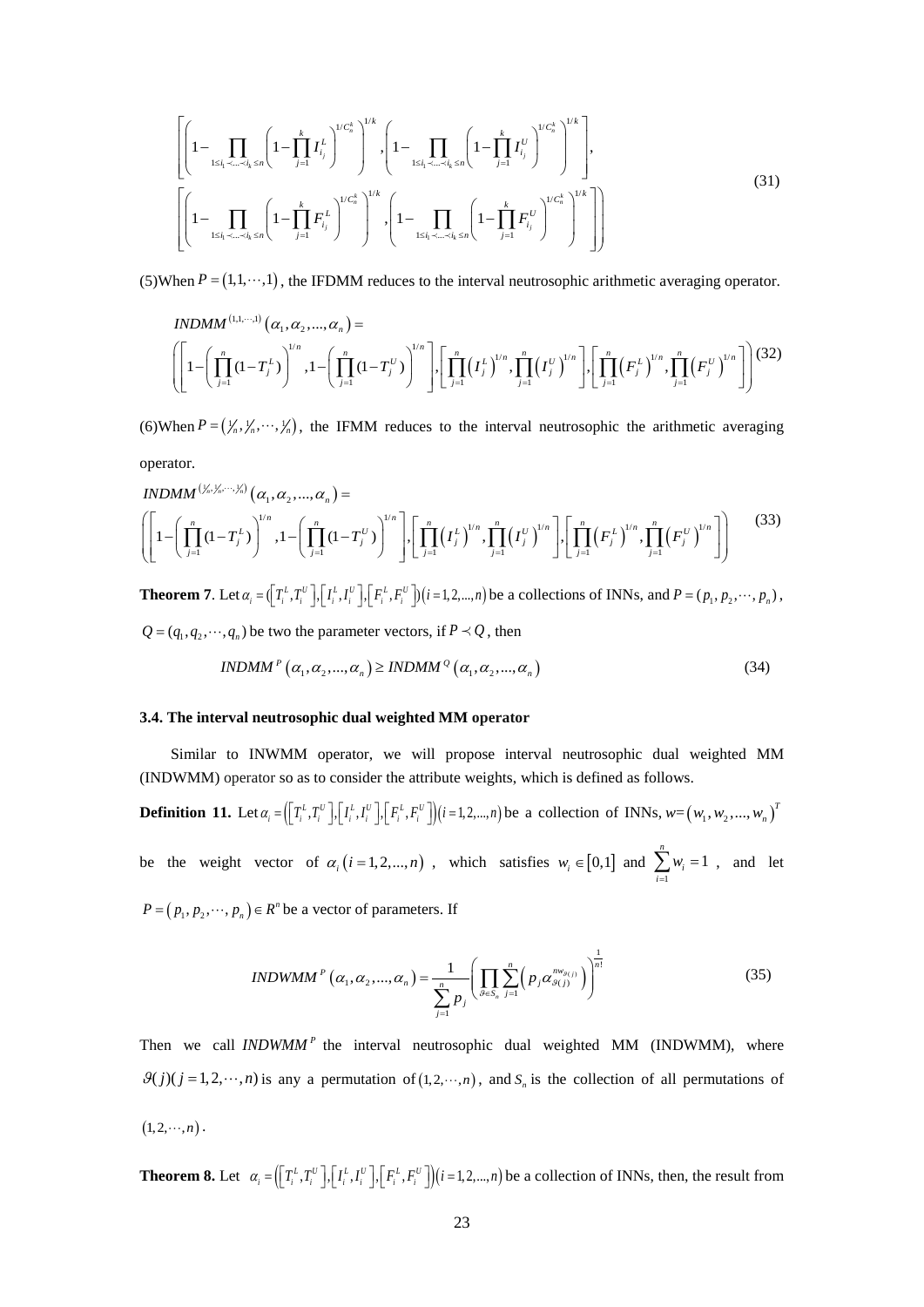### Definition 11 is an INN, too, even

$$
INDWMM^{P}(\alpha_{1}, \alpha_{2}, ..., \alpha_{n}) = \left( \left[ 1 - \prod_{j=1}^{n} \left( 1 - \prod_{j=1}^{n} (1 - (T_{g(j)}^{L}))^{m_{g(j)}} \right)^{p_{j}} \right)^{\frac{1}{n!}} \right]_{j=1}^{\frac{1}{n-p_{j}}} , 1 - \left[ 1 - \prod_{j=1}^{n} \left( 1 - \prod_{j=1}^{n} (1 - (T_{g(j)}^{U}))^{m_{g(j)}} \right)^{p_{j}} \right)^{\frac{1}{n!}} \right]_{j=1}^{\frac{1}{n-p_{j}}} ,
$$
\n
$$
\left[ \left( 1 - \left( \prod_{g \in S_{n}} \left( 1 - \prod_{j=1}^{n} \left( 1 - (1 - I_{g(j)}^{L}))^{m_{g(j)}} \right)^{p_{j}} \right) \right)^{\frac{1}{n!}} \right]_{j=1}^{\frac{1}{n-p_{j}}} , \left( 1 - \left( \prod_{g \in S_{n}} \left( 1 - \prod_{j=1}^{n} \left( 1 - (1 - I_{g(j)}^{U}))^{m_{g(j)}} \right)^{p_{j}} \right) \right)^{\frac{1}{n!}} \right) \right]_{j=1}^{\frac{1}{n-p_{j}}} ,
$$
\n
$$
\left[ \left( 1 - \left( \prod_{g \in S_{n}} \left( 1 - \prod_{j=1}^{n} \left( 1 - (1 - F_{g(j)}^{L}))^{m_{g(j)}} \right)^{p_{j}} \right) \right)^{\frac{1}{n!}} \right]_{j=1}^{\frac{1}{n-p_{j}}} , \left( 1 - \left( \prod_{g \in S_{n}} \left( 1 - \prod_{j=1}^{n} \left( 1 - (1 - F_{g(j)}^{U}))^{m_{g(j)}} \right)^{p_{j}} \right) \right)^{\frac{1}{n!}} \right) \right]_{j=1}^{\frac{1}{n-p_{j}}} ,
$$
\n
$$
\left[ \left( 1 - \left( \prod_{g \in S_{n}} \left( 1 - \prod_{j=1}^{n} \left( 1 - (1 - F_{g(j)}^{L}))^{m_{g(j)}} \right)^{p_{j}} \right) \right)^{\frac{1}{n!}} \right] \right]_{j=1}^{\frac{1}{n-p_{j}}} ,
$$
\n $$ 

### **Proof.**

Because

$$
\alpha_{g(j)}^{mv_{g(j)}} = \left( \left[ \left( T_{g(j)}^{L} \right)^{mv_{g(j)}} , \left( T_{g(j)}^{U} \right)^{mv_{g(j)}} \right], \left[ 1 - (1 - I_{g(j)}^{L})^{mv_{g(j)}} , 1 - (1 - I_{g(j)}^{U})^{mv_{g(j)}} \right], \left[ 1 - (1 - F_{g(j)}^{L})^{mv_{g(j)}} , 1 - (1 - F_{g(j)}^{U})^{mv_{g(j)}} \right] \right)
$$
\n, we can replace  $T_{g(j)}^{L}, T_{g(j)}^{U}$  in Eq. (27) with  $\left( T_{g(j)}^{L} \right)^{mv_{g(j)}} , \left( T_{g(j)}^{U} \right)^{mv_{g(j)}} , \quad I_{g(j)}^{L}, I_{g(j)}^{U}$  with

\n
$$
1 - (1 - I_{g(j)}^{L})^{mv_{g(j)}} , 1 - (1 - I_{g(j)}^{U})^{mv_{g(j)}} , \text{ and } F_{g(j)}^{L}, F_{g(j)}^{U}, \text{ with } 1 - (1 - F_{g(j)}^{L})^{mv_{g(j)}} , 1 - (1 - F_{g(j)}^{U})^{mv_{g(j)}} , \text{ then we can get Eq. (36).
$$

Because  $\alpha_{\beta(j)}$  is an INN,  $\alpha_{\beta(j)}^{m_{\beta(j)}}$  is also an INN. By Eq. (27), we know *INDWMM*<sup>*P*</sup> ( $\alpha_1, \alpha_2, ..., \alpha_n$ ) is an INN.

In the following, we shall explore some desirable properties of INDWMM operator.

**Property 10** (Monotonicity). Let  $\alpha_i = (\lfloor T_i^L, T_i^U \rfloor, \lfloor I_i^L, I_i^U \rfloor, \lfloor F_i^L, F_i^U \rfloor)$  and  $\alpha'_i = (\lfloor T_i^{\prime L}, T_i^{\prime U} \rfloor, \lfloor I_i^{\prime L}, I_i^{\prime U} \rfloor, \lfloor F_i^{\prime L}, F_i^{\prime U} \rfloor)$  $(i=1,2,...,n)$  be two sets of INNs. If  $T_i^L \ge T_i'^L, T_i^U \ge T_i'^U$ ,  $I_i^L \le I_i'^L, I_i^U \le I_i'^U, F_i^L \le F_i'^L, F_i^U \le F_i'^U$  for all i, then

$$
INDWMM^{P}(\alpha_{1}, \alpha_{2}, ..., \alpha_{n}) \geq INDWMM^{P}(\alpha_{1}', \alpha_{2}', ..., \alpha_{n}') .
$$

**Property 11** (Boundedness). Let  $\alpha_i = (\binom{T_i^L, T_i^U}{T_i^L, T_i^U}, \binom{I^L, I^U_i}{T_i^L, T_i^U})$   $(i = 1, 2, ..., n)$  be a collections of INNs,

and  $\alpha^{\text{-}} = (\min(T_i), \max(T_i), \max(F_i))$ ,  $\alpha^+ = (\max(T_i), \min(T_i), \min(F_i))$ , Then

$$
\left(\left[\begin{matrix}T_{\alpha}^L, T_{\alpha}^U\end{matrix}\right], \left[\begin{matrix}I_{\alpha^-}^L, I_{\alpha^-}^U\end{matrix}\right], \left[\begin{matrix}F_{\alpha^-}^L, F_{\alpha^-}^U\end{matrix}\right]\right) \leq INDWMM^P\left(\alpha_1, \alpha_2, ..., \alpha_n\right) \leq \left(\left[\begin{matrix}T_{\alpha^+}^L, T_{\alpha^+}^U\end{matrix}\right], \left[\begin{matrix}I_{\alpha^+}^L, I_{\alpha^+}^U\end{matrix}\right], \left[\begin{matrix}F_{\alpha^+}^L, F_{\alpha^+}^U\end{matrix}\right]\right).
$$

where,

$$
T_{a^-}^L = 1 - \left(1 - \left(\prod_{\vartheta \in S_n} \left(1 - \prod_{j=1}^n (1 - \max(T_i^L)^{n w_{\vartheta(j)}})^{p_j}\right)\right)^{\frac{1}{n!}}\right)^{\frac{1}{n!}} \cdot \sum_{j=1}^{\frac{1}{2}} p_j, T_{a^-}^U = 1 - \left(1 - \left(\prod_{\vartheta \in S_n} \left(1 - \prod_{j=1}^n (1 - \max(T_i^U)^{n w_{\vartheta(j)}})^{p_j}\right)\right)^{\frac{1}{n!}}\right)^{\frac{1}{n!}} \cdot \sum_{j=1}^{\frac{1}{2}} p_j,
$$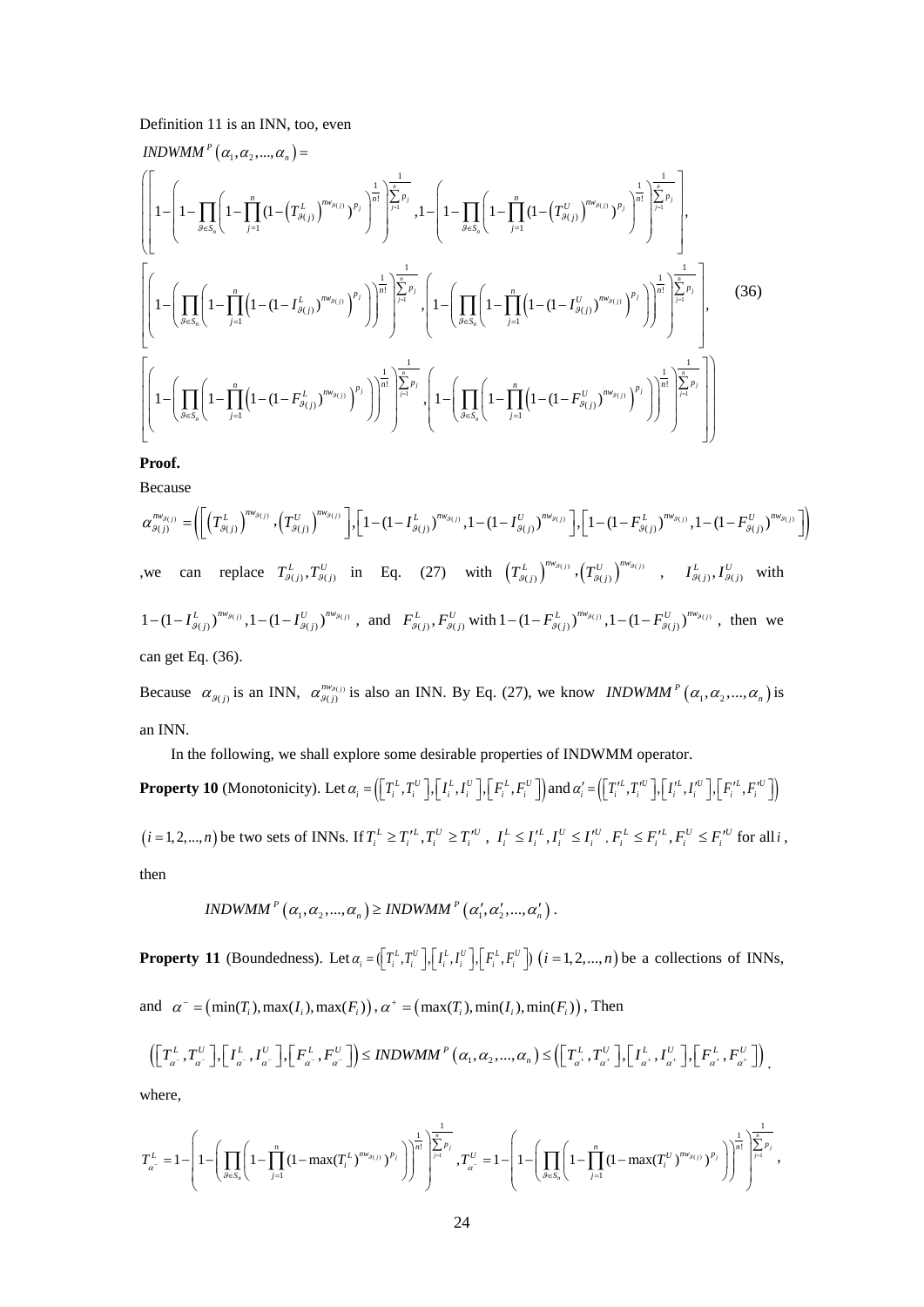$$
\begin{split} I_{a^-}^L=&\left(1-\left(\prod_{\theta\in S_a}\left(1-\prod_{j=1}^n\left(1-(1-\min(I_j^L))^{m_{g_{(j)}}}\right)^{p_j}\right)\right)^{\frac{1}{n!}}\right)^{\frac{1}{2n-p}}_{j} , \ I_{a^-}^U=\left(1-\left(\prod_{\theta\in S_a}\left(1-\prod_{j=1}^n\left(1-(1-\min(I_j^U))^{m_{g_{(j)}}}\right)^{p_j}\right)\right)^{\frac{1}{n!}}\right)^{\frac{1}{2n-p}}_{j} , \\ I_{a^-}^L=&\left(1-\left(\prod_{\theta\in S_a}\left(1-\prod_{j=1}^n\left(1-(1-\min(I_j^L))^{m_{g_{(j)}}}\right)^{p_j}\right)\right)^{\frac{1}{n!}}\right)^{\frac{1}{2n-p}}_{j} , \ I_{a^-}^U=&\left(1-\left(\prod_{\theta\in S_a}\left(1-\prod_{j=1}^n\left(1-(1-\min(I_j^U))^{m_{g_{(j)}}}\right)^{p_j}\right)\right)^{\frac{1}{n!}}\right)^{\frac{1}{2n-p}}_{j} , \\ I_{a^+}^L=&1-\left(1-\left(\prod_{\theta\in S_a}\left(1-\prod_{j=1}^n\left(1-\min(I_j^L)^{m_{g_{(j)}}}\right)^{p_j}\right)\right)^{\frac{1}{n!}}\right)^{\frac{1}{2n-p}}_{j} , \ I_{a^+}^U=&1-\left(1-\left(\prod_{\theta\in S_a}\left(1-\prod_{j=1}^n\left(1-\min(I_j^U)^{m_{g_{(j)}}}\right)^{p_j}\right)\right)^{\frac{1}{n!}}\right)^{\frac{1}{2n-p}}_{j} , \end{split}
$$
  
\n
$$
I_{a^+}^L=&\left(1-\left(\prod_{\theta\in S_a}\left(1-\prod_{j=1}^n\left(1-(1-\max(I_j^L))^{m_{g_{(j)}}}\right)^{p_j}\right)\right)^{\frac{1}{n!}}\right)^{\frac{1}{2n-p}}_{j} , \ I_{a^+}^U=&\left(1-\left(\prod_{\theta\in S_a}\left(1-\prod_{j=1}^n\left(1-(1-\max(I_j^U))^{m_{g_{(j)}}}\right)^{p_j}\right)\right)^{\frac{1}{n!}}\right)^{\frac{1}{2n-p}},
$$

**Theorem 9**.The INDMM operator is a special case of the INDWMM operator. **Proof.**

When 
$$
w = \left(\frac{1}{n}, \frac{1}{n}, \dots, \frac{1}{n}\right)
$$
,  
\n
$$
INDWMM^P(\alpha_1, \alpha_2, \dots, \alpha_n) =
$$
\n
$$
\left[\left[1 - \left(1 - \prod_{\delta \in S_n} \left(1 - \prod_{j=1}^n (1 - (T_{\beta(j)}^L)^{m_{\beta(j)}})^{p_j}\right)^{\frac{1}{n!}}\right)^{\frac{1}{p_n}}\right]^{\frac{1}{p_n}}_{\beta} \right], 1 - \left(1 - \prod_{\delta \in S_n} \left(1 - \prod_{j=1}^n (1 - (T_{\beta(j)}^{U_{\delta(j)}})^{p_j})^{\frac{1}{p_l}}\right)^{\frac{1}{p_n}}\right]^{\frac{1}{p_n}}_{\beta}.
$$
\n
$$
\left[\left[1 - \left(\prod_{\delta \in S_n} \left(1 - \prod_{j=1}^n (1 - (1 - I_{\beta(j)}^L)^{m_{\beta(j)}})^{p_j}\right)\right)^{\frac{1}{n!}}\right]^{\frac{1}{p_n}}_{\beta} \right]^{\frac{1}{p_n}}, 1 - \left(\prod_{\delta \in S_n} \left(1 - \prod_{j=1}^n (1 - (1 - I_{\beta(j)}^{U_{\delta(j)}})^{m_{\beta(j)}})^{p_j}\right)\right)^{\frac{1}{n!}}\right]^{\frac{1}{p_n}}.
$$
\n
$$
\left[\left[1 - \left(\prod_{\delta \in S_n} \left(1 - \prod_{j=1}^n (1 - (1 - F_{\beta(j)}^L)^{m_{\beta(j)}})^{p_j}\right)\right)^{\frac{1}{n!}}\right]^{\frac{1}{p_n}}_{\beta} \right], 1 - \left(\prod_{\delta \in S_n} \left(1 - \prod_{j=1}^n (1 - (1 - F_{\beta(j)}^{U_{\delta(j)}})^{m_{\beta(j)}})^{p_j}\right)\right)^{\frac{1}{n!}}\right]^{\frac{1}{p_n}}.
$$
\n
$$
= \left[\left[1 - \left(1 - \prod_{\delta \in S_n} \left(1 - \prod_{j=1}^n (1 - (T_{\beta(j)}^L)^{m_{\delta(j)}})^{p_j}\right)^{\frac{1}{n!}}\right]^{\frac{1}{p_n}}_{\beta} , 1 - \left(1 - \prod_{\delta \in S_n} \left(1 - \prod_{j
$$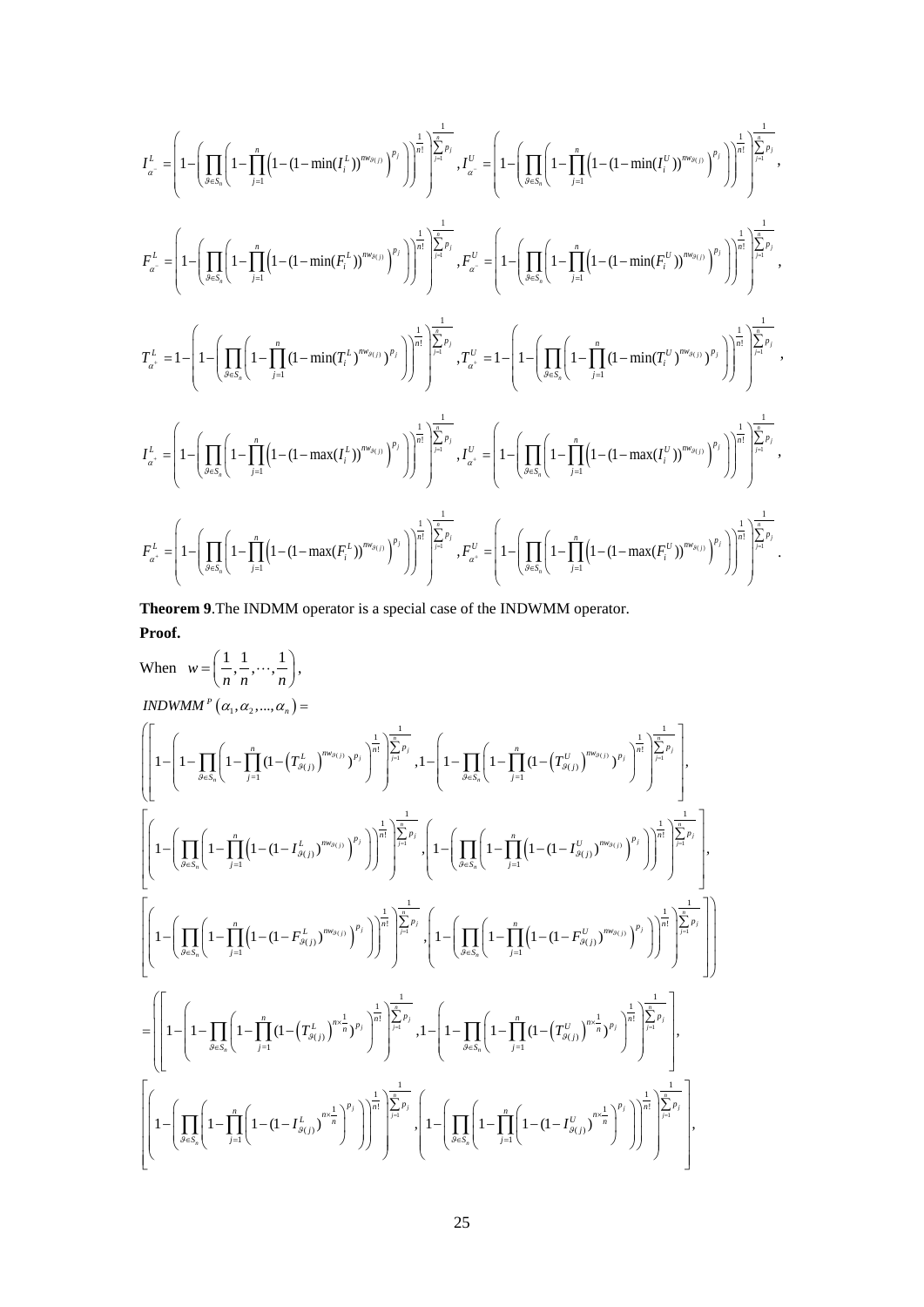$$
\left[\left(1-\left(\prod_{g\in S_n}\left(1-\prod_{j=1}^n\left(1-(1-F_{g_{(j)}}^{L})^{p_j}\right)^{\frac{1}{n!}}\right)^{\frac{1}{p_j}}\right)^{\frac{1}{n!}}\right]_{j=1}^{\frac{n}{p_j}}\right],\left(1-\left(\prod_{g\in S_n}\left(1-\prod_{j=1}^n\left(1-(1-F_{g_{(j)}}^{U})^{p_j}\right)^{\frac{1}{n!}}\right)^{\frac{1}{n!}}\right)^{\frac{1}{n!}}\right)\right]^{\frac{1}{n!}}\right]^{\frac{1}{n!}}\right]^{\frac{1}{n!}}.
$$
\n
$$
=\left(\left[1-\left(1-\left(\prod_{g\in S_n}\left(1-\prod_{j=1}^n\left(1-\prod_{j=1}^n(1-F_{g_{(j)}}^{L})^{p_j}\right)^{\frac{1}{n!}}\right)^{\frac{1}{n!}}\right)^{\frac{1}{n!}}\right)^{\frac{1}{n!}}\right]^{\frac{1}{n!}}\right)^{\frac{1}{n!}}.
$$
\n
$$
\left[\left(1-\left(\prod_{g\in S_n}\left(1-\prod_{j=1}^n\left(I_{g_{(j)}}^{L}\right)^{p_j}\right)^{\frac{1}{n!}}\right)^{\frac{1}{n!}}\right)^{\frac{1}{n!}}\right]^{\frac{1}{n!}}\right]^{\frac{1}{n!}}.
$$
\n
$$
\left[\left(1-\left(\prod_{g\in S_n}\left(1-\prod_{j=1}^n\left(I_{g_{(j)}}^{L}\right)^{p_j}\right)^{\frac{1}{n!}}\right)^{\frac{1}{n!}}\right)^{\frac{1}{n!}}.\left(1-\left(\prod_{g\in S_n}\left(1-\prod_{j=1}^n\left(I_{g_{(j)}}^{U}\right)^{p_j}\right)^{\frac{1}{n!}}\right)^{\frac{1}{n!}}\right)^{\frac{1}{n!}}.\right]^{\frac{1}{n!}}.
$$
\n
$$
\left[\left(1-\left(\prod_{g\in S_n}\left(1-\prod_{j=1}^n\left(F_{g_{(j)}}^{L}\right)^{p_j}\right)\right)^{\frac{1}{n!}}\right)^{\frac{1}{n!}}.\left(1-\left(\prod_{g\in S_n}\left(1-\prod_{j=1}^n\left(F_{g_{(j)}}^{U}\right)^{p_j
$$

## **4. The decision making approach based on the proposed operators**

In this section, based on the proposed INWMM or INDWMM operators, we will develop a novel MADM method, which is described as follows.

Suppose we need evaluate *m* alternatives  $\{A_1, A_2, \dots, A_m\}$  with respect to *n* attributes  $\{C_1, C_2, \dots, C_n\}$ in a MADM problem, where, the weight vector of the attributes is  $\omega = (\omega_1, \omega_2, \dots, \omega_n)$  satisfying where  $r_{ij} = (T_{ij}, I_{ij}, F_{ij})$  is an INN given by the decision maker with respect to alternative  $A_i$  for  $0(j = 1, 2, \dots, n), \sum_{i=1}^{n} \omega_i = 1$  $\omega_j \ge 0$  ( $j = 1, 2, \dots, n$ ),  $\sum \omega_j = 1$ .  $R = [r_{ij}]_{m \times n}$  is the given decision matrix of this decision problem, attribute  $C_i$ . Then the goal is to rank the alternatives.

In the following, we will use the proposed INWMM or INDWMM operators to solve this MADM problem and the detailed decision steps are shown as follows:

**Step 1:** Normalizing the attribute values. In real decision, there exist two types of the attributes which are cost type and benefit type. It is necessary to convert them to the same type so as to give the right decision making. Usually we convert cost type to benefit one by the following formula (Note: The converted attribute value is still expressed by  $r_{ij}$  ):

$$
r_{ij} = \left( \left[ F_{ij}^L, F_{ij}^U \right], \left[ 1 - I_{ij}^L, 1 - I_{ij}^U \right], \left[ T_{ij}^L, T_{ij}^U \right] \right) \tag{37}
$$

**Step 2:** Aggregating all attribute values  $r_{ii}$  ( $j = 1, 2, \dots, n$ ) to the comprehensive value  $Z_i$  by INWMM or INDWMM operators shown as follows:

$$
z_i = INWMM(r_{i1}, r_{i2}, \cdots, r_{in}),
$$
\n
$$
(38)
$$

$$
\text{or } z_i = \text{INDWMM}(r_{i1}, r_{i2}, \cdots, r_{im}).
$$
\n
$$
(39)
$$

**Step 3:** Ranking  $z_i$  ( $i = 1, 2, \dots, m$ ) based on the score function and accuracy function by Definition 6.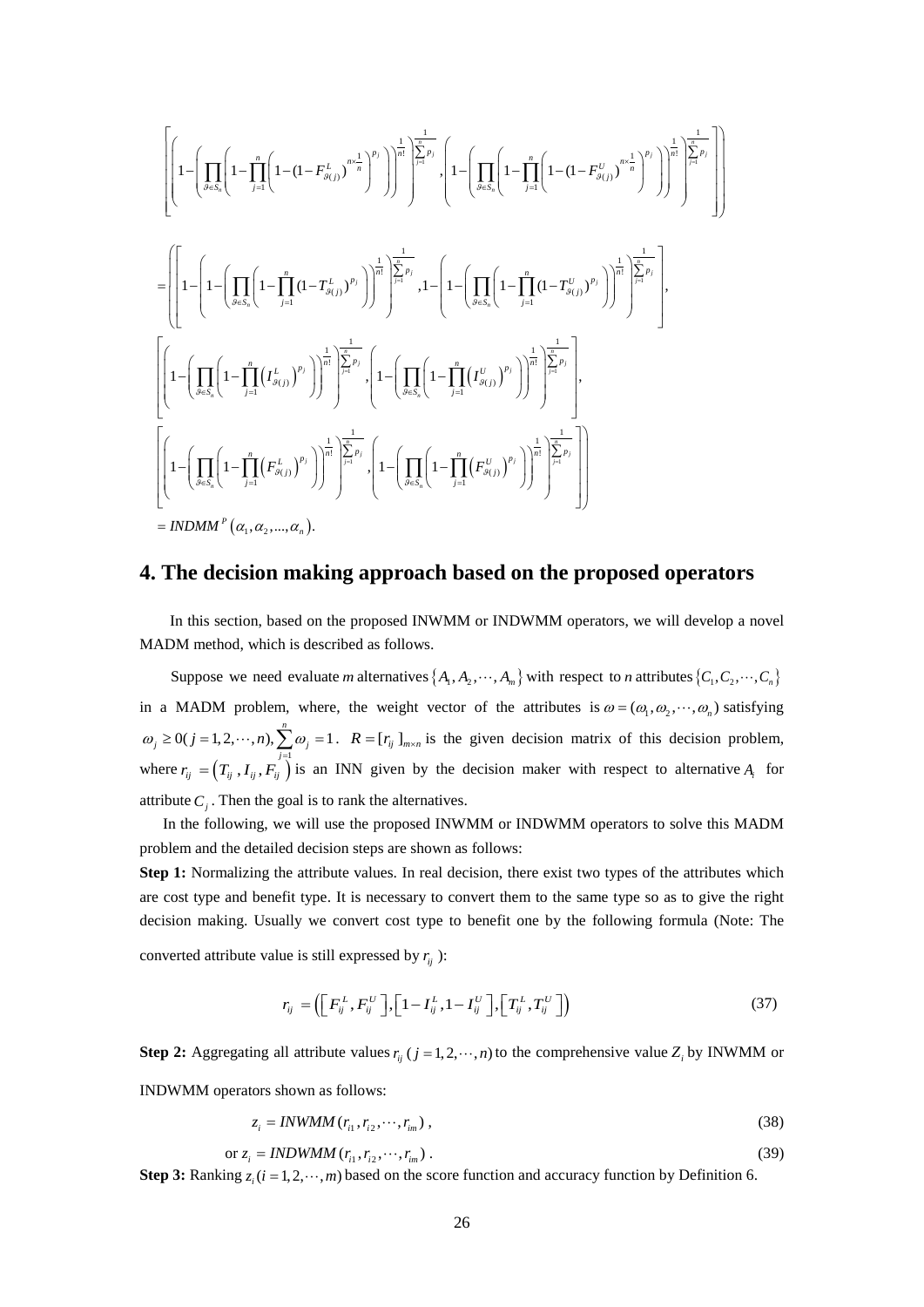**Step 4:** Ranking all the alternatives. The bigger the INN  $z_i$  is, the better the alternative  $A_i$  is.

# **5. An illustrative example**

In this section, an example for the multicriteria decision making is used to demonstrate of the application of the proposed decision making method, as well as the effectiveness of the proposed method.

Let us consider the decision making problem adapted from [32]. There is an investment company, which wants to invest a sum of money in the best option. There are four possible alternatives: (1)  $A<sub>1</sub>$  is a car company; (2)  $A_2$  is a food company; (3)  $A_3$  is a computer company; (4)  $A_4$  is an arms company. The investment company must make a decision according to the following three criteria: (1)  $C_1$  is the risk analysis; (2)  $C_2$  is the growth analysis; (3)  $C_3$  is the environmental impact analysis, where  $C_1$  and  $C_2$  are benefit criteria and  $C_3$  is a cost criterion. The weight vector of the criteria is  $w = (0.35,0.40,0.25)^T$ . The four possible alternatives are evaluated with respect to the above three criteria by the form of INNs, and interval neutrosophic decision matrix D is listed in table 1. The goal is to rank alternatives.

Table 1 interval neutrosophic decision matrix D

|                            |                                      | $C_{2}$                              | $C_{3}$                              |
|----------------------------|--------------------------------------|--------------------------------------|--------------------------------------|
|                            | ([0.4, 0.5], [0.2, 0.3], [0.3, 0.4]) | ([0.4, 0.6], [0.1, 0.3], [0.2, 0.4]) | ([0.7, 0.9], [0.2, 0.3], [0.4, 0.5]) |
|                            | ([0.6, 0.7], [0.1, 0.2], [0.2, 0.3]) | ([0.6, 0.7], [0.1, 0.2], [0.2, 0.3]) | ([0.3, 0.6], [0.3, 0.5], [0.8, 0.9]) |
|                            | ([0.3, 0.6], [0.2, 0.3], [0.3, 0.4]) | ([0.5, 0.6], [0.2, 0.3], [0.3, 0.4]) | ([0.4, 0.5], [0.2, 0.4], [0.7, 0.9]) |
| $A_{\scriptscriptstyle 4}$ | ([0.7, 0.8], [0.0, 0.1], [0.1, 0.2]) | ([0.6, 0.7], [0.1, 0.2], [0.1, 0.3]) | ([0.6, 0.7], [0.3, 0.4], [0.8, 0.9]) |

#### **5.1 The decision making steps**

To get the best alternative(s), the steps are shown as follows:

**Step 1:** Normalizing the attribute values.

Since  $C_1$  and  $C_2$  are benefit attributes, and  $C_3$  is a cost criterion, we use the formulas (37) to get the standardized decision matrix, which is shown in Table 2.

| танне 2 манианиясы иссымнынан 12 |                                      |                                      |                                      |
|----------------------------------|--------------------------------------|--------------------------------------|--------------------------------------|
|                                  | U,                                   |                                      |                                      |
| $A_{\rm i}$                      | ([0.4, 0.5], [0.2, 0.3], [0.3, 0.4]) | ([0.4, 0.6], [0.1, 0.3], [0.2, 0.4]) | ([0.4, 0.5], [0.8, 0.7], [0.7, 0.9]) |
| $A_{2}$                          | ([0.6, 0.7], [0.1, 0.2], [0.2, 0.3]) | ([0.6, 0.7], [0.1, 0.2], [0.2, 0.3]) | ([0.8, 0.9], [0.7, 0.5], [0.3, 0.6]) |
| $A_{3}$                          | ([0.3, 0.6], [0.2, 0.3], [0.3, 0.4]) | ([0.5, 0.6], [0.2, 0.3], [0.3, 0.4]) | ([0.7, 0.9], [0.8, 0.6], [0.4, 0.5]) |
| $A_{\scriptscriptstyle 4}$       | ([0.7, 0.8], [0.0, 0.1], [0.1, 0.2]) | ([0.6, 0.7], [0.1, 0.2], [0.1, 0.3]) | ([0.8, 0.9], [0.7, 0.6], [0.6, 0.7]) |

Table 2 standardized decision matrix D

**Step 2:** Aggregating all attribute values  $r_{ij}$  ( $j = 1, 2, \dots, n$ ) to the comprehensive value  $Z_i$  by INWMM or

**INDWMM** operators shown as follows (suppose  $P = (1,1,1)$ )

(1) For the INWMM operator, we have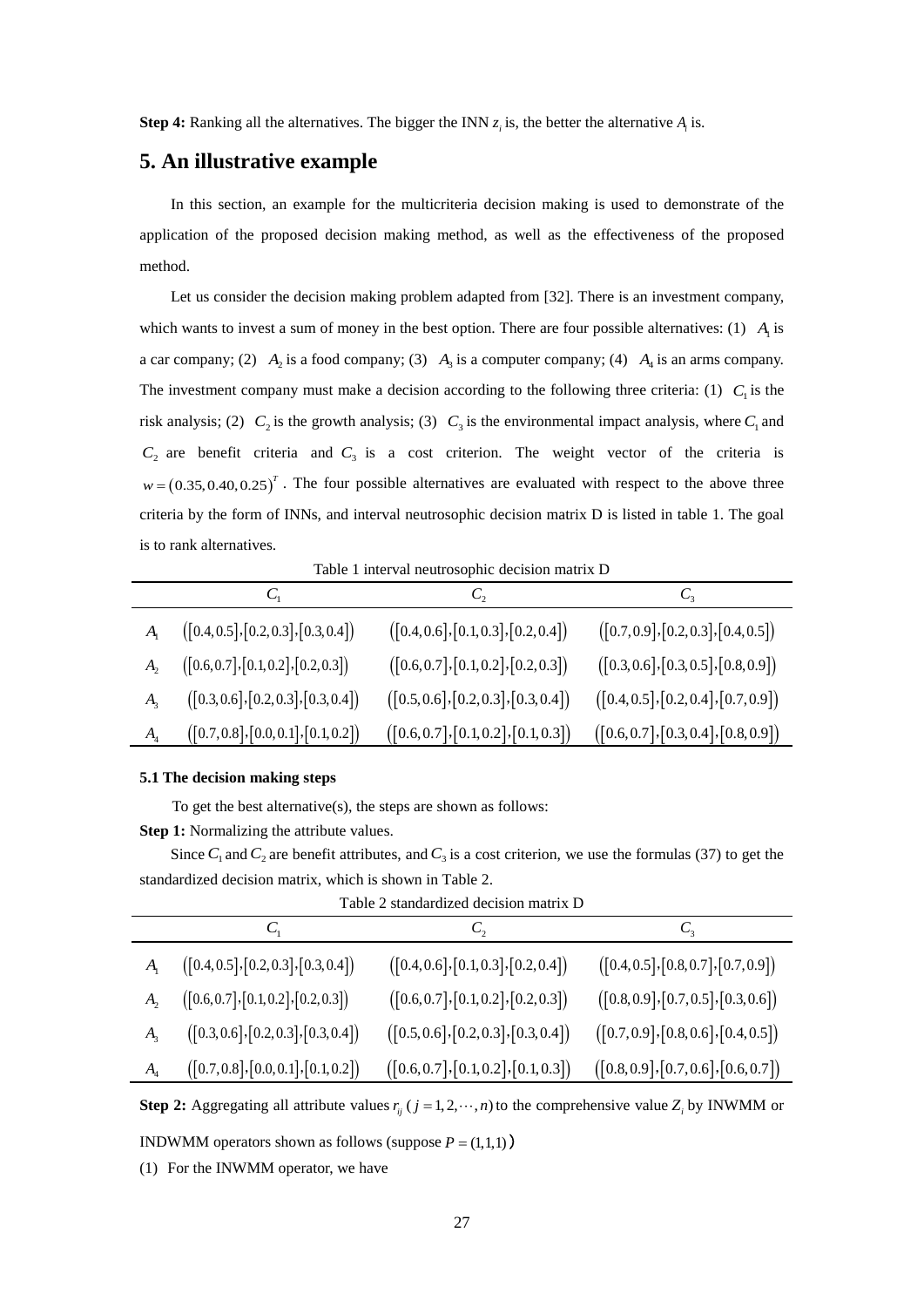$$
z_1 = ([0.393, 0.526], [0.450, 0.470], [0.441, 0.668]), \ z_2 = ([0.640, 0.737], [0.361, 0.314], [0.241, 0.420]),
$$
  

$$
z_3 = ([0.459, 0.660], [0.488, 0.420], [0.342, 0.442]), \ z_4 = ([0.673, 0.769], [0.341, 0.336], [0.230, 0.447])
$$

(2) For the INDWMM operator, we have

$$
z_1 = ([0.411, 0.547], [0.239, 0.383], [0.333, 0.498]), \quad z_2 = ([0.686, 0.794], [0.183, 0.263], [0.224, 0.366]),
$$

$$
z_3 = ([0.534, 0.750], [0.302, 0.366], [0.323, 0.421]), \quad z_4 = ([0.714, 0.820], [0.002, 0.221], [0.174, 0.335]).
$$

**Step 3:** Calculate the score function  $S(z_i)(i = 1, 2, 3, 4)$  of the collective overall values  $z_i(i = 1, 2, 3, 4)$ .

- (1) For the INWMM operator, we have
	- $S(z_1) = 1.439$ ,  $S(z_2) = 2.009$ ,  $S(z_3) = 1.714$ ,  $S(z_4) = 2.021$
- (2) For the INDWMM operator, we have

 $S(z_1) = 1.753$ ,  $S(z_2) = 2.223$ ,  $S(z_3) = 1.936$ ,  $S(z_4) = 2.402$ .

**Step 4:** Ranking all the alternatives.

According to the score functions  $S(z_i)$  ( $i = 1, 2, 3, 4$ ), we can rank the alternatives { $A_1, A_2, A_3, A_4$ } shown as follows

$$
A_4 \succ A_2 \succ A_3 \succ A_1
$$

So, the best alternative is  $A_4$ .

#### **5.2 The influence of the parameter vector P on decision making result of this example**

In order to illustrate the influence of the parameter vector *P* on decision making of this example, we set different parameters vector *P* to show the ranking results of this example. The results are shown in Table 3 and Table 4.

| Parameter vector P    | The score function $S(z_i)$                                          | Ranking                                                                                                                                     |
|-----------------------|----------------------------------------------------------------------|---------------------------------------------------------------------------------------------------------------------------------------------|
| $P = (1,0,0)$         | $S(z_1) = 1.640, S(z_2) = 2.183$<br>$S(z_3) = 1.897, S(z_4) = 2.372$ | $A_4 \succ A_2 \succ A_3 \succ A_1$                                                                                                         |
|                       | $S(z_1) = 1.542, S(z_2) = 2.078$                                     |                                                                                                                                             |
| $P = (1,1,0)$         | $S(z_3) = 1.773, S(z_4) = 2.121$                                     | $A_{\scriptscriptstyle\Lambda} \succ A_{\scriptscriptstyle\lambda} \succ A_{\scriptscriptstyle\lambda} \succ A_{\scriptscriptstyle\Lambda}$ |
| $P = (1,1,1)$         | $S(z_1) = 1.439, S(z_2) = 2.009$                                     | $A_{\scriptscriptstyle{A}}\succ A_{\scriptscriptstyle{2}}\succ A_{\scriptscriptstyle{3}}\succ A_{\scriptscriptstyle{1}}$                    |
|                       | $S(z_3) = 1.714, S(z_4) = 2.021$<br>$S(z_1) = 1.439, S(z_2) = 2.009$ |                                                                                                                                             |
| $P = (0.5, 0.5, 0.5)$ | $S(z_3) = 1.714, S(z_4) = 2.021$                                     | $A_{4} \succ A_{2} \succ A_{3} \succ A_{1}$                                                                                                 |
| $P = (2,0,0)$         | $S(z_1) = 1.680, S(z_2) = 2.205$                                     | $A_{\scriptscriptstyle\Lambda} \succ A_{\scriptscriptstyle\lambda} \succ A_{\scriptscriptstyle\lambda} \succ A_{\scriptscriptstyle\Lambda}$ |
|                       | $S(z_3) = 1.932, S(z_4) = 2.395$                                     |                                                                                                                                             |
| $P = (3,0,0)$         | $S(z_1) = 1.713, S(z_2) = 2.225$                                     | $A_{\scriptscriptstyle\Lambda} \succ A_{\scriptscriptstyle\lambda} \succ A_{\scriptscriptstyle\lambda} \succ A_{\scriptscriptstyle\Lambda}$ |
|                       | $S(z_3) = 1.964, S(z_4) = 2.420$                                     |                                                                                                                                             |

Table 3 Ranking by utilizing the different parameter vector *P* of the INWMM operator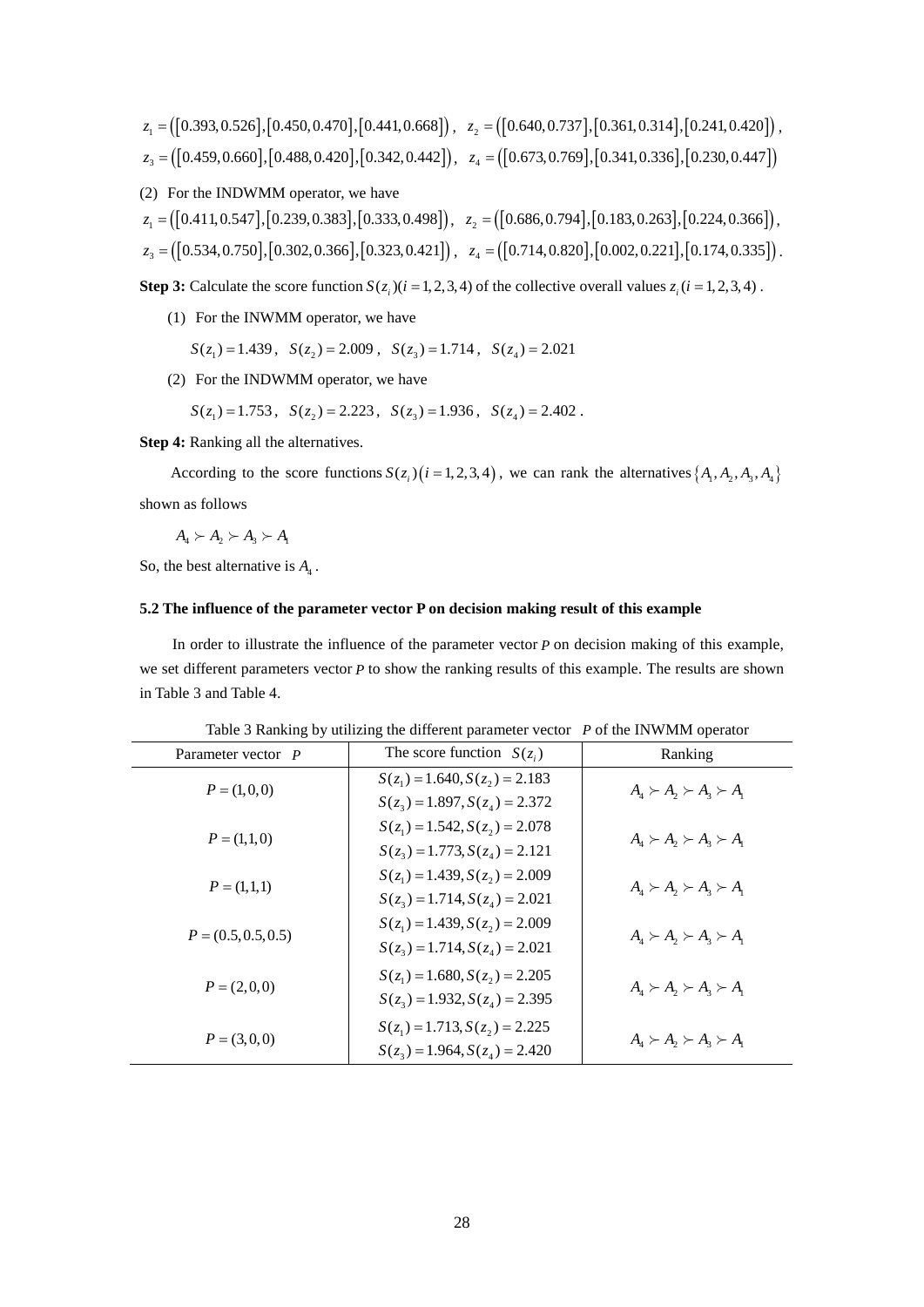| Parameter vector P    | The score function $S(z_i)$      | Ranking                                                                                                                  |
|-----------------------|----------------------------------|--------------------------------------------------------------------------------------------------------------------------|
| $P = (1,0,0)$         | $S(z_1) = 1.352, S(z_2) = 2.004$ | $A_2 \succ A_4 \succ A_3 \succ A_1$                                                                                      |
|                       | $S(z_3) = 1.710, S(z_4) = 1.964$ |                                                                                                                          |
| $P = (1,1,0)$         | $S(z_1) = 1.668, S(z_2) = 2.205$ |                                                                                                                          |
|                       | $S(z_3) = 1.932, S(z_4) = 2.395$ | $A_{\scriptscriptstyle{A}}\succ A_{\scriptscriptstyle{2}}\succ A_{\scriptscriptstyle{3}}\succ A_{\scriptscriptstyle{1}}$ |
|                       | $S(z_1) = 1.753, S(z_2) = 2.223$ |                                                                                                                          |
| $P = (1,1,1)$         | $S(z_3) = 1.936, S(z_4) = 2.402$ | $A_{\scriptscriptstyle{A}}\succ A_{\scriptscriptstyle{2}}\succ A_{\scriptscriptstyle{3}}\succ A_{\scriptscriptstyle{1}}$ |
|                       | $S(z_1) = 1.753, S(z_2) = 2.223$ | $A_{\scriptscriptstyle{A}}\succ A_{\scriptscriptstyle{2}}\succ A_{\scriptscriptstyle{3}}\succ A_{\scriptscriptstyle{1}}$ |
| $P = (0.5, 0.5, 0.5)$ | $S(z_3) = 1.936, S(z_4) = 2.402$ |                                                                                                                          |
|                       | $S(z_1) = 1.247, S(z_2) = 1.913$ |                                                                                                                          |
| $P = (2,0,0)$         | $S(z_3) = 1.634, S(z_4) = 1.811$ | $A_2 \succ A_4 \succ A_3 \succ A_1$                                                                                      |
|                       | $S(z_1) = 1.164, S(z_2) = 1.839$ |                                                                                                                          |
| $P = (3,0,0)$         | $S(z_3) = 1.569, S(z_4) = 1.705$ | $A_2 \succ A_4 \succ A_3 \succ A_1$                                                                                      |

Table 4 Ranking by utilizing the different parameter vector *P* of the INDWMM operator

As we can see from Table 3, the score functions using the different parameter vector *P* are different, but the ranking results are the same. From Table 4, we can know the ranking results may be different for the different parameters vector *P* , when the parameter vector *P* has only one real number and the rest are 0, that is, when the INDWMM operator reduce to the interval neutrosophic generalized geometric averaging operator, its ranking order is  $A_1 \succ A_2 \succ A_3$ , whereas in other case, the ranking results are the same as Table 3. In other words, we consider the interrelationship of attributes, the best alternative is  $A_4$ , otherwise is  $A_2$ . In general, for the INWMM operator, we can find that the more interrelationships of attributes we consider, that is to say, there are fewer 0 in the parameter vector *P*, the smaller value of score functions will become. The parameter vector *P* have greater control ability, the values of score function will become greater. However, for the INDWMM operator, the result is just the opposite, the more interrelationships of attributes we consider, the greater value of score functions will become. The parameter vector *P* have greater control ability, the values of score function will become small. So, different decision makers can set different parameter vector *P* according to different risk preference.

#### **5.3 Comparing with the other methods**

To further prove the effectiveness of the developed methods in this paper, we solve the same illustrative example by two existing MADM methods including the similarity measure proposed by Ye [32], the interval neutrosophic weighted Bonferroni mean (INWBM) operator extended from the normal neutrosophic weighted Bonferroni mean (NNWBM) operator [11]. The ranking results by these methods are shown in Table 5 (for the INDWMM operator, there are the same results as the INWMM operator, and they are omitted) .

From Table 5, we can see that these methods produced the same ranking results. This shows that the new methods proposed in this paper are effective and feasible. Then, we give further analysis, when  $P = (1,0,0)$ , the INWMM reduces to the interval neutrosophic arithmetic weighted averaging operator. In other words, when  $P = (1,0,0)$ , we can think that the input arguments are independent and the interrelationship among input arguments is not considered, just as the method in [32] is based on a similarity measure. When  $P = (1,1,0)$  or  $P = (2,2,0)$ , the INWMM operator reduces to the interval neutrosophic weighted Bonferroni mean operator, which can captures interrelationship of two arguments. So we can get that the proposed methods in this paper are generalization of some existing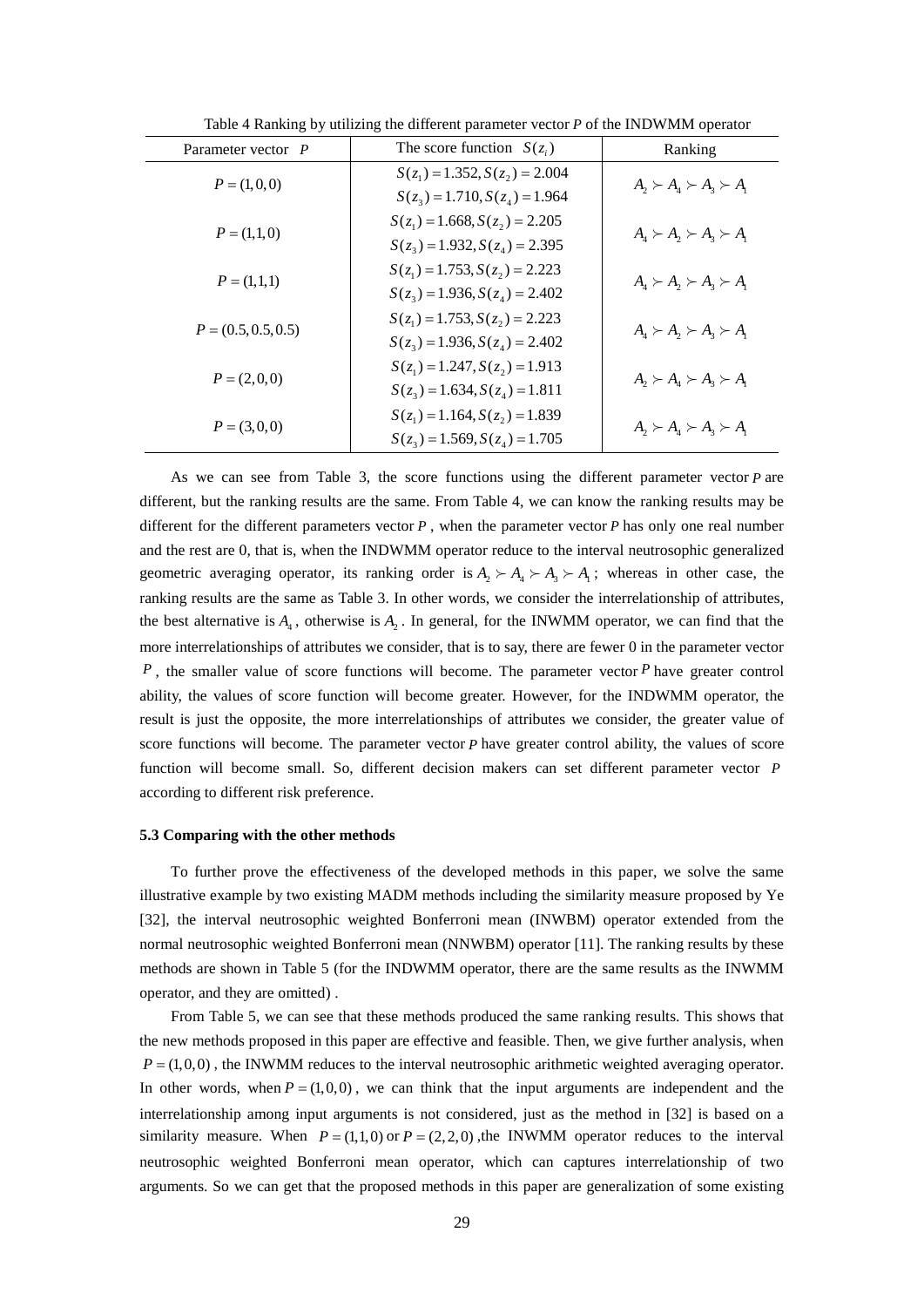methods.

Table 5 Ranking results compared with similarity measure method

| Aggregation operator    | Parameter value | Ranking                                                                                                                  |
|-------------------------|-----------------|--------------------------------------------------------------------------------------------------------------------------|
| similarity measure [32] | N <sub>0</sub>  | $A_{\scriptscriptstyle{A}}\succ A_{\scriptscriptstyle{2}}\succ A_{\scriptscriptstyle{3}}\succ A_{\scriptscriptstyle{1}}$ |
| INWBM $[11]$            | $p = q = 1$     | $A_{\scriptscriptstyle{A}}\succ A_{\scriptscriptstyle{2}}\succ A_{\scriptscriptstyle{3}}\succ A_{\scriptscriptstyle{1}}$ |
| INWMM in this paper     | $P = (1,0,0)$   | $A_{\scriptscriptstyle{A}}\succ A_{\scriptscriptstyle{2}}\succ A_{\scriptscriptstyle{3}}\succ A_{\scriptscriptstyle{1}}$ |
| INWMM in this paper     | $P = (1,1,0)$   | $A_{\scriptscriptstyle{A}}\succ A_{\scriptscriptstyle{2}}\succ A_{\scriptscriptstyle{3}}\succ A_{\scriptscriptstyle{1}}$ |
| INWMM in this paper     | $P = (2, 2, 0)$ | $A_{\scriptscriptstyle{A}}\succ A_{\scriptscriptstyle{2}}\succ A_{\scriptscriptstyle{3}}\succ A_{\scriptscriptstyle{1}}$ |
| INWMM in this paper     | $P = (1,1,1)$   | $A_{\scriptscriptstyle{A}}\succ A_{\scriptscriptstyle{2}}\succ A_{\scriptscriptstyle{3}}\succ A_{\scriptscriptstyle{1}}$ |
| INWMM in this paper     | $P = (2, 2, 2)$ | $A_4 \succ A_2 \succ A_3 \succ A_1$                                                                                      |
|                         |                 |                                                                                                                          |

However, there usually exist the interrelationships among more than two attributes in real decision making, BM operator can only consider the interrelationship between any two input arguments. In order to compare the performance and advantage of the new proposed method with the above existing methods, we revise the truth-membership values of the alternative  $A_4$  which are listed in Table 6 and the final ranking results of the alternatives are shown in Table 7.

| Table 6 modified decision matrix D |  |  |  |
|------------------------------------|--|--|--|
|                                    |  |  |  |
|                                    |  |  |  |

| $A_{1}$ $([0.4, 0.5], [0.2, 0.3], [0.3, 0.4])$ | ([0.4, 0.6], [0.1, 0.3], [0.2, 0.4]) | ([0.4, 0.5], [0.8, 0.7], [0.7, 0.9]) |
|------------------------------------------------|--------------------------------------|--------------------------------------|
| ([0.6, 0.7], [0.1, 0.2], [0.2, 0.3])           | ([0.6, 0.7], [0.1, 0.2], [0.2, 0.3]) | ([0.8, 0.9], [0.7, 0.5], [0.3, 0.6]) |
| ([0.3, 0.6], [0.2, 0.3], [0.3, 0.4])           | ([0.5, 0.6], [0.2, 0.3], [0.3, 0.4]) | ([0.7, 0.9], [0.8, 0.6], [0.4, 0.5]) |
| $A_4$ ([0.4, 0.8], [0.0, 0.1], [0.1, 0.2])     | ([0.5, 0.7], [0.1, 0.2], [0.1, 0.3]) | ([0.8, 0.9], [0.7, 0.6], [0.6, 0.7]) |

Table 7 Ranking results by different methods

| Aggregation operator | Parameter value | Ranking                             |  |
|----------------------|-----------------|-------------------------------------|--|
| INWBM $[11]$         | $p = q = 1$     | $A_4 \succ A_2 \succ A_3 \succ A_1$ |  |
| INWMM in this paper  | $P = (1,1,1)$   | $A_2 \succ A_3 \succ A_4 \succ A_1$ |  |
| INWDMM in this paper | $P = (1,1,1)$   | $A_2 \succ A_3 \succ A_3 \succ A_1$ |  |

From table 7, we can know when we consider interrelationship of three arguments, the ranking results are different with that produced by considering interrelationship of two arguments. In a realistic decision making environment, we need consider the interrelationship for two arguments or multiple arguments according to the actual decision need, and the proposed methods in this paper can capture interrelationship of any multiple arguments, even don't consider the interrelationship by parameter vector *P* .

In a word, according to the comparisons and analysis above, the proposed methods based on INWMM operator and the INDWMM operator in this paper is better and more convenient than the existing other methods in considering interrelationship of attributes.

# **6. Conclusion**

NS is a generalization of fuzzy set, paraconsistent set, intuitionistic fuzzy set, paradoxist set etc. and the MM operator has a prominent characteristic that it can consider the interaction relationships among any multiple attributes by a parameter vector *P* . In this paper, we proposed some new MM aggregation operators to deal with MADM problems under the interval neutrosophic environment,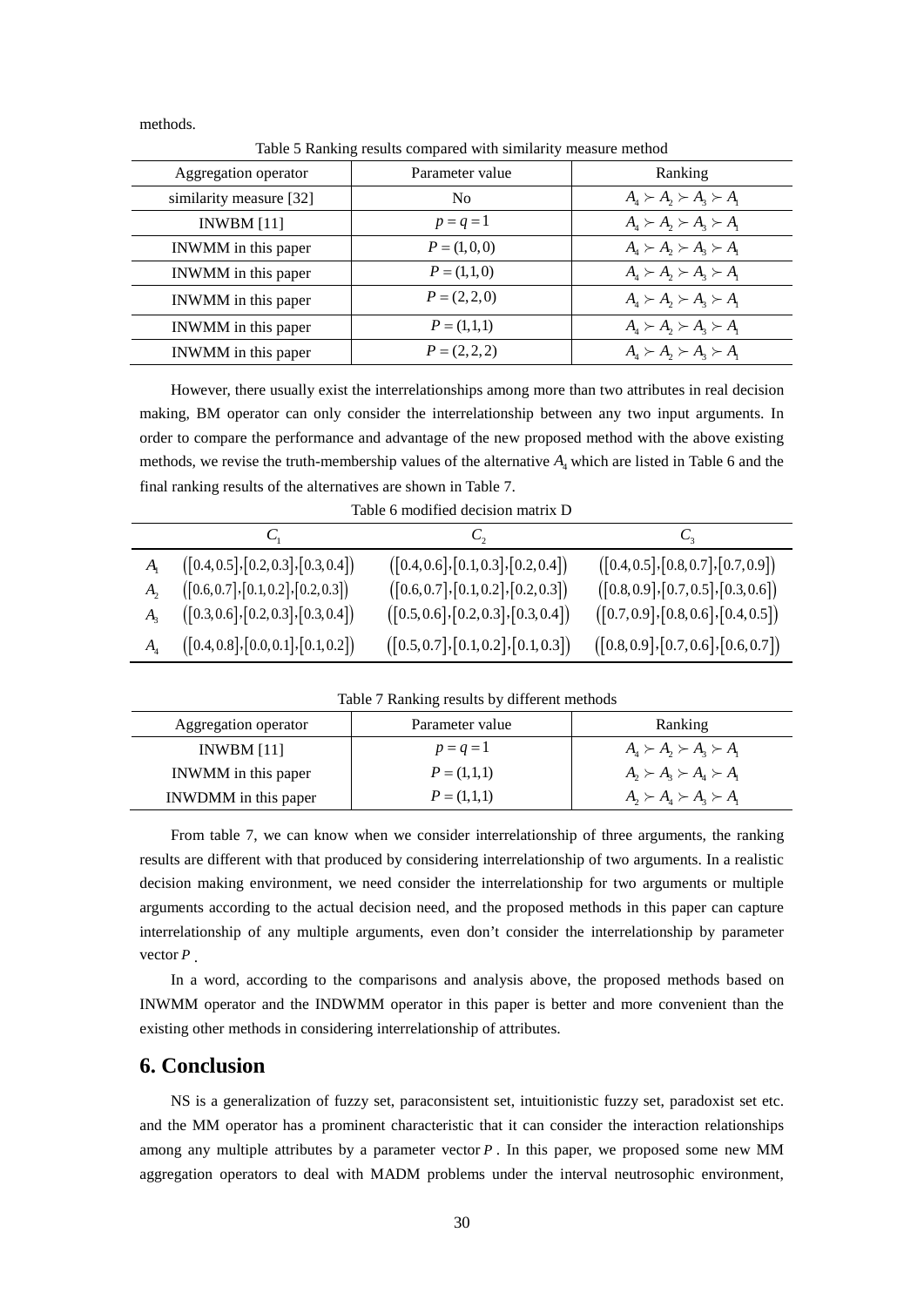include the interval neutrosophic MM (INMM) operator, the interval neutrosophic weighted MM (INWMM) operator, the interval neutrosophic dual MM (INWMM) operator and the interval neutrosophic dual weighted MM (INDWMM) operator. Then, the desirable properties and some special cases were discussed in detail. Moreover, we presented two new methods based on the proposed aggregation operators. Finally, we used an example to illustrate the feasibility and validity of the new methods by comparing with the other existing methods. In the future, we will research some applications of proposed methods in real decision making.

## **References**

- [1] K. Atanassov, Intuitionistic fuzzy sets, Fuzzy Sets and Systems 20 (1986) 87–96.
- [2] K.T. Atanassov, More on intuitionistic fuzzy sets, Fuzzy Sets and Systems 33(1989)37-46.
- [3] K. Atanassov , G. Gargov, Interval valued intuitionistic fuzzy sets, Fuzzy Sets and Systems 31(3) (1989) 343-349.
- [4]G. Beliakov, A. Pradera, Calvo T. Aggregation Functions: A Guide for Practitioners, Springer 221(2007).
- [5] R. Bellman , L.A. Zadeh, Decision making in a fuzzy environment, Management Science 17 (4) (1970) 141-164.
- [6] C. Bonferroni, Sulle medie multiple di potenze, Bolletino Matematica Italiana 5 (3-4) (1950) 267-270.
- [7] Z. C. Chen, P. H. Liu. An approach to multiple attribute group decision making based on linguistic intuitionistic fuzzy numbers, International Journal of Computational Intelligence Systems 8(4) (2015) 747-760.
- [8] S.J. Chen, C.L. Hwang, P. F. Hwang , Fuzzy Multiple Attribute Decision Making Methods, Springer Birlin Heidelberg, (1992) 289-486.
- [9] D.Kahneman, Tversky A. Prospect theory: an analysis of decision under risk, Econometric Society 47 (2) (1979) 263-291.
- [10] P.D. Liu, Multi-attribute decision-making method research based on interval vague set and TOPSIS method, Technological and Economic Development of Economy 15 (2009) 453-463.
- [11] P.D. Liu, H.G. Li, Multiple attribute decision-making method based on some normal neutrosophic Bonferroni mean operators, Neural Computing and Applications, (2015) 1-16.
- [12] P.D Liu, Z.M Liu, X. Zhang, Some intuitionistic uncertain linguistic Heronian mean operators and their application to group decision making, Applied Mathematics and Computation 230 (2014) 570-586.
- [13] P.D. Liu, M.H. Wang. An extended VIKOR method for multiple attribute group decision making based on generalized interval-valued trapezoidal fuzzy numbers, Scientific Research and Essays 6 (4) (2011) 766–776.
- [14] P.D. Liu, Y.M. Wang, Multiple Attribute Decision-Making Method Based on Single Valued Neutrosophic Normalized Weighted Bonferroni Mean, Neural Computing and Applications 25(7-8 )( 2014) 2001-2010.
- [15] P.D. Liu, X.C. Yu, 2-dimension uncertain linguistic power generalized weighted aggregation operator and its application for multiple attribute group decision making, Knowledge-based systems 57(1) (2014) 69-80.
- [16] P.D. Liu, X. Zhang, Research on the supplier selection of supply chain based on entropy weight and improved ELECTRE-III method, International Journal of Production Research 49 (2011)